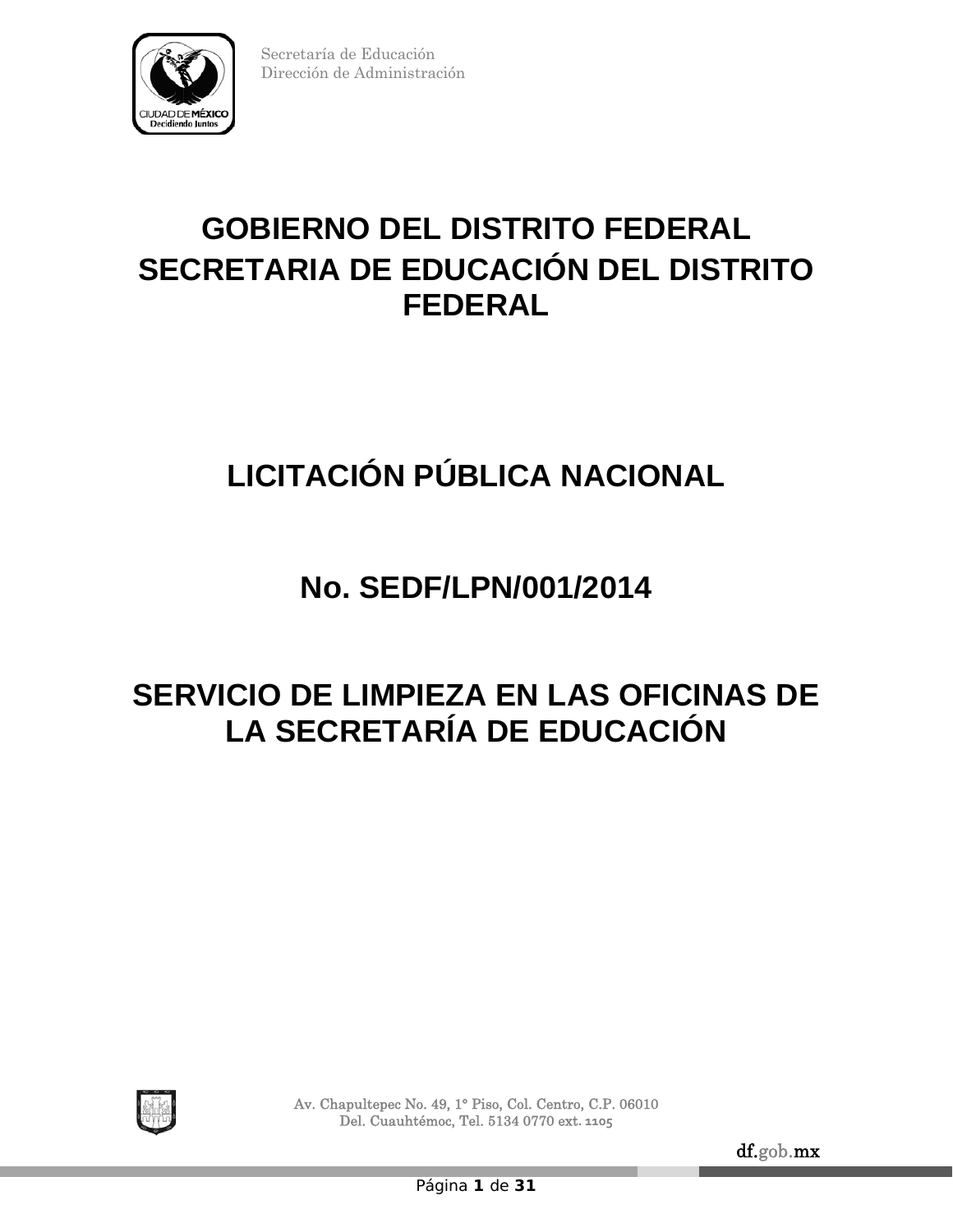

EL GOBIERNO DEL DISTRITO FEDERAL A TRAVÉS DE LA SECRETARÍA DE EDUCACIÓN DEL DISTRITO FEDERAL, POR CONDUCTO DE LA DIRECCIÓN DE ADMINISTRACIÓN EN DICHA DEPENDENCIA, EN ADELANTE **LA CONVOCANTE**, UBICADA EN AVENIDA CHAPULTEPEC No. 49, PRIMER PISO, COLONIA CENTRO, DELEGACIÓN CUAUHTÉMOC, C.P. 06010, MÉXICO, DISTRITO FEDERAL, TELÉFONO 51 34 07 70 EXTENSIÓN 1105; EN CUMPLIMIENTO A LO DISPUESTO EN EL ARTÍCULO 134 DE LA CONSTITUCIÓN POLÍTICA DE LOS ESTADOS UNIDOS MEXICANOS, 26, 27 INCISO A), 28, 30 FRACCIÓN I, 32, 33, 34 Y 43 DE LA LEY DE ADQUISICIONES PARA EL DISTRITO FEDERAL Y 101-G FRACCIONES IX, X Y XIV DEL REGLAMENTO INTERIOR DE LA ADMINISTRACIÓN PÚBLICA DEL DISTRITO FEDERAL, ASÍ COMO A LO ESTABLECIDO EN EL ACUERDO POR EL QUE SE DELEGAN EN LA DIRECCIÓN DE ADMINISTRACIÓN DE LA SECRETARÍA DE EDUCACIÓN DEL DISTRITO FEDERAL, LAS FACULTADES QUE SE INDICAN PUBLICADO EN LA GACETA OFICIAL DEL DISTRITO FEDERAL EL DÍA 26 DE NOVIEMBRE DE 2008, CONVOCA A PERSONAS FÍSICAS Y MORALES A PARTICIPAR EN LA LICITACIÓN PÚBLICA NACIONAL NÚMERO SEDF/LPN/001/2014, PARA LA CONTRATACIÓN DEL SERVICIO DE LIMPIEZA EN LAS OFICINAS DE LA SECRETARÍA DE EDUCACIÓN, CONFORME A LAS SIGUIENTES:

## **B A S E S**

## **1.- CALENDARIO DE ACTOS.**

| Fechas para adquirir bases | Junta de aclaraciones | Presentación de proposiciones<br>y apertura técnica y económica | Acto de Fallo         |
|----------------------------|-----------------------|-----------------------------------------------------------------|-----------------------|
| 31 de enero y 04 y 05 de   | 06 de febrero de 2014 | 11 de febrero de 2014                                           | 14 de febrero de 2014 |
| febrero de 2014            | $10:00$ hrs.          | $10:00$ hrs.                                                    | $10:00$ hrs.          |

## **2.- INFORMACIÓN SOBRE EL SERVICIO A CONTRATAR OBJETO DE ESTA LICITACIÓN.**

## **2.1. DESCRIPCIÓN ESPECÍFICA DEL SERVICIO.**

 EL SERVICIO DE LIMPIEZA EN LAS OFICINAS DE LA SECRETARÍA DE EDUCACIÓN SE ADJUDICARÁ POR PARTIDA ÚNICA Y SERÁ CONFORME A LAS CARACTERÍSTICAS QUE SE DETALLAN EN LOS **ANEXOS 1 Y 2**.

## **2.2 GRADO DE INTEGRACIÓN.**

 POR TRATARSE DE UNA LICITACIÓN PÚBLICA NACIONAL, EL SERVICIO OFERTADO DEBERÁ CONTAR POR LO MENOS CON 50% DE INTEGRACIÓN NACIONAL.

## **2.3. PERIODO DE PRESTACIÓN DEL SERVICIO.**

 EL SERVICIO OBJETO DE ESTA LICITACIÓN SERÁ A PARTIR DEL 17 DE FEBRERO AL 31 DE DICIEMBRE DE 2014, LOS DÍAS FESTIVOS SERÁN AQUELLOS QUE ESTABLECE LA LEY FEDERAL DEL TRABAJO Y LOS QUE SE SEÑALEN EN LA GACETA OFICIAL DEL DISTRITO FEDERAL AL MOMENTO DE SU PUBLICACIÓN, ADEMÁS DE AQUELLOS QUE LA CONVOCANTE OTORGUE A SUS TRABAJADORES, PREVIA NOTIFICACIÓN A EL PRESTADOR DEL SERVICIO.

## **2.4. LUGAR DONDE SE PRESTARÁ EL SERVICIO.**

LA PRESTACIÓN DEL SERVICIO SE LLEVARÁ A CABO EN:

- AVENIDA CHAPULTEPEC No. 49, COLONIA CENTRO, DELEGACIÓN CUAUHTÉMOC, CÓDIGO POSTAL 06010, MÉXICO DISTRITO FEDERAL
- JALAPA No. 15, EN EL SÓTANO, PLANTA BAJA, PRIMER, TERCERO Y QUINTO PISO, COLONIA ROMA, DELEGACIÓN CUAUHTÉMOC, CÓDIGO POSTAL 06700, MÉXICO, DISTRITO FEDERAL.
- JESÚS CARRANZA No. 33, COLONIA MORELOS, DELEGACIÓN CUAUHTÉMOC, CÓDIGO POSTAL 06200, MÉXICO DISTRITO FEDERAL.

#### **2.5. CONDICIONES DEL SERVICIO.**

 EL PRESTADOR DE SERVICIO DEBERÁ CONTAR CON LA CAPACIDAD DE PRESTAR EL SERVICIO DE LIMPIEZA EN EVENTOS Y TRABAJOS ESPECIALES QUE LA SECRETARÍA DE EDUCACIÓN REALICE EN EL HORARIO ESTABLECIDO.

Av. Chapultepec No. 49, 1° Piso, Col. Centro, C.P. 06010 Del. Cuauhtémoc, Tel. 5134 0770 ext**. 1105**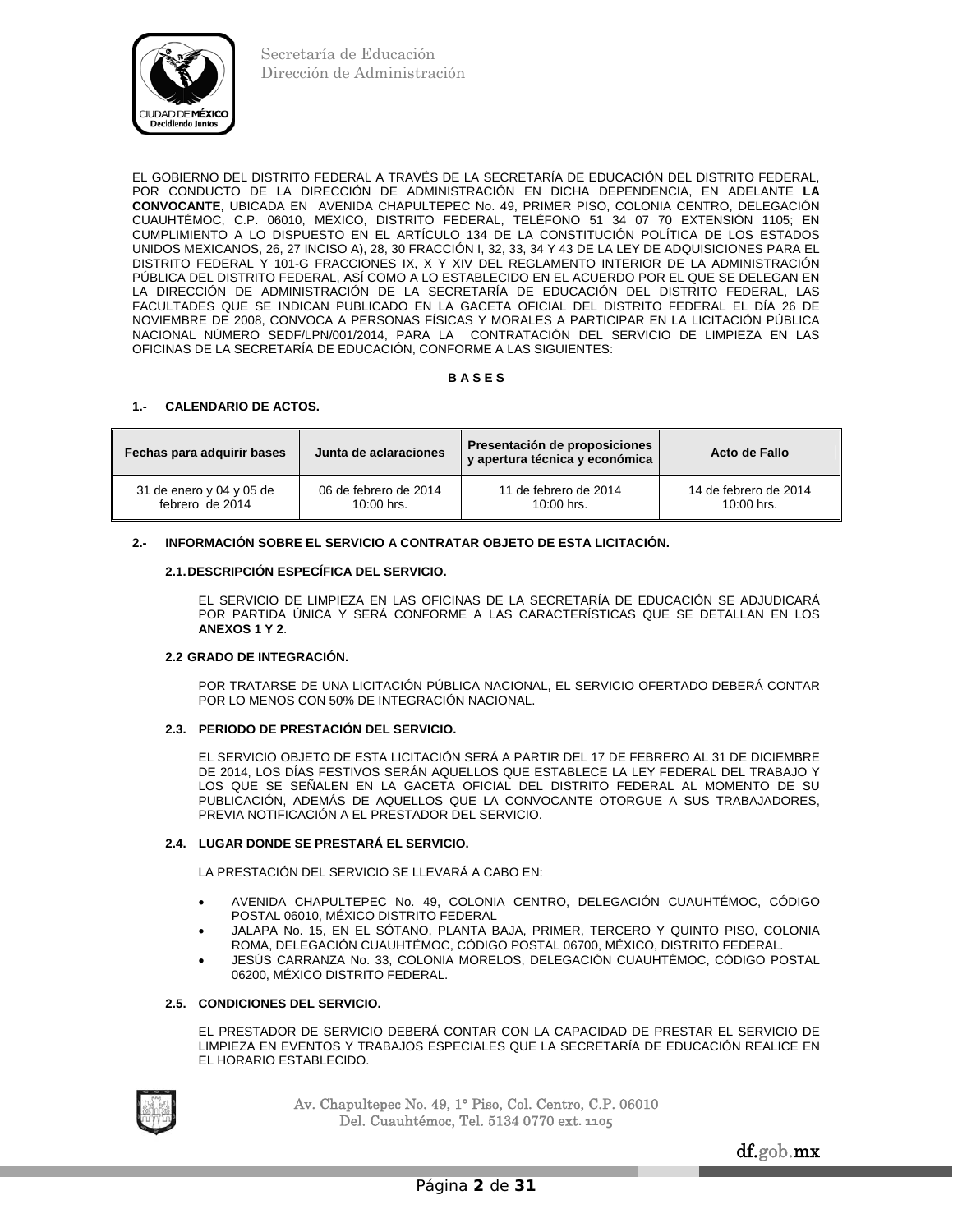

 EL PRESTADOR DEL SERVICIO DEBERÁ PROPORCIONAR EN HOJA CON MEMBRETE UNA LISTA CON LOS NOMBRES DE LOS TRABAJADORES QUE SEAN DESIGNADOS PARA PROPORCIONAR EL SERVICIO DE LIMPIEZA A LA SECRETARIA DE EDUCACIÓN, MISMOS QUE ESTARÁN DEBIDAMENTE CAPACITADOS Y ACREDITADOS.

EL PRESTADOR DEL SERVICIO SE OBLIGA A LA SUSTITUCIÓN DEL PERSONAL QUE LE SEA REPORTADO POR LA SECRETARIA DE EDUCACIÓN EN LA PRESTACIÓN DEL SERVICIO, VACACIONES, PERMISOS, FALTAS E INCAPACIDADES.

EN CASO DE QUE NO SE PRESENTE A LABORAR PERSONAL Y QUE DESPUÉS DE REPORTADO AL PRESTADOR DE SERVICIOS, NO SEA SUSTITUIDO EN UN PERIODO MÁXIMO DE 2 HORAS, SE APLICARÁ EL DESCUENTO CORRESPONDIENTE EN LOS PAGOS FACTURADOS. PARA TAL EFECTO, EL PRESTADOR DEL SERVICIO PRESENTARÁ UN FORMATO PARA VALIDACIÓN DEL SERVICIO, MISMO QUE SERÁ VALIDADO POR EL PERSONAL DE LA SECRETARÍA Y QUE SERVIRÁ DE SOPORTE PARA PAGO, JUNTO CON LA REMISIÓN DEL MATERIAL ENTREGADO AL PERSONAL DE SERVICIOS GENERALES.

LOS TRABAJADORES DEBERÁN PRESENTARSE DEBIDAMENTE UNIFORMADOS, CON VESTUARIO QUE CONSISTIRÁ COMO MÍNIMO EN: CAMISOLA Y PANTALÓN U OVEROL PARA PERSONAL MASCULINO Y CON BATA, CON EL LOGOTIPO DE LA COMPAÑÍA, PARA PERSONAL FEMENINO, IDENTIFICACIÓN DE LA MISMA QUE DEBERÁ TENER FOTOGRAFÍA Y FIRMA DE AUTORIZACIÓN, ASÍ MISMO PARA GARANTIZAR LA SEGURIDAD EN LA IDENTIFICACIÓN, EL PRESTADOR DEL SERVICIO COMUNICARÁ A LA SECRETARIA DE EDUCACIÓN POR ESCRITO Y DE INMEDIATO EL CAMBIO Y/O SUSTITUCIÓN DE LOS ELEMENTOS ASIGNADOS EN EL INMUEBLE QUE CORRESPONDA.

LA SECRETARIA DE EDUCACIÓN DESIGNARÁ AL PERSONAL QUE SE ENCARGARÁ DE REALIZAR SUPERVISIONES AL SERVICIO DE LIMPIEZA Y EN CASO DE ENCONTRAR ANOMALÍAS E INCUMPLIMIENTOS EN EL SERVICIO, EN LA CALIDAD Y CANTIDAD DE LOS MATERIALES UTILIZADOS, LA SECRETARIA DE EDUCACIÓN REQUERIRÁ POR ESCRITO AL PRESTADOR DEL SERVICIO LA CORRECCIÓN A SATISFACCIÓN DE LA SECRETARIA DE EDUCACIÓN, DEBIENDO EL SUPERVISOR DEL PRESTADOR DEL SERVICIO ATENDER INMEDIATAMENTE TODOS Y CADA UNO DE LOS REPORTES SOBRE LAS DEFICIENCIAS.

EL PRESTADOR DE SERVICIO DEBERÁ CONTAR CON LA CAPACIDAD DE PRESTAR EL SERVICIO DE LIMPIEZA EN EVENTOS Y TRABAJOS ESPECIALES EN EL HORARIO ESTABLECIDO.

EL PRESTADOR DEL SERVICIO DEBERÁ DE ENTREGAR EL MATERIAL REQUERIDO DE MANERA MENSUAL, DENTRO DE LOS PRIMEROS 5 DÍAS NATURALES DEL MES, EN CASO DE QUE NO SE ENTREGUE EN EL PERIODO MENCIONADO, SE HARÁ ACREEDOR A LA PENA CONVENCIONAL ESTABLECIDA EN EL NUMERAL 15 DE LAS PRESENTES BASES.

LOS MATERIALES E INSUMOS NECESARIOS PARA LA PRESTACIÓN DEL SERVICIO OBJETO DEL PRESENTE INSTRUMENTO JURÍDICO DEBERÁN SER NUEVOS Y DE LA MISMA MARCA OFERTADA.

## **2.6. SUPERVISIÓN DEL SERVICIO.**

 EL SERVICIO OBJETO DE LA PRESENTE LICITACIÓN SERÁ SUPERVISADO POR EL PERSONAL QUE DESIGNE **LA CONVOCANTE** A TRAVÉS DE LA UNIDAD DEPARTAMENTAL DE RECURSOS MATERIALES Y SERVICIOS GENERALES, QUIEN VERIFICARÁ EL CUMPLIMIENTO DE LAS OBLIGACIONES PACTADAS EN EL INSTRUMENTO LEGAL QUE AL EFECTO SE SUSCRIBA:

 SI EL PROVEEDOR NO CUMPLIERA LA UNIDAD DEPARTAMENTAL DE RECURSOS MATERIALES Y SERVICIOS GENERALES PRECISARÁ LOS ASPECTOS INCUMPLIDOS CONFORME A LO SEÑALADO EN EL NUMERAL 16. PENAS CONVENCIONALES.

## **3. INFORMACIÓN DEL SERVIDOR PÚBLICO RESPONSABLE DEL PROCEDIMIENTO DE LICITACIÓN.**

PARA ESTE PROCEDIMIENTO SE DETERMINA QUE LOS SERVIDORES PÚBLICOS RESPONSABLES DE LA PRESENTE LICITACIÓN EN LOS DIFERENTES ACTOS Y ETAPAS QUE CONFORMAN EL PROCEDIMIENTO SON LA DIRECTORA DE ADMINISTRACIÓN Y/O EL JEFE DE LA UNIDAD DEPARTAMENTAL DE RECURSOS MATERIALES Y SERVICIOS GENERALES.

 LA DIRECCIÓN DE ADMINISTRACIÓN Y/O LA JEFATURA DE LA UNIDAD DEPARTAMENTAL DE RECURSOS MATERIALES Y SERVICIOS GENERALES REALIZARÁN LA EVALUACIÓN CUANTITATIVA Y CUALITATIVA DE LA



Av. Chapultepec No. 49, 1° Piso, Col. Centro, C.P. 06010 Del. Cuauhtémoc, Tel. 5134 0770 ext**. 1105**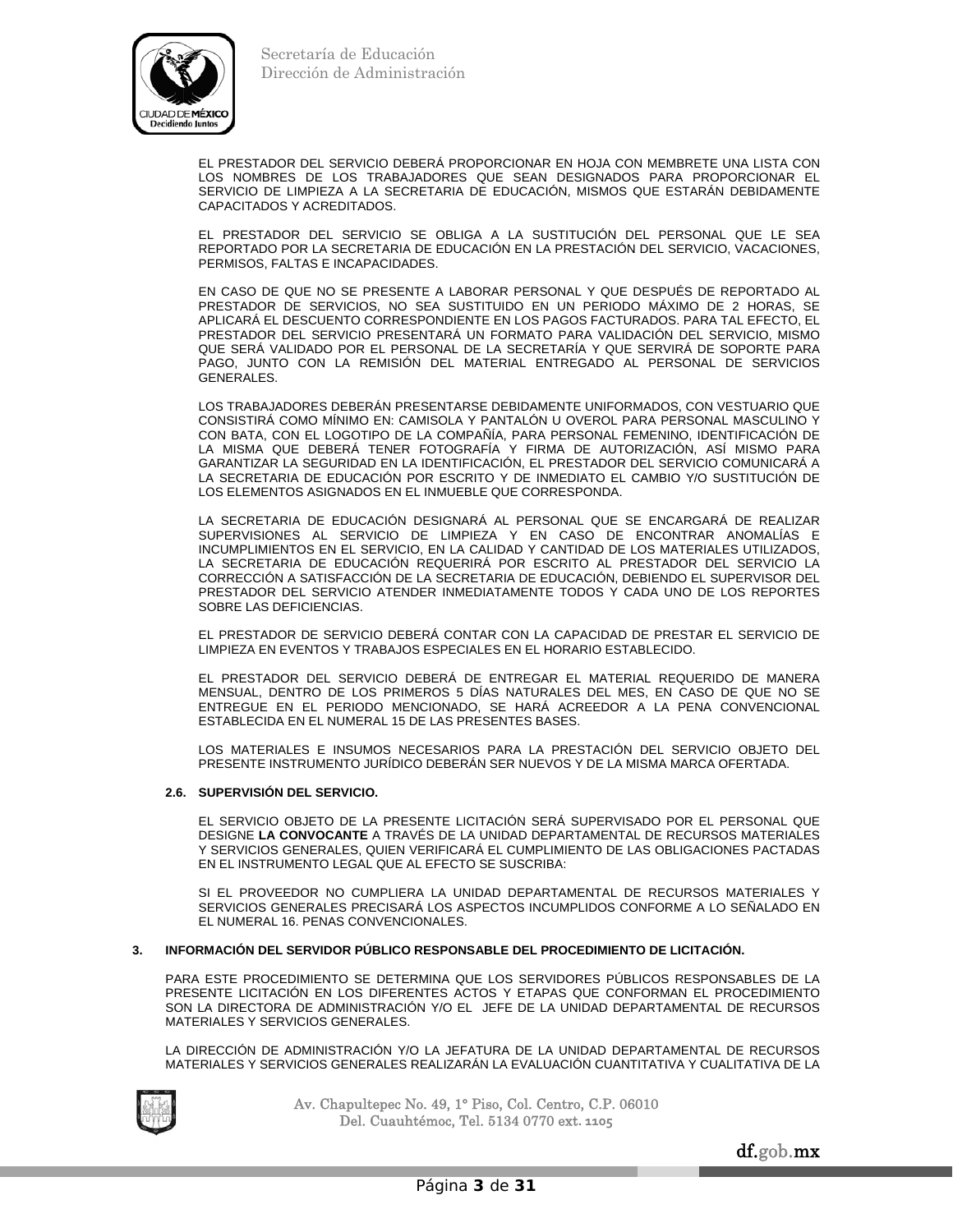

DOCUMENTACIÓN LEGAL Y ADMINISTRATIVA, PROPUESTA TÉCNICA, PROPUESTA ECONÓMICA Y GARANTÍA DE LA FORMALIDAD DE LA PROPUESTA.

## **4. ORÍGEN DE LOS RECURSOS**

LOS COMPROMISOS DE PAGO QUE DERIVEN DE ESTA LICITACIÓN AFECTARÁN LA PARTIDA PRESUPUESTAL 3581 "SERVICIOS DE LIMPIEZA Y MANEJO DE DESECHOS", MISMA QUE DE ACUERDO CON LA REQUISICIÓN No 0010, CUENTA CON SUFICIENCIA PRESUPUESTAL MEDIANTE OFICIO SEDU/JUDRF/SUF.008/2014.

## **5. CONSULTA Y VENTA DE LAS BASES.**

LOS INTERESADOS PODRÁN CONSULTAR Y ADQUIRIR LAS BASES EN LA JEFATURA DE UNIDAD DEPARTAMENTAL DE RECURSOS MATERIALES Y SERVICIOS GENERALES EN LA SECRETARIA DE EDUCACIÓN DEL DISTRITO FEDERAL, UBICADA EN AVENIDA CHAPULTEPEC No. 49, PRIMER PISO, COLONIA CENTRO, DELEGACIÓN CUAUHTÉMOC, CÓDIGO POSTAL 06010, EN MÉXICO DISTRITO FEDERAL, A PARTIR DEL 31 DE ENERO Y 04 Y 05 DE FEBREO DE 2013, EN UN HORARIO DE 10:00 A 15:00 HORAS

DE IGUAL FORMA SE PODRÁN CONSULTAR A TRAVÉS DE LA PÁGINA DE INTERNET DE LA SECRETARÍA DE EDUCACIÓN DEL DISTRITO FEDERAL, CON DIRECCIÓN ELECTRÓNICA: http://www.educacion.df.gob.mx EN EL APARTADO DENOMINADO LICITACIONES.

LAS BASES TENDRÁN UN COSTO DE \$ 1,300.00 (UN MIL TRESCIENTOS PESOS 00/100 M. N.) Y EL PAGO SE PODRÁ REALIZAR DE DOS MANERAS:

a) EN EL DOMICILIO DE **LA CONVOCANTE**: EN LA JEFATURA DE UNIDAD DEPARTAMENTAL DE RECURSOS MATERIALES Y SERVICIOS GENERALES DE LA SECRETARÍA DE EDUCACIÓN DEL DISTRITO FEDERAL, EN AVENIDA CHAPULTEPEC No. 49, PRIMER PISO, COLONIA CENTRO, DELEGACIÓN CUAUHTÉMOC, CÓDIGO POSTAL 06010, EN MÉXICO DISTRITO FEDERAL, MEDIANTE CHEQUE CERTIFICADO O DE CAJA A FAVOR DE LA SECRETARÍA DE FINANZAS DEL DISTRITO FEDERAL.

 **LA CONVOCANTE** EMITIRÁ UN "RECIBO DE PAGO DE BASES" Y EL LICITANTE DEBERÁ VERIFICAR QUE APAREZCA SU NOMBRE CORRECTO (PERSONA FÍSICA O MORAL EN SU CASO).

NO SE ACEPTARÁN PAGOS EN EFECTIVO.

O BIEN:

b) A TRAVÉS DE DEPOSITO BANCARIO: A LA CUENTA NÚMERO **00100911771**, REFERENCIA **28280519**, DE LA INSTITUCIÓN BANCARIA SCOTIABANK INVERLAT, SOCIEDAD ANÓNIMA (MÉXICO) A FAVOR DE LA SECRETARÍA DE FINANZAS DEL DISTRITO FEDERAL, INDICANDO EL NUMERO DE CONCURSO Y REGISTRO FEDERAL DE CONTRIBUYENTES DE LA EMPRESA PARTICIPANTE. SERÁ REQUISITO INDISPENSABLE QUE EL RECIBO EXPEDIDO EN LA VENTANILLA BANCARIA CONTENGA LA REFERENCIA **28280519**, CASO CONTRARIO NO SERÁ POSIBLE REALIZAR LA COMPRA DE LAS PRESENTES BASES. EL DEPOSITO EN EFECTIVO SE EFECTUARÁ ÚNICAMENTE EN LA SUCURSAL BANCARIA. NO SE ACEPTAN DEPÓSITOS Y/O PAGOS INTERBANCARIOS (BANCA ELECTRÓNICA).

 LOS PARTICIPANTES QUE OPTEN POR REALIZAR EL PAGO DE BASES A TRAVÉS DE DEPÓSITO BANCARIO, PREFERENTEMENTE DEBERÁN REALIZAR EL CANJE DE LA FICHA DE DEPÓSITO BANCARIO POR EL "RECIBO DE PAGO DE BASES" EMITIDO POR **LA CONVOCANTE** DENTRO DEL PERIODO DE VENTA DE BASES EN UN HORARIO DE 10:00 A 15:00 HORAS EN LA JEFATURA DE UNIDAD DEPARTAMENTAL DE RECURSOS MATERIALES Y SERVICIOS GENERALES DE LA SECRETARÍA DE EDUCACIÓN DEL DISTRITO FEDERAL, EN AVENIDA CHAPULTEPEC No. 49, PRIMER PISO, COLONIA CENTRO, DELEGACIÓN CUAUHTÉMOC, CÓDIGO POSTAL 06010, EN MÉXICO DISTRITO FEDERAL.

## **6. REQUISITOS PARA PARTICIPAR EN ESTA LICITACIÓN.**

LOS INTERESADOS EN PARTICIPAR EN ESTA LICITACIÓN DEBERÁN CUMPLIR CON LOS SIGUIENTES REQUISITOS:

## **6.1. DE LAS PROPUESTAS.**

## **6.1.1. PRESENTACIÓN**

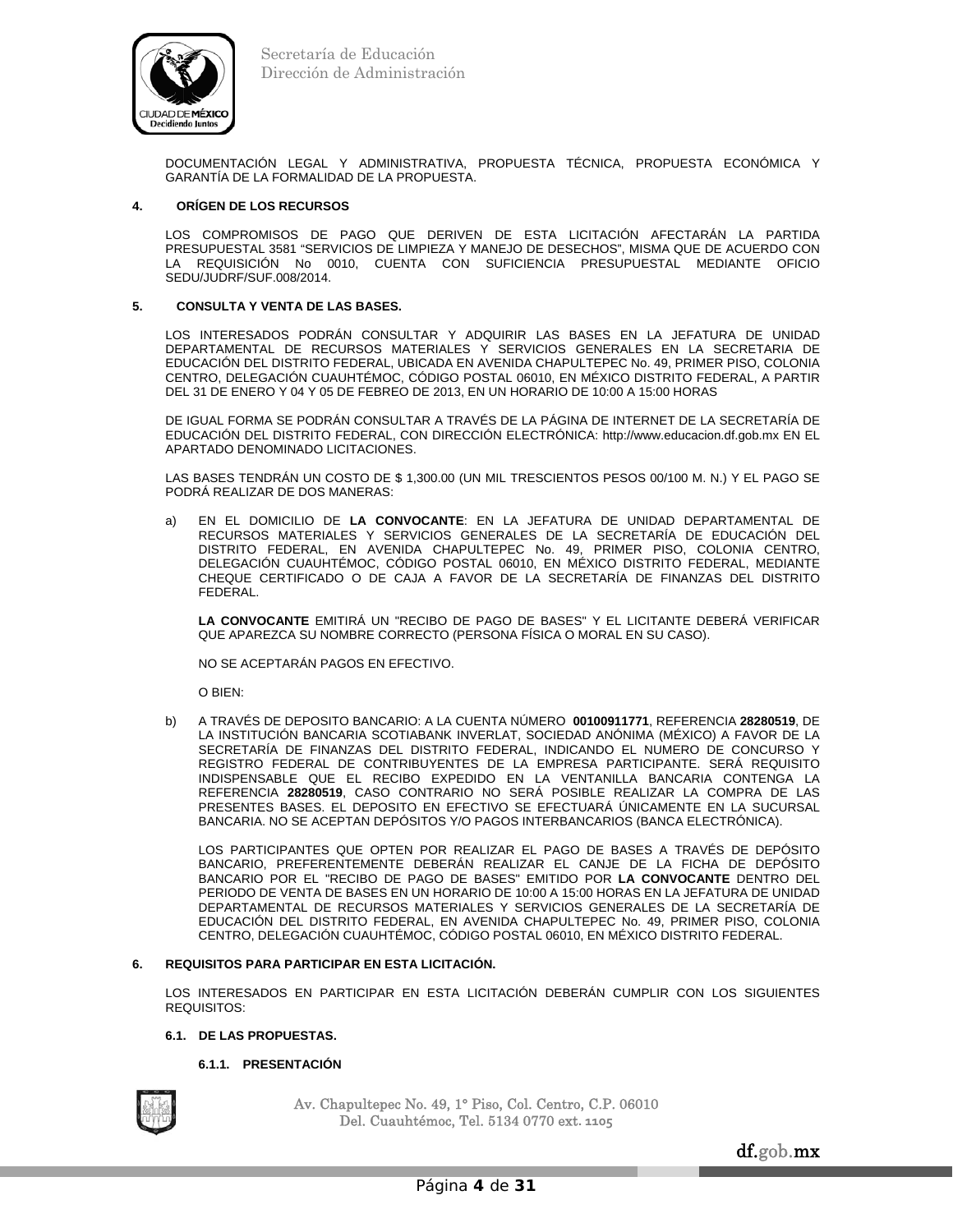

CON FUNDAMENTO EN EL ARTÍCULO 38 DE LA LEY DE ADQUISICIONES PARA EL DISTRITO FEDERAL, LOS LICITANTES DEBERÁN PRESENTAR SUS PROPUESTAS EN UN SOLO SOBRE CERRADO DE MANERA INVIOLABLE, QUE CONTENDRÁ LA DOCUMENTACIÓN LEGAL Y ADMINISTRATIVA (PUNTOS 6.1.3 Y 6.2). LA PROPUESTA TÉCNICA (PUNTO 6.3) Y LA PROPUESTA ECONÓMICA (PUNTO 6.4), INCLUYENDO, LA GARANTÍA DE FORMALIDAD DE LAS PROPUESTAS (PUNTO 10.1), ASÍ COMO TODOS LOS DOCUMENTOS SOLICITADOS EN ORIGINAL Ó COPIA CERTIFICADA. EL SOBRE DEBERÁ ESTAR IDENTIFICADO PLENAMENTE EN SU PARTE EXTERNA.

PARA MEJOR CONTROL Y AGILIDAD DEL PROCEDIMIENTO DE LICITACIÓN, LA DOCUMENTACIÓN SOLICITADA DEBERÁ PRESENTARSE PREFERENTEMENTE FOLIADA, ORDENADA, ENGARGOLADA Y CON SEPARADORES, SEÑALANDO EL TIPO DE DOCUMENTACIÓN DE QUE SE TRATE (DOCUMENTACIÓN LEGAL, ADMINISTRATIVA, PROPUESTA TÉCNICA, PROPUESTA ECONÓMICA Y GARANTÍA). LO ANTERIOR ES CON EL OBJETO DE LA MEJOR CONDUCCIÓN DEL PROCESO Y NO PARA FINES DE DESCALIFICACIÓN.

## **6.1.2. LAS PROPUESTAS DEBERÁN ELABORARSE DE ACUERDO A LO SIGUIENTE:**

- A) DIRIGIDAS A **LA CONVOCANTE**; EN ATENCIÓN A LA LIC. BERTHA MARÍA ELENA GÓMEZ CASTRO, TITULAR DE LA DIRECCIÓN DE ADMINISTRACIÓN EN LA SECRETARÍA DE EDUCACIÓN DEL DISTRITO FEDERAL.
- B) IMPRESAS EN PAPEL CON MEMBRETE DEL PARTICIPANTE, SIN TACHADURAS, NI ENMENDADURAS, EN IDIOMA ESPAÑOL Y NO UTILIZAR EL LOGOTIPO DE **LA CONVOCANTE.**
- C) FIRMADAS AL CALCE Y RUBRICADAS EN TODAS Y CADA UNA DE SUS HOJAS POR LA PERSONA QUE TENGA PODER LEGAL PARA TAL EFECTO.
- D) INDICAR EL REGISTRO FEDERAL DE CAUSANTES DEL PARTICIPANTE, NÚMERO Y NOMBRE DE LA LICITACIÓN.

## **6.1.3 DOCUMENTACIÓN LEGAL Y ADMINISTRATIVA**

**TODA LA DOCUMENTACIÓN LEGAL Y ADMINISTRATIVA QUE SE ENUNCIA A CONTINUACIÓN, DEBERÁ SER ENTREGADA DENTRO DEL ÚNICO SOBRE CERRADO A QUE SE REFIERE EL PUNTO 6.1.1 EN COPIA SIMPLE Y EN ORIGINAL O COPIA CERTIFICADA PARA SU COTEJO LA CUAL SERA DEVUELTA AL TÉRMINO DE SU REVISIÓN:** 

A) PERSONAS MORALES: ACTA CONSTITUTIVA DE LA EMPRESA Y SU ÚLTIMA MODIFICACIÓN, DEBIDAMENTE PROTOCOLIZADAS E INSCRITAS EN EL REGISTRO PÚBLICO DE LA PROPIEDAD Y DEL COMERCIO, EN LA QUE CONSTE QUE SU OBJETO SOCIAL ESTA RELACIONADO CON EL SERVICIO OBJETO DE ESTA LICITACIÓN.

 PERSONAS FÍSICAS: ACTA DE NACIMIENTO, CÉDULA ÚNICA DE REGISTRO DE POBLACIÓN (CURP) Y ALTA ANTE LA SECRETARÍA DE HACIENDA Y CRÉDITO PÚBLICO, EN LA QUE CONSTE QUE SU ACTIVIDAD ESTA RELACIONADA CON EL SERVICIO OBJETO DE ESTA LICITACIÓN.

- B) EN CASO DE PERSONAS MORALES DEBERÁN PRESENTAR PODER NOTARIAL QUE ACREDITE LA PERSONALIDAD DEL REPRESENTANTE LEGAL, Y EN CASO DE LAS PERSONAS FÍSICAS CUANDO ASÍ SE REQUIERA.
- C) EN AMBOS CASOS DEBERÁN PRESENTAR CÉDULA DE IDENTIFICACIÓN FISCAL.
- D) PERSONAS MORALES Y PERSONAS FÍSICAS: DECLARACIÓN ANUAL DEL IMPUESTO SOBRE LA RENTA (ISR), IMPUESTO EMPRESARIAL A TASA ÚNICA (IETU) E IMPUESTO AL VALOR AGREGADO (IVA) DEL EJERCICIO 2012 ASÍ COMO LOS PAGOS PROVISIONALES DEL IMPUESTO SOBRE LA RENTA (ISR), IMPUESTO EMPRESARIAL A TASA ÚNICA (IETU) E IMPUESTO AL VALOR AGREGADO (IVA) DE ENERO A NOVIEMBRE DE 2013. **BASTARÁ CON PRESENTAR UNA IMPRESIÓN DE LAS DECLARACIONES SOLICITADAS, MISMAS QUE DEBERÁN CONTENER CADENA ORIGINAL Y SELLO DIGITAL.**
- E) IDENTIFICACIÓN OFICIAL DEL REPRESENTANTE LEGAL DE LA EMPRESA O DE LA PERSONA FÍSICA (CREDENCIAL PARA VOTAR, PASAPORTE VIGENTE O CÉDULA PROFESIONAL).
- F) RECIBO DE PAGO DE BASES EMITIDO POR **LA CONVOCANTE** O FICHA DE DEPÓSITO BANCARIO, FECHADO A MÁS TARDAR EL ÚLTIMO DÍA DE VENTA DE LAS MISMAS.



Av. Chapultepec No. 49, 1° Piso, Col. Centro, C.P. 06010 Del. Cuauhtémoc, Tel. 5134 0770 ext**. 1105**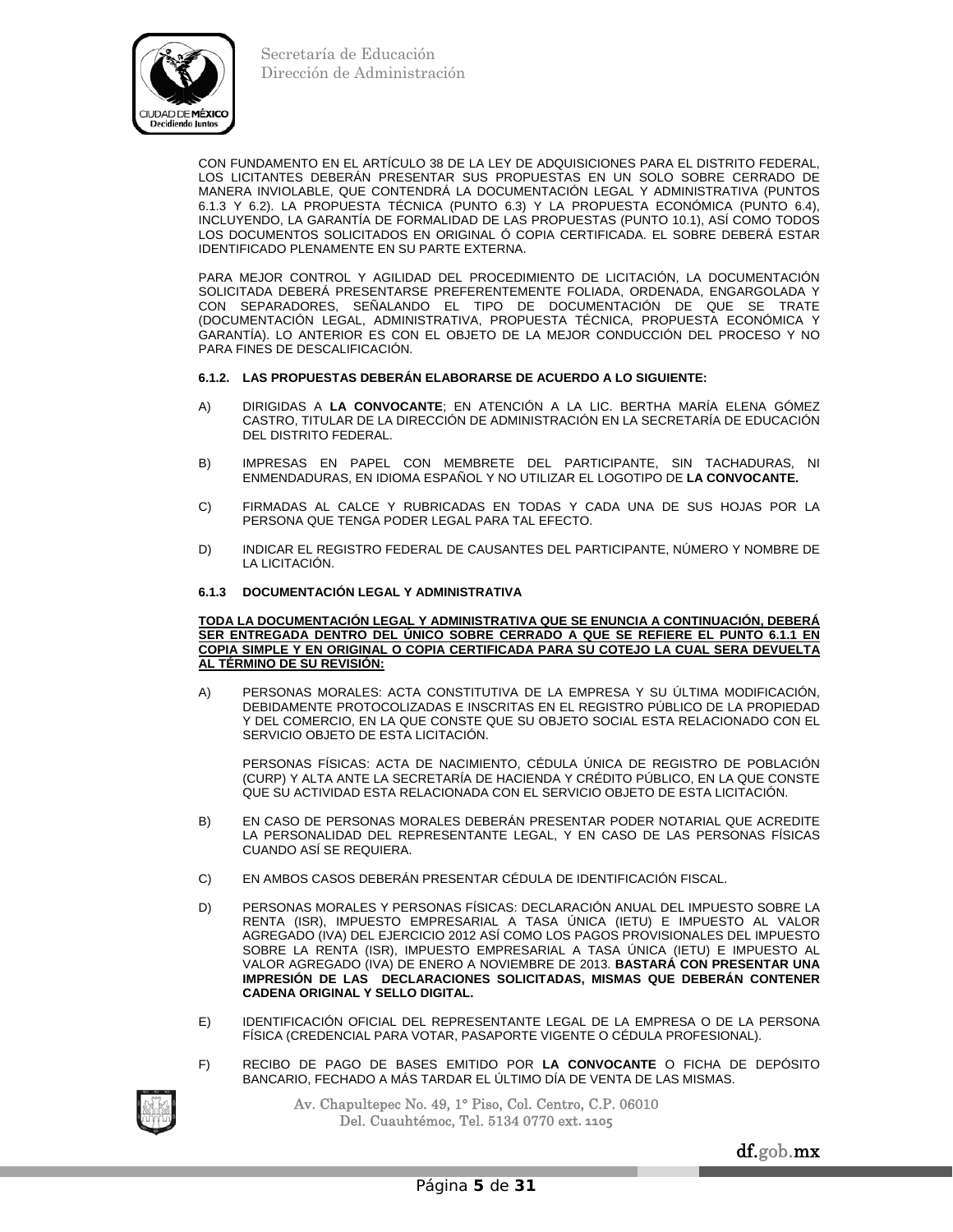

## **6.2. DOCUMENTOS QUE SE DEBERÁN ENTREGAR EN ORIGINAL:**

- A) CURRICULUM VITAE DE LA EMPRESA O DE LA PERSONA FÍSICA, EN EL QUE SE OBSERVE QUE CUENTA CON LA EXPERIENCIA Y CAPACIDAD NECESARIA PARA PRESTAR EL SERVICIO OBJETO DE LA PRESENTE LICITACIÓN, MENCIONANDO AL MENOS TRES REFERENCIAS COMERCIALES. QUE CONTENGAN LOS DATOS NECESARIOS DE CONTACTO TALES COMO NOMBRE DE LA EMPRESA, NOMBRE DEL CONTACTO, DIRECCIÓN Y TELÉFONO.
- B) DEBERÁN PRESENTAR EL **ANEXO 3** DE ESTAS BASES, DEBIDAMENTE REQUISITADO EN QUE MANIFIESTE QUE HA CUMPLIDO EN DEBIDA FORMA CON LAS OBLIGACIONES FISCALES A SU CARGO EN EL CÓDIGO FISCAL DEL DISTRITO FEDERAL SEÑALANDO LAS OBLIGACIONES QUE LE SEAN APLICABLES O NO LE APLIQUEN.

 DE ACUERDO A LO MANIFESTADO EN EL **ANEXO 3** PARA LAS OBLIGACIONES DECLARADAS COMO APLICABLES DEBERÁN PRESENTAR LA CONSTANCIA DE ADEUDOS EXPEDIDA POR LA SECRETARIA DE FINANZAS DEL DISTRITO FEDERAL (TESORERÍA DEL DISTRITO FEDERAL) Y POR EL SISTEMA DE AGUAS DE LA CIUDAD DE MÉXICO, LA CUAL DEBERÁ TENER FECHA NO MAYOR A SEIS MESES ANTERIORES A LA FECHA DEL PRESENTE PROCEDIMIENTO, RESPECTO DE LAS SIGUIENTES CONTRIBUCIONES, EN LO QUE RESULTE APLICABLE: IMPUESTO PREDIAL, IMPUESTO SOBRE ADQUISICIÓN DE INMUEBLES, IMPUESTO SOBRE NÓMINA, IMPUESTO SOBRE TENENCIA O USO DE VEHÍCULOS, IMPUESTO POR LA PRESTACIÓN DE SERVICIOS DE HOSPEDAJE Y DERECHOS SOBRE SUMINISTROS DE AGUA. SI LA CAUSACIÓN DE LAS CONTRIBUCIONES O LAS OBLIGACIONES FORMALES ES MENOR A CINCO AÑOS, DEBERÁ VERIFICARSE SU CUMPLIMIENTO A PARTIR DE LA FECHA DE LA QUE SE GENERARON. EN EL CASO DE QUE DICHA CONSTANCIA SE ENCUENTRE EN TRÁMITE, DEBERÁN PRESENTAR EN COPIA SIMPLE LEGIBLE Y ORIGINAL PARA SU COTEJO EL ACUSE DE RECIBO DE LA SOLICITUD DE DICHA CONSTANCIA, ASÍ COMO ESCRITO BAJO PROTESTA DE DECIR VERDAD EN QUE MANIFIESTEN QUE, EN CASO DE RESULTAR ADJUDICADOS SE COMPROMETEN A PRESENTAR LA CONSTANCIA DE ADEUDOS PREVIAMENTE A LA FORMALIZACIÓN DEL CONTRATO RESPECTIVO.

- C) ESCRITO FIRMADO POR LA PERSONA FACULTADA, MANIFESTANDO BAJO PROTESTA DE DECIR VERDAD, DE NO ENCONTRARSE EN NINGUNO DE LOS SUPUESTOS DE IMPEDIMENTO QUE ESTABLECE EL ARTICULO 39 DE LA LEY DE ADQUISICIONES PARA EL DISTRITO FEDERAL, ASÍ COMO TAMPOCO EN LO CONTEMPLADO EN LA FRACCIÓN XXIII DEL ARTICULO 47 DE LA LEY FEDERAL DE RESPONSABILIDADES DE LOS SERVIDORES PÚBLICOS.
- D) ESCRITO FIRMADO POR LA PERSONA FACULTADA, MANIFESTANDO BAJO PROTESTA DE DECIR VERDAD, CONOCER Y HABER LEÍDO EL CONTENIDO DE TODAS Y CADA UNA DE LAS HOJAS DE LAS BASES INCLUYENDO SUS ANEXOS, ASÍ COMO DEL ACTA DERIVADA DE LA JUNTA DE ACLARACIONES; COMO CONSTANCIA DE SU ACEPTACIÓN A LO AHÍ EXPRESADO **ANEXO 4.**
- E) ESCRITO FIRMADO POR LA PERSONA FACULTADA, MANIFESTANDO BAJO PROTESTA DE DECIR VERDAD, QUE CUENTA CON LOS RECURSOS TÉCNICOS, FINANCIEROS Y DEMÁS REQUISITOS QUE SE ESTABLECEN EN LAS PRESENTES BASES, ASÍ COMO LA CAPACIDAD DE RESPUESTA PARA ATENDER LOS COMPROMISOS QUE SE DERIVEN DE LA PRESENTE LICITACIÓN.
- F) ESCRITO FIRMADO POR LA PERSONA FACULTADA, MANIFESTANDO BAJO PROTESTA DE DECIR VERDAD, QUE EN CASO DE RESULTAR ADJUDICADO NO CEDERÁ NI SUBCONTRATARÁ LOS DERECHOS Y OBLIGACIONES QUE SE DERIVEN DEL CONTRATO RESPECTIVO. DE CONFORMIDAD CON EL ARTICULO 61 DE LA LEY DE ADQUISICIONES PARA EL DISTRITO FEDERAL
- G) ESCRITO FIRMADO POR LA PERSONA FACULTADA, MANIFESTANDO BAJO PROTESTA DE DECIR VERDAD, QUE SU REPRESENTADA TENDRÁ LA CALIDAD DE PATRÓN, RESPECTO AL PERSONAL QUE UTILICE PARA REALIZAR LA PRESTACIÓN DEL SERVICIO OBJETO DE LA PRESENTE LICITACIÓN, POR LO QUE **LA CONVOCANTE** NO PODRÁ CONSIDERARSE PATRÓN SOLIDARIO O SUSTITUTO DE CUALESQUIERA DE LAS OBLIGACIONES Y RESPONSABILIDADES QUE EL LICITANTE TENGA CON RESPECTO A SUS TRABAJADORES. EN CASO DE CONTROVERSIA LABORAL ENTRE EL LICITANTE Y ALGUNO O VARIOS DE SUS TRABAJADORES, DICHO LICITANTE ASUMIRÁ TOTALMENTE LA RESPONSABILIDAD LABORAL Y ECONÓMICA CON RESPECTO A SU PERSONAL**.**

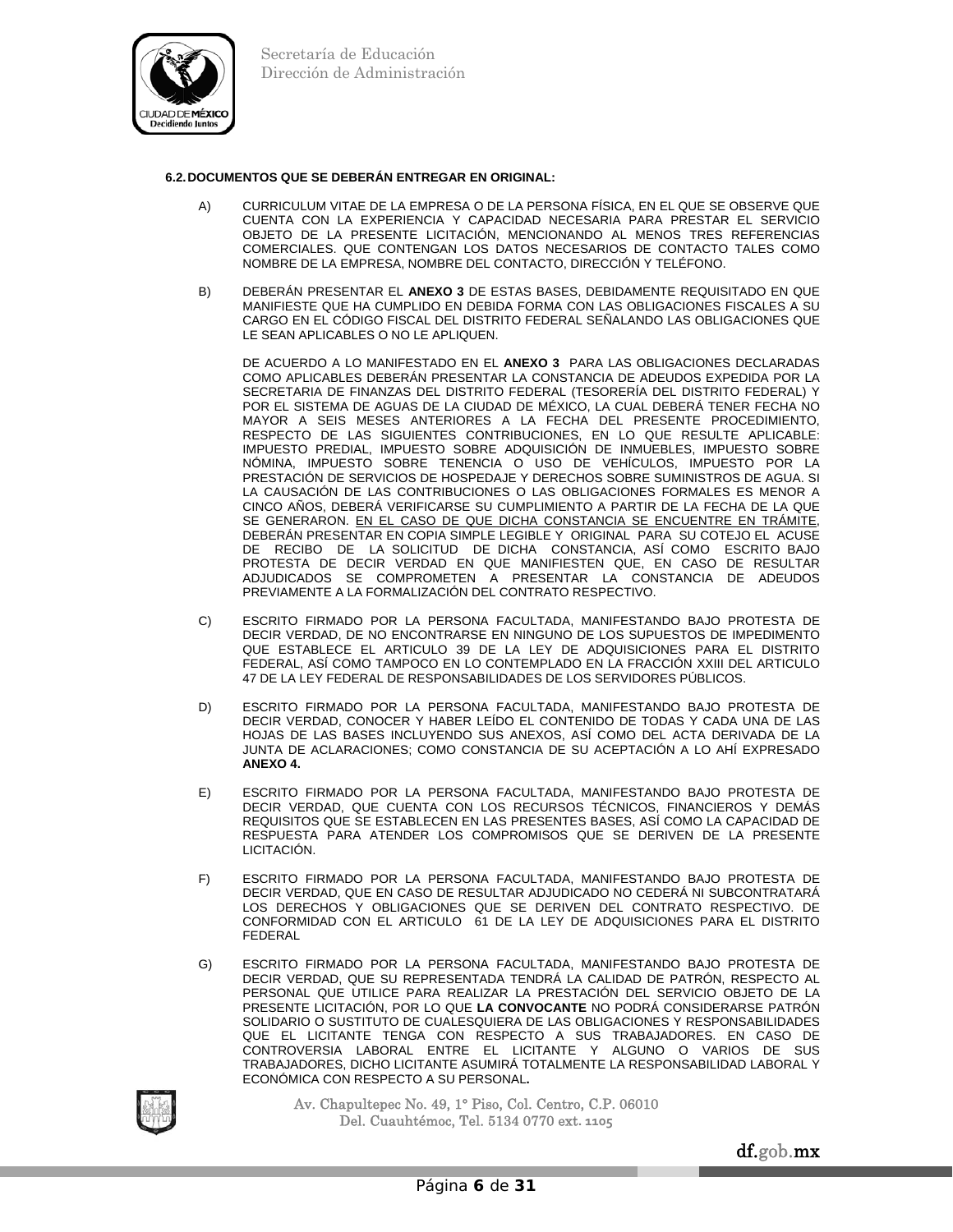

- H) ESCRITO FIRMADO POR LA PERSONA FACULTADA, MANIFESTANDO BAJO PROTESTA DE DECIR VERDAD, EN LA QUE SE COMPROMETE A NO INCURRIR EN PRÁCTICAS NO ÉTICAS O ILEGALES DURANTE EL PROCEDIMIENTO DE LA LICITACIÓN PÚBLICA, ASÍ COMO EN EL PROCESO DE FORMALIZACIÓN Y VIGENCIA DEL CONTRATO Y EN SU CASO DE LOS CONVENIOS QUE SE CELEBREN, INCLUYENDO LOS ACTOS QUE DE ÉSTOS DERIVEN **ANEXO 5.**
- I) ESCRITO FIRMADO POR LA PERSONA FACULTADA, MANIFESTANDO BAJO PROTESTA DE DECIR VERDAD, QUE AUTORIZA A **LA CONVOCANTE** A VERIFICAR ANTE LAS INSTANCIAS CORRESPONDIENTES, LA VERACIDAD DE LOS DOCUMENTOS PRESENTADOS EN ESTA LICITACIÓN.
- J) EL LICITANTE CON DOMICILIO FISCAL EN EL INTERIOR DE LA REPÚBLICA (INCLUYENDO EL ESTADO DE MÉXICO), DEBERÁ PRESENTAR ESCRITO FIRMADO POR LA PERSONA FACULTADA, MANIFESTANDO BAJO PROTESTA DE DECIR VERDAD, EN EL QUE SEÑALE DOMICILIO PARA OÍR Y RECIBIR NOTIFICACIONES DENTRO DEL DISTRITO FEDERAL, ASÍ COMO LA(S) PERSONA(S) AUTORIZADA(S) PARA ESE EFECTO.
- K) ESCRITO FIRMADO POR LA PERSONA FACULTADA, MANIFESTANDO BAJO PROTESTA DE DECIR VERDAD, EN EL QUE MANIFIESTE QUE EN CASO DE QUE EL LICITANTE CAMBIE DE DOMICILIO FISCAL, ESTO SERÁ NOTIFICADO A **LA CONVOCANTE** DENTRO DE LOS 15 DÍAS POSTERIORES A DICHO CAMBIO, SEÑALANDO EL NUEVO DOMICILIO ASÍ COMO NÚMERO(S) TELEFÓNICO(S).
- L) ESCRITO FIRMADO POR LA PERSONA FACULTADA, MANIFESTANDO BAJO PROTESTA DE DECIR VERDAD, QUE NO TIENE INCUMPLIMIENTO DE CONTRATOS VIGENTES CON DEPENDENCIAS, ÓRGANOS DESCONCENTRADOS, DELEGACIONES O ENTIDADES EN LA ADMINISTRACIÓN PÚBLICA DEL DISTRITO FEDERAL **ANEXO 6.**
- M) ESCRITO FIRMADO POR LA PERSONA FACULTADA, MANIFESTANDO BAJO PROTESTA DE DECIR VERDAD, QUE NO LE HA SIDO RESCINDIDO ADMINISTRATIVAMENTE NINGÚN CONTRATO DE PRESTACIÓN DE SERVICIOS IGUALES O SIMILARES A LOS SOLICITADOS EN LAS BASES DE LA PRESENTE LICITACIÓN EN INSTITUCIONES PÚBLICAS O PRIVADAS.
- N) EN SU CASO, CUMPLIR CON LO DISPUESTO EN LA REGLA QUINTA DE "LAS REGLAS PARA FOMENTAR Y PROMOVER LA PARTICIPACIÓN DE MICRO, PEQUEÑAS Y MEDIANAS EMPRESAS NACIONALES Y LOCALES EN LAS ADQUISICIONES, ARRENDAMIENTOS Y PRESTACIÓN DE SERVICIOS QUE REALICE LA ADMINISTRACIÓN PUBLICA DEL DISTRITO FEDERAL", PUBLICADAS EN LA GACETA OFICIAL DEL DISTRITO FEDERAL EL 13 DE NOVIEMBRE DE 2003, QUE A LA LETRA DICE:

*"…. QUINTA. LAS MICRO, PEQUEÑAS Y MEDIANAS EMPRESAS NACIONALES Y LOCALES PODRÁN PARTICIPAR EN LAS LICITACIONES PÚBLICAS NACIONALES E INTERNACIONALES QUE ESTABLECE LA LEY DE ADQUISICIONES, PRESENTANDO PROPUESTAS A CUMPLIR POR DOS O MÁS DE LAS EMPRESAS CITADAS, SIN NECESIDAD DE CONSTITUIR NUEVA SOCIEDAD. EN EL CASO AL QUE SE REFIERE EL PÁRRAFO ANTERIOR, ADEMÁS DE LOS DOCUMENTOS Y REQUISITOS ESTABLECIDOS POR LA LEY DE ADQUISICIONES Y DEMÁS DISPOSICIONES QUE DE ELLA EMANEN, LAS MICRO, PEQUEÑAS Y MEDIANAS EMPRESAS NACIONALES Y LOCALES,*  PRESENTARAN, EN EL SOBRE QUE CONTENGA LA DOCUMENTACIÓN LEGAL *ADMINISTRATIVA EL CONVENIO ENTRE LAS EMPRESAS PARTICIPANTES.* 

*EN EL CONVENIO A QUE SE REFIERE EL PÁRRAFO ANTERIOR, SE ESTABLECERÁ LO SIGUIENTE:* 

- *I. UN REPRESENTANTE COMÚN,*
- *II. LAS PROPORCIONES O PARTES DEL CONTRATO A CUMPLIR POR CADA UNA DE LAS EMPRESAS, Y*
- *III. LA MANERA EN QUE RESPONDERÁN CONJUNTAMENTE E INDIVIDUALMENTE POR EL INCUMPLIMIENTO DEL CONTRATO QUE SE LES ADJUDIQUE……"*

ADEMÁS, LAS EMPRESAS MENCIONADAS, DEBERÁN PRESENTAR LA DOCUMENTACIÓN LEGAL Y ADMINISTRATIVA EN COPIA SIMPLE Y ORIGINAL O COPIA CERTIFICADA PARA COTEJO, COMO SI CADA UNA DE ELLAS PARTICIPARA DE FORMA INDIVIDUAL. LA OMISIÓN DE DICHO REQUISITO SERÁ MOTIVO DE DESCALIFICACIÓN. LA PROPUESTA TÉCNICA Y ECONÓMICA DEBERÁ SER SUSCRITA POR EL REPRESENTANTE COMÚN DESIGNADO EN EL CONVENIO.

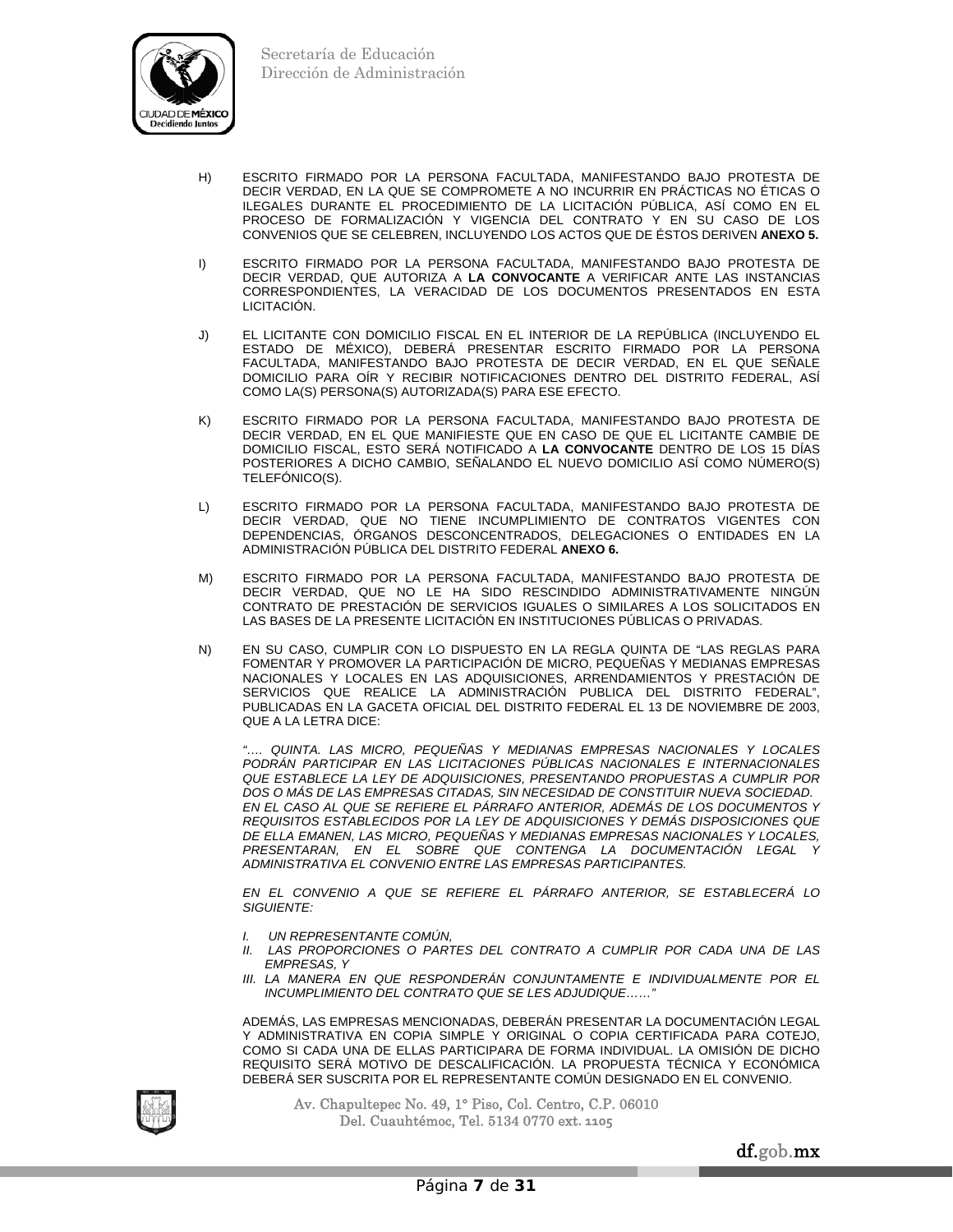

## **6.3 LA PROPUESTA TÉCNICA.**

LA PROPUESTA TÉCNICA SE CONFORMA DE LOS SIGUIENTES DOCUMENTOS:

- A) PARA LA ELABORACIÓN DE LA PROPUESTA TÉCNICA DEBERÁ DESCRIBIRSE PUNTUALMENTE EL SERVICIO DE LIMPIEZA A OFERTAR DE CONFORMIDAD CON LOS ANEXO No. 1 Y 2., ASÍ COMO LAS PRECISIONES Y ACLARACIONES ASENTADAS DURANTE LA JUNTA DE ACLARACIÓN DE BASES.
- B) ESCRITO FIRMADO POR LA PERSONA FACULTADA, MANIFESTANDO BAJO PROTESTA DE DECIR VERDAD, EN EL QUE MANIFIESTE QUE SE COMPROMETE A CUMPLIR CON EL PERÍODO DE PRESTACIÓN DEL SERVICIO Y EN EL LUGAR DONDE SE PRESTARÁ EL SERVICIO DE ACUERDO A LO ESTABLECIDO EN LOS NUMERALES 2.3 Y 2.4
- C) ESCRITO FIRMADO POR LA PERSONA FACULTADA, MANIFESTANDO BAJO PROTESTA DE DECIR VERDAD, QUE SERÁN RESPONSABLES EN TODO MOMENTO Y HASTA LA CONCLUSIÓN DEL CONTRATO QUE EL SERVICIO DE LIMPIEZA SERÁ DE PRIMER CALIDAD, EN CASO DE NO HACERLO QUE ACEPTA DE CONFORMIDAD LAS SANCIONES QUE PROCEDAN.
- D) ESCRITO FIRMADO POR LA PERSONA FACULTADA, MANIFESTANDO BAJO PROTESTA DE DECIR VERDAD, QUE EL PARTICIPANTE CUENTA CON LA PLENA CAPACIDAD TÉCNICA, LA EXISTENCIA NECESARIA DE INSUMOS, INSTALACIONES Y MAQUINARIA Y EQUIPO ADECUADO, ASÍ COMO EL PERSONAL NECESARIO PARA LA REALIZACIÓN DEL SERVICIO.
- E) ESCRITO FIRMADO POR LA PERSONA FACULTADA, MANIFESTANDO BAJO PROTESTA DE DECIR VERDAD, QUE LOS SEGUROS QUE CONTRATE EL PARTICIPANTE Y LOS MEDIOS DE TRANSPORTACIÓN DEL PERSONAL, ASÍ COMO LAS HERRAMIENTAS, LOS INSUMOS Y MAQUINARIA QUE UTILICE PARA LA REALIZACIÓN DEL SERVICIO SERÁ RESPONSABILIDAD Y CON CARGO AL PRESTADOR DEL SERVICIO, SIN CARGO ADICIONAL A LA CONVOCANTE.
- F) ESCRITO FIRMADO POR LA PERSONA FACULTADA, MANIFESTANDO BAJO PROTESTA DE DECIR VERDAD, QUE LOS INSUMOS QUE SE DESTINEN AL SERVICIO OBJETO DE ESTA LICITACIÓN SON NUEVOS, ORIGINALES Y DE MARCA **ANEXO 7**.
- G) ESCRITO FIRMADO POR LA PERSONA FACULTADA, MANIFESTANDO BAJO PROTESTA DE DECIR VERDAD, QUE EN CASO DE RESULTAR GANADOR SE COMPROMETE A ESTABLECER EL MECANISMO DE COMUNICACIÓN ADECUADO PARA ATENDER Y CUMPLIR DEBIDAMENTE CON LAS OBLIGACIONES DERIVADAS DE ESTAS BASES Y DEL CONTRATO QUE SE FORMALICE.
- H) ESCRITO FIRMADO POR LA PERSONA FACULTADA, MANIFESTANDO BAJO PROTESTA DE DECIR VERDAD, QUE LOS INSUMOS Y SUSTANCIAS A UTILIZAR EN LA PRESTACIÓN DE LOS SERVICIOS, SERÁN LOS DE MENOR IMPACTO AMBIENTAL, 100% BIODEGRADABLES Y NO ATENTAN CONTRA LA SALUD DEL PERSONAL.
- I) ESCRITO FIRMADO POR LA PERSONA FACULTADA, MANIFESTANDO BAJO PROTESTA DE DECIR VERDAD, EN EL QUE MANIFIESTE QUE DE CONFORMIDAD CON LA CIRCULAR OM/DGA/1052/2010 EMITIDA POR LA OFICIALÍA MAYOR DEL DISTRITO FEDERAL, PRESENTARÁ DE MANERA INMEDIATA LOS MOVIMIENTOS DE ALTA DE LOS TRABAJADORES CON LOS CUALES SE PRESTE EL SERVICIO DE LIMPIEZA DURANTE LA VIGENCIA DEL CONTRATO, EN CASO DE INCUMPLIMIENTO DE DICHA ACCIÓN, LA CONVOCANTE REPORTARÁ DE MANERA INMEDIATA TANTO AL INSTITUTO MEXICANO DEL SEGURO SOCIAL, COMO A LA SECRETARIA DEL TRABAJO Y FOMENTO AL EMPLEO DEL GOBIERNO DEL DISTRITO FEDERAL PARA ACTUAR CONFORME A DERECHO.
- J) ESCRITO FIRMADO POR LA PERSONA FACULTADA, MANIFESTANDO BAJO PROTESTA DE DECIR VERDAD, QUE DARÁ CABAL CUMPLIMIENTO A LO ESTABLECIDO EN EL PROGRAMA DE SISTEMA DE ADMINISTRACIÓN AMBIENTAL DEL DISTRITO FEDERAL, Y QUE EN CASO DE RESULTAR GANADOR EL PERSONAL DE LIMPIEZA SERÁ CAPACITADO PARA DAR CUMPLIMIENTO A DICHO PROGRAMA.
- K) COPIA DE LA PÓLIZA DE SEGURO CONTRATADA POR EL "LICITANTE" PARA ABSORBER O CUBRIR EL COSTO DE LAS REPARACIONES DE LOS BIENES PROPIEDAD DE LA SECRETARÍA DE EDUCACIÓN DEL D.F., EN CASO DE DESCOMPOSTURAS, ORIGINADAS POR EL EMPLEO DE UNA MALA TÉCNICA EN LA PRESTACIÓN DEL SERVICIO DE LIMPIEZA, DESCUIDO O

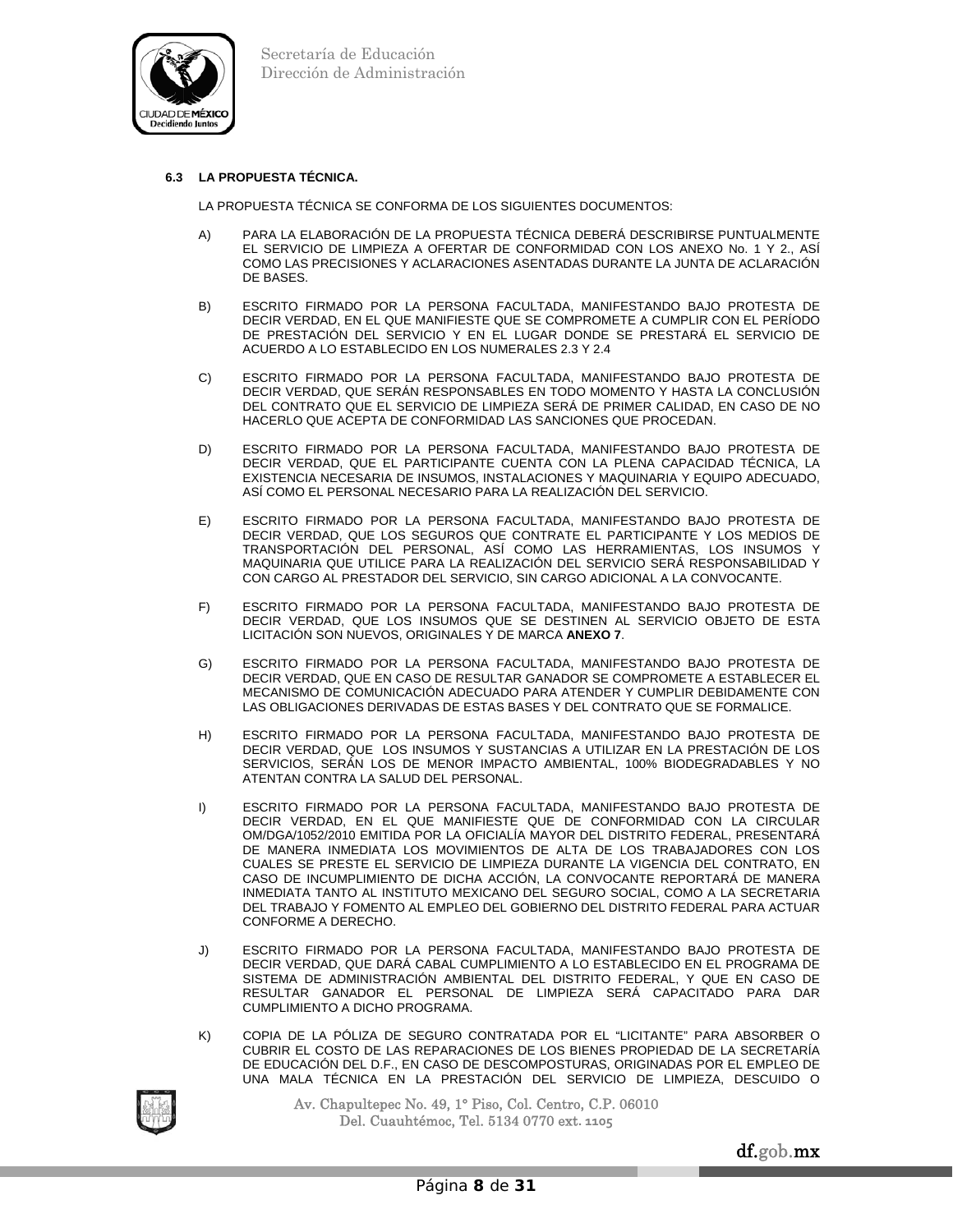

NEGLIGENCIA DE SU PERSONAL. DICHA PÓLIZA DEBERÁ ESTAR VIGENTE AL MOMENTO DE PRESENTAR SU PROPUESTA, Y EN CASO DE SER ADJUDICADA DEBERÁ ESTAR VIGENTE DURANTE LA VIGENCIA DEL CONTRATO.

LA PROPUESTA TÉCNICA DEBERÁ CORRESPONDER CON LA PROPUESTA ECONÓMICA EN LO RELATIVO AL ANEXO No. 1

## **6.4. LA PROPUESTA ECONÓMICA.**

LA PROPUESTA ECONÓMICA DEBERÁ SER PRESENTADA POR LOS LICITANTES DE ACUERDO CON EL **ANEXO 8** Y DEBERÁ CONTENER LA SIGUIENTE INFORMACIÓN:

- A) DESCRIPCIÓN GENÉRICA Y COSTO DEL SERVICIO OFERTADO, DE ACUERDO A LO INDICADO EN LOS **ANEXOS 1 Y 2** DE ESTAS BASES, CONSIDERANDO LO SIGUIENTE:
	- PRECIO UNITARIO POR ELEMENTO
	- PRECIO MENSUAL.
	- IMPORTE TOTAL POR EL PERIODO.
	- COTIZADAS EN MONEDA NACIONAL (PESOS MEXICANOS).
	- INDICAR QUE EL PRECIO ES FIJO Y FIRME HASTA EL CUMPLIMIENTO TOTAL DE LAS CONDICIONES PACTADAS EN EL CONTRATO.
	- INDICAR LA ACEPTACIÓN DE LAS CONDICIONES DE PAGO, EN MONEDA NACIONAL Y CONFORME AL PLAZO Y PROCEDIMIENTO ESTABLECIDO POR **LA CONVOCANTE.**
- B) LA GARANTÍA RELATIVA A LA FORMALIDAD DE LAS PROPOSICIONES, SOLICITADA EN EL NUMERAL 10.1 DE LAS PRESENTES BASES.

## **7. DESARROLLO DE LA LICITACIÓN.**

**EL ACTO DE ACLARACIÓN AL CONTENIDO DE ESTAS BASES** DEL PROCEDIMIENTO DE LICITACIÓN PÚBLICA SE LLEVARÁ A CABO **EL DÍA 06 DE FEBRERO DE 2014, A LAS 10:00 HORAS**, EN EL SALÓN DE USOS MÚLTIPLES DE LA SECRETARÍA DE EDUCACIÓN DEL DISTRITO FEDERAL, SITA EN EL TERCER PISO DEL EDIFICIO UBICADO EN AVENIDA CHAPULTEPEC No. 49, COLONIA CENTRO, DELEGACIÓN CUAUHTÉMOC, CÓDIGO POSTAL 06010, MÉXICO, DISTRITO FEDERAL, EN LA QUE SE DARÁ RESPUESTA A LOS CUESTIONAMIENTOS TÉCNICOS Y ADMINISTRATIVOS QUE POR ESCRITO O VERBALMENTE FORMULEN LOS LICITANTES. PARA PRESENTAR PREGUNTAS O CUESTIONAMIENTOS EN ESTA ETAPA DEL PROCEDIMIENTO DE CONTRATACIÓN, **LOS LICITANTES DEBERÁN PRESENTAR COPIA Y ORIGINAL PARA COTEJO DE SU RECIBO DE PAGO DE BASES EMITIDO POR LA CONVOCANTE O FICHA DE DEPÓSITO BANCARIO, FECHADO A MÁS TARDAR EL ÚLTIMO DÍA DE VENTA.**

 EN LAS ACLARACIONES, PRECISIONES O RESPUESTAS QUE REALICE **LA CONVOCANTE**, DEBERÁ ESPECIFICAR EXPRESAMENTE EL PUNTO O PUNTOS DE LAS BASES QUE SE MODIFICAN O ADICIONAN, LO QUE FORMARÁ PARTE INTEGRANTE DE LAS PROPIAS BASES.

 EN EL CASO DE QUE SEA NECESARIA LA CELEBRACIÓN DE UNA SEGUNDA O MÁS JUNTAS DE ACLARACIONES, EN ESTE EVENTO Y POSTERIORES SE SEÑALARÁ LUGAR, FECHA Y HORA EN QUE ESTA SE REALIZARÁ.

 PARA EL MEJOR DESARROLLO DE LA JUNTA DE ACLARACIÓN DE BASES, SE SOLICITA A LOS LICITANTES QUE ENVÍEN SUS CUESTIONAMIENTOS A LA DIRECCIÓN DE CORREO ELECTRÓNICO: compraseducaciondf@hotmail.com O POR ESCRITO, ACOMPAÑADO DEL ARCHIVO MAGNÉTICO, A LA JEFATURA DE UNIDAD DEPARTAMENTAL DE RECURSOS MATERIALES Y SERVICIOS GENERALES DE **LA CONVOCANTE** EN ARCHIVO DE WORD (NO FORMATO PDF), PREFERENTEMENTE 24 HORAS ANTES DE LA CELEBRACIÓN DE LA JUNTA DE ACLARACIÓN DE ESTAS BASES; ACOMPAÑADA EN CUALQUIER CASO, DEL RECIBO DE PAGO DE BASES EMITIDO POR **LA CONVOCANTE** O FICHA DE DEPÓSITO BANCARIO EN COPIA.

 SE LEVANTARÁ ACTA DEL EVENTO DE LA QUE, UNA VEZ FIRMADA POR LOS LICITANTES, SE ENTREGARÁ COPIA A LOS MISMOS.

 LA OMISIÓN DE FIRMA POR PARTE DE LOS LICITANTES, NO INVALIDARÁ EL CONTENIDO, NI LOS EFECTOS DEL ACTA.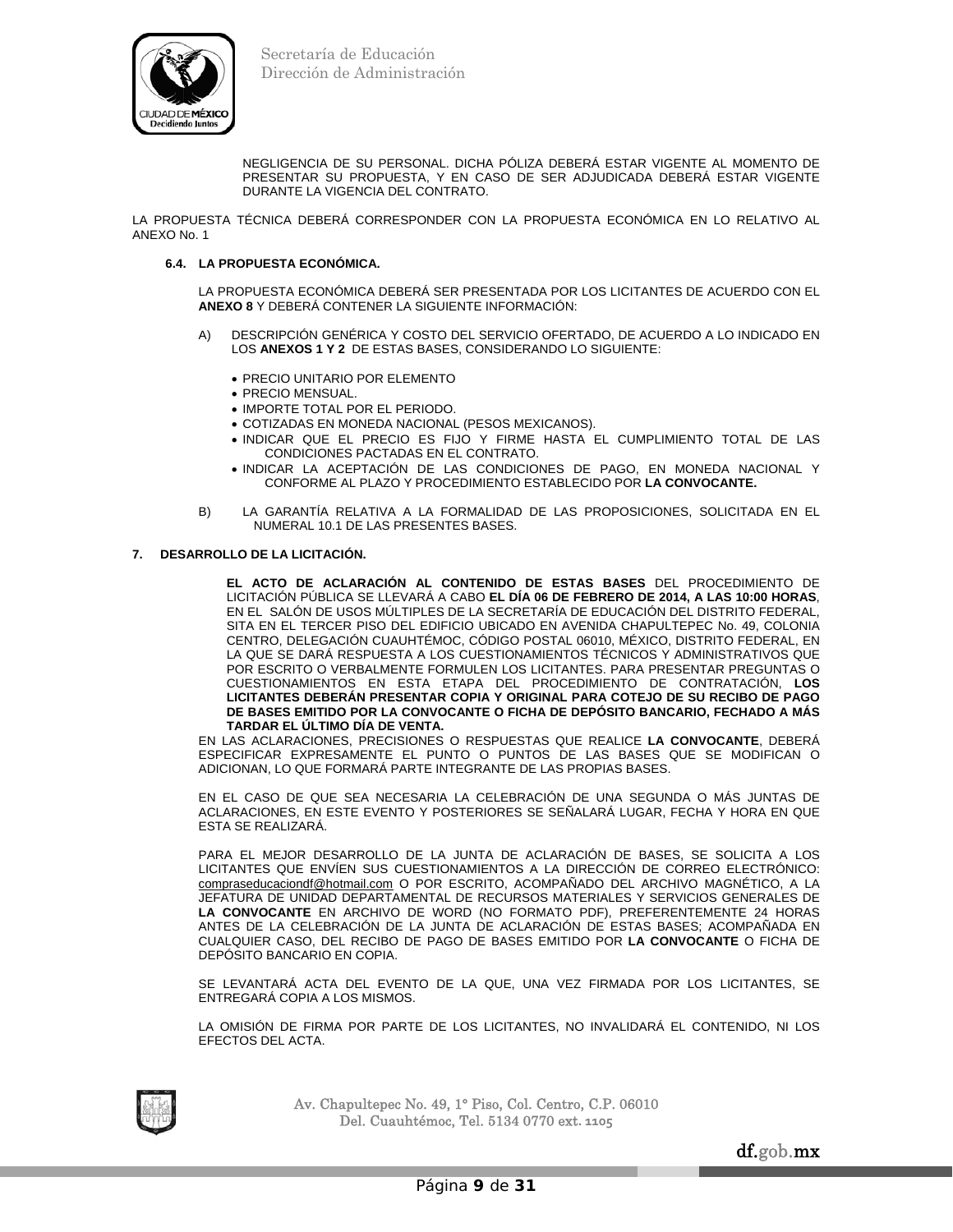

 LA INASISTENCIA DE ALGUNO DE LOS LICITANTES A LA JUNTA DE ACLARACIONES SERÁ BAJO SU ESTRICTA RESPONSABILIDAD. EN EL CASO DE QUE DURANTE LA JUNTA DE ACLARACIONES SE EFECTÚEN MODIFICACIONES A LAS BASES DE LICITACIÓN, **LA CONVOCANTE** ESTARÁ OBLIGADA A ENTREGAR COPIA DEL ACTA CORRESPONDIENTE CON ACUSE DE RECIBO A CADA UNO DE LOS PARTICIPANTES QUE HAYAN ADQUIRIDO LAS BASES DE LICITACIÓN, INCLUYENDO AQUELLOS QUE NO HUBIESEN ASISTIDO A DICHA JUNTA.

## **PRIMERA ETAPA**

## **7.2. ACTO DE PRESENTACIÓN Y APERTURA DE LA PROPUESTA.**

EL ACTO SE LLEVARÁ A CABO EN EL SALÓN DE USOS MÚLTIPLES DE LA SECRETARÍA DE EDUCACIÓN DEL DISTRITO FEDERAL, SITA EN EL EDIFICIO UBICADO EN AVENIDA CHAPULTEPEC No. 49, TERCER PISO, COLONIA CENTRO, DELEGACIÓN CUAUHTÉMOC, CÓDIGO POSTAL 06010, MÉXICO, DISTRITO FEDERAL, **EL DÍA 11 DE FEBRERO DE 2014, EN PUNTO DE LAS 10:00 HORAS. A LA HORA SEÑALADA, SE CERRARÁ EL RECINTO Y NO SE PERMITIRÁ LA PARTICIPACIÓN DE AQUELLOS LICITANTES QUE NO SE ENCUENTREN PRESENTES. EL ACTO SE DESARROLLARÁ CONFORME A LO SIGUIENTE:** 

 **LOS LICITANTES ENTREGARÁN SU PROPOSICIÓN (DOCUMENTACIÓN LEGAL Y ADMINISTRATIVA, INCLUYENDO LOS DOCUMENTOS ORIGINALES PARA COTEJO, PROPUESTA TÉCNICA Y ECONÓMICA, INCLUYENDO LA GARANTÍA DE SOSTENIMIENTO DE SU OFERTA) EN UN SOLO SOBRE CERRADO EN FORMA INVIOLABLE A QUIEN PRESIDA EL ACTO**, Y SE PROCEDERÁ A LA APERTURA DEL MISMO, REVISÁNDOSE CUANTITATIVA, SUCESIVA Y SEPARADAMENTE, LA DOCUMENTACIÓN LEGAL Y ADMINISTRATIVA, TÉCNICA Y ECONÓMICA, DESECHANDO LAS QUE HUBIERAN OMITIDO ALGUNO DE LOS REQUISITOS EXIGIDOS. Y SE DARA LECTURA A LOS PRECIOS DE LA PROPUESTA ECONÓMICA.

 EN CASO DE QUE LA PERSONA QUE ASISTA A ESTE ACTO PARA LA ENTREGA DEL SOBRE QUE CONTENGA LA DOCUMENTACIÓN LEGAL Y ADMINISTRATIVA, PROPUESTA TÉCNICA, PROPUESTA ECONÓMICA Y LA GARANTÍA DE FORMALIDAD DE LA PROPUESTA NO SEA EL REPRESENTANTE LEGAL O APODERADO DEL LICITANTE; DEBERÁ ACREDITAR SU IDENTIDAD MEDIANTE LA PRESENTACIÓN DE IDENTIFICACIÓN OFICIAL ORIGINAL VIGENTE Y COPIA FOTOSTÁTICA DE LA MISMA. DICHA PERSONA SOLAMENTE PODRÁ PARTICIPAR EN EL ACTO, COMO OBSERVADOR.

 LA DOCUMENTACIÓN DE CARÁCTER DEVOLUTIVO COMO LAS GARANTÍAS DE LA FORMALIDAD DE LAS PROPUESTAS, PRESENTADAS EN EL ACTO DE PRESENTACIÓN Y APERTURA DE LA PROPUESTA, SERÁN DEVUELTAS POR **LA CONVOCANTE** TRANSCURRIDOS QUINCE DÍAS HÁBILES, CONTADOS A PARTIR DE LA FECHA EN QUE SE DÉ A CONOCER EL FALLO DE LA LICITACIÓN, **PREVIA SOLICITUD POR ESCRITO.**

 SE LEVANTARÁ ACTA DEL EVENTO EN LA QUE SE HARÁ CONSTAR LAS PROPUESTAS ADMITIDAS Y SE HARÁ MENCIÓN DE AQUELLAS QUE FUERON DESECHADAS, ASÍ COMO LOS MOTIVOS Y FUNDAMENTO LEGAL PARA SU DESCALIFICACIÓN. DICHA ACTA SERÁ RUBRICADA Y FIRMADA POR LOS LICITANTES Y SERVIDORES PÚBLICOS QUE HAYAN INTERVENIDO EN EL ACTO, A QUIENES SE LES ENTREGARÁ COPIA DE LA MISMA.

 LOS FUNCIONARIOS ASISTENTES Y TODOS LOS LICITANTES RUBRICARÁN LAS PROPUESTAS PRESENTADAS Y QUEDARAN EN CUSTODIA DE **LA CONVOCANTE** PARA SALVAGUARDAR SU CONFIDENCIALIDAD, PROCEDIENDO POSTERIORMENTE AL ANÁLISIS CUALITATIVO DE DICHAS PROPUESTAS, MISMO QUE MEDIANTE DICTAMEN SERÁ DADO A CONOCER EN EL ACTO DE FALLO.

## **7.2.1. DICTAMEN PREVIO AL FALLO**

EL DICTAMEN COMPRENDERÁ EL ANÁLISIS DETALLADO DE LO SIGUIENTE:

- a) DOCUMENTACIÓN LEGAL Y ADMINISTRATIVA.
- b) PROPUESTA TÉCNICA, Y
- c) PROPUESTA ECONÓMICA

 EN EL DICTAMEN SE ESTABLECERÁ SI LOS RUBROS ANTES CITADOS CUBREN CON LOS REQUISITOS SOLICITADOS EN LAS BASES, AL IGUAL QUE LAS ESPECIFICACIONES REQUERIDAS POR **LA CONVOCANTE**, RESPECTO DEL SERVICIO OBJETO DE LA LICITACIÓN, PARA DETERMINAR SI LAS PROPUESTAS CUMPLEN CON LO SOLICITADO.

Av. Chapultepec No. 49, 1° Piso, Col. Centro, C.P. 06010 Del. Cuauhtémoc, Tel. 5134 0770 ext**. 1105**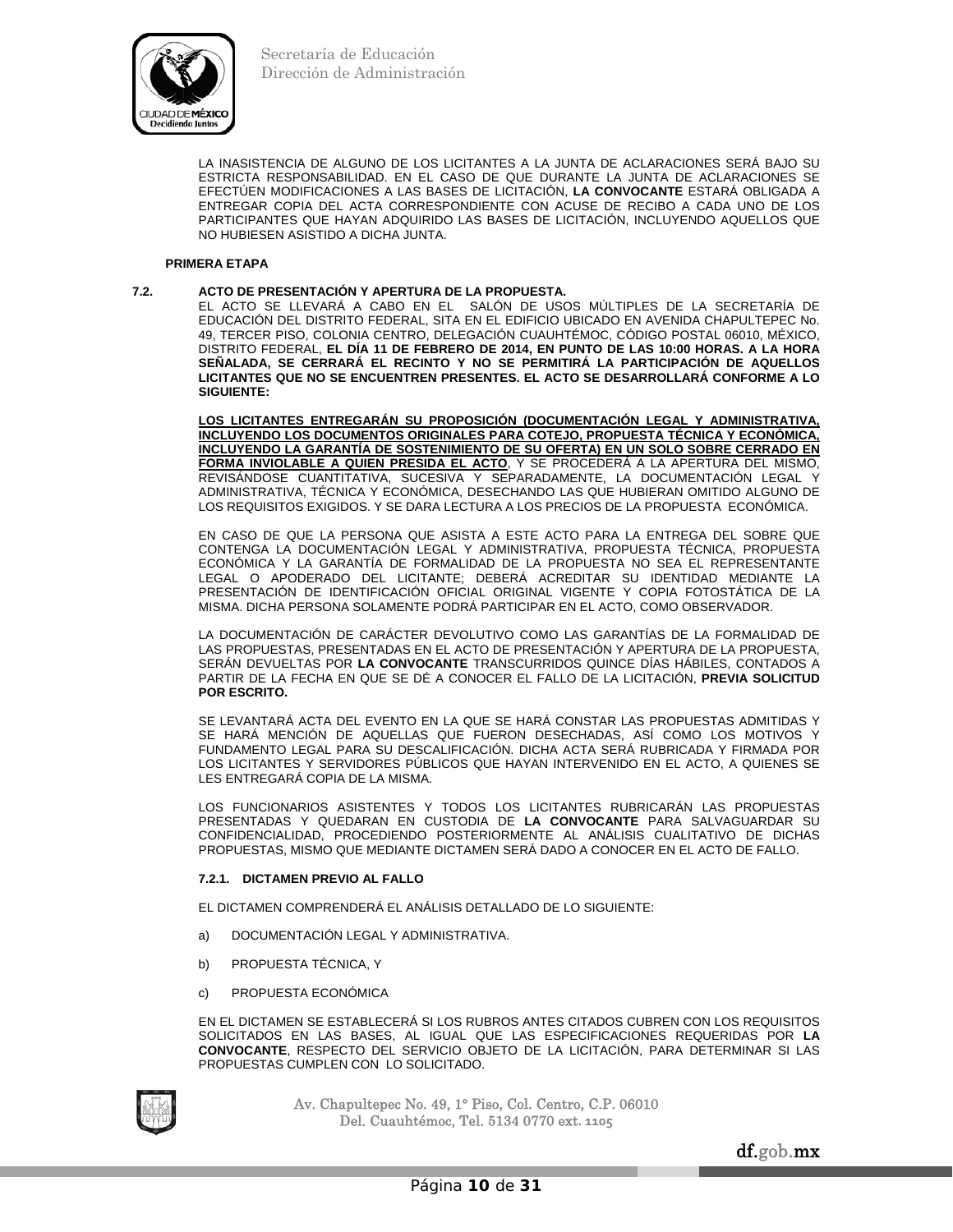

## **SEGUNDA ETAPA**

#### **7.3. FALLO**

 EL ACTO DE FALLO SE LLEVARÁ A CABO EN EL SALÓN DE USOS MÚLTIPLES DE LA SECRETARÍA DE EDUCACIÓN DEL DISTRITO FEDERAL, SITA EN EL EDIFICIO UBICADO EN AVENIDA CHAPULTEPEC No. 49, TERCER PISO, COLONIA CENTRO, DELEGACIÓN CUAUHTÉMOC, CÓDIGO POSTAL 06010, MÉXICO, DISTRITO FEDERAL EL **DÍA 14 DE FEBRERO DE 2014 A LAS 10:00 HORAS.** 

**LA CONVOCANTE** COMUNICARÁ EL RESULTADO DEL DICTAMEN, SEÑALANDO DETALLADAMENTE LAS PROPUESTAS QUE FUERON DESECHADAS FUNDANDO Y MOTIVANDO LAS CAUSAS POR LAS QUE NO FUERON ACEPTADAS, INDICÁNDOSE EN SU CASO, LAS QUE HAYAN CUMPLIDO CON LA TOTALIDAD DE LOS REQUISITOS LEGALES Y ADMINISTRATIVOS, TÉCNICOS Y ECONÓMICOS ASÍ COMO EL NOMBRE DEL PARTICIPANTE QUE OFERTÓ LAS MEJORES CONDICIONES Y EL PRECIO MÁS BAJO DEL SERVICIO OBJETO DE ESTA LICITACIÓN, DANDO A CONOCER EL IMPORTE RESPECTIVO.

 SE COMUNICARÁ A LOS LICITANTES EN ESTE MISMO ACTO QUE PODRÁN OFERTAR, UN PRECIO UNITARIO MÁS BAJO EN TÉRMINOS PORCENTUALES POR EL SERVICIO OBJETO DE LA LICITACIÓN TOMANDO COMO REFERENCIA AQUELLA QUE HUBIERA RESULTADO ORIGINALMENTE MÁS BENÉFICA PARA **LA CONVOCANTE**.

 PARA EL EFECTO, EL REPRESENTANTE LEGAL DEL PARTICIPANTE DEBERÁ PRESENTAR ORIGINAL DE LA IDENTIFICACIÓN OFICIAL VIGENTE (CREDENCIAL DE ELECTOR, CÉDULA PROFESIONAL, PASAPORTE, CARTILLA DEL SERVICIO MILITAR LIBERADA), LA CUAL SERÁ COTEJADA CON EL PODER NOTARIAL DE LA EMPRESA Y/O ACTA CONSTITUTIVA QUE FUERON PRESENTADAS DENTRO DEL SOBRE, EN LA PRIMERA ETAPA REFERENTE A LA PRESENTACIÓN Y APERTURA DE PROPUESTAS.

 EN CASO DE QUE EN ESTE ACTO SE ENCUENTRE PRESENTE PERSONA DISTINTA A LA SEÑALADA EN EL PÁRRAFO QUE ANTECEDE, DEBERÁ ACREDITAR SU PERSONALIDAD PARA PARTICIPAR MEDIANTE LA PRESENTACIÓN DEL PODER NOTARIAL CORRESPONDIENTE E IDENTIFICACIÓN OFICIAL VIGENTE (CREDENCIAL DE ELECTOR, CÉDULA PROFESIONAL, PASAPORTE, CARTILLA DEL SERVICIO MILITAR LIBERADA).

## **7.3.1. ETAPA DE MEJORAMIENTO DE PRECIOS.**

 LAS NUEVAS OFERTAS SE PRESENTARÁN EN EL FORMATO IDENTIFICADO EN EL **ANEXO 9** DE LAS PRESENTES BASES. SE PRECISA QUE EL **ANEXO 9**, NO DEBERÁ SER INCLUIDO DENTRO DEL SOBRE QUE CONTENGA LA PROPUESTA. DICHO FORMATO SERÁ PROPORCIONADO POR **LA CONVOCANTE**, UNA VEZ QUE DÉ INICIO LA ETAPA DE MEJORAMIENTO DE PRECIOS, BAJO EL SIGUIENTE PROCEDIMIENTO:

- a) LOS LICITANTES OFERTARÁN PRECIOS UNITARIOS MÁS BAJOS EN TÉRMINOS PORCENTUALES SIN CONSIDERAR EL IMPUESTO AL VALOR AGREGADO;
- b) LOS PRECIOS UNITARIOS MÁS BAJOS SERÁN OFERTADOS COMO MÍNIMO EN DOS RONDAS Y HASTA QUE NO SEA PRESENTADA UNA MEJOR PROPUESTA POR ALGÚN PARTICIPANTE.
- c) LAS CONDICIONES LEGALES Y TÉCNICAS PRESENTADAS EN SU PROPUESTA INICIAL NO PODRÁN SER ALTERADAS.
- d) AL FINAL DE CADA RONDA EL LICITANTE DEBERÁ ENTREGAR A **LA CONVOCANTE** EL FORMATO, EN EL QUE ANOTARON EL MEJOR PRECIO OFERTADO EN TÉRMINOS PORCENTUALES, **LA CONVOCANTE** DARÁ A CONOCER SIN ESPECIFICAR EL NOMBRE DEL LICITANTE, EL PRECIO MÁS BAJO DE CADA UNA DE LAS RONDAS.

## **7.3.2. CRITERIOS DE DESEMPATE**

 SI COMO RESULTADO DE LA EVALUACIÓN A LAS PROPUESTAS A QUE SE REFIERE EL PÁRRAFO ANTERIOR, EXISTIERA QUE DOS O MÁS PROPUESTAS OFERTAN EN IGUALDAD DE PRECIO, **LA CONVOCANTE** APLICARÁ EL SIGUIENTE CRITERIO PARA EL DESEMPATE:

SE ADJUDICARÁ PROPORCIONALMENTE EN PARTES IGUALES, A LAS PROPUESTAS QUE REÚNAN LAS MISMAS CONDICIONES Y EN IGUALDAD DE PRECIO.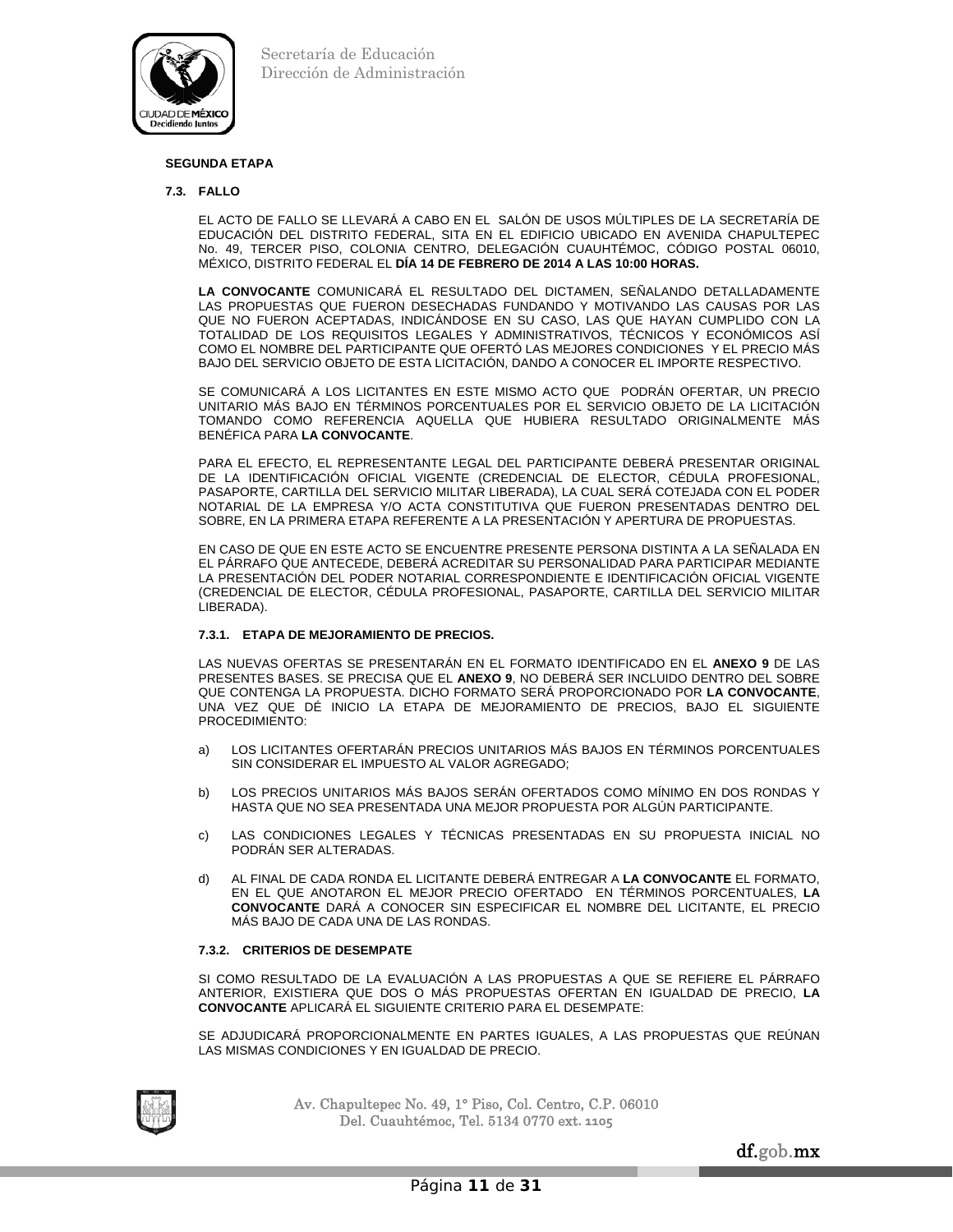

 UNA VEZ DETERMINADO EL PARTICIPANTE QUE HAYA OFERTADO EL PRECIO MÁS BAJO POR EL SERVICIO REQUERIDO Y COMO CONSECUENCIA HAYA RESULTADO ADJUDICADO SE LEVANTARÁ ACTA ENTREGÁNDOSE COPIA A CADA UNO DE LOS ASISTENTES.

 LA EMISIÓN DEL FALLO PODRÁ DIFERIRSE POR UNA SOLA VEZ POR EL TIEMPO QUE DETERMINE **LA CONVOCANTE** Y BAJO SU RESPONSABILIDAD, SIEMPRE Y CUANDO EXISTAN CIRCUNSTANCIAS DEBIDAMENTE JUSTIFICADAS.

 AQUELLOS LICITANTES QUE HAYAN SIDO DESCALIFICADOS EN LA PRIMERA ETAPA DEL PROCEDIMIENTO LICITATORIO, PODRÁN ASISTIR A LOS ACTOS SUBSECUENTES CON EL CARÁCTER ÚNICO Y EXCLUSIVAMENTE DE OBSERVADORES.

## **7.3.3 DE LAS INCONFORMIDADES.**

 CONTRA LA RESOLUCIÓN QUE CONTENGA EL FALLO, SE ESTARÁ A LO DISPUESTO EN EL ARTICULO 88 DE LA LEY DE ADQUISICIONES PARA EL DISTRITO FEDERAL.

## **7.4. CAUSAS PARA DECLARAR DESIERTA LA LICITACIÓN**

- A. CUANDO NINGUNA PERSONA FÍSICA O MORAL COMPRASE LAS BASES DE LA LICITACIÓN.
- B. CUANDO NINGUNA PERSONA FÍSICA O MORAL PRESENTE PROPUESTAS.
- C. CUANDO NINGUNA PERSONA FÍSICA O MORAL O LAS OFERTAS PRESENTADAS POR ELLAS NO REÚNAN LAS CONDICIONES Y REQUISITOS ESTABLECIDOS EN ESTAS BASES DE LICITACIÓN.
- D. CUANDO LOS PRECIOS Y LAS CONDICIONES OFERTADAS NO FUEREN CONVENIENTES PARA EL GOBIERNO DEL DISTRITO FEDERAL.

## **UNA VEZ QUE SE DECLARE DESIERTA LA LICITACIÓN LA CONVOCANTE PROCEDERÁ CONFORME A LO DISPUESTO EN LA LEY DE ADQUISICIONES PARA EL DISTRITO FEDERAL.**

## **7.5. CRITERIOS DE EVALUACIÓN QUE SE APLICARAN.**

 SE PROCEDERÁ DE MANERA EQUITATIVA AL ANÁLISIS COMPARATIVO DE LA DOCUMENTACIÓN PRESENTADA POR LOS LICITANTES, TANTO LEGAL COMO PROPUESTA TÉCNICA Y ECONÓMICA

 LAS PROPUESTAS SERÁN EVALUADAS CONFORME AL CRITERIO DE CUMPLIMIENTO O INCUMPLIMIENTO DE LOS REQUISITOS Y ESPECIFICACIONES SOLICITADOS EN ESTAS BASES, NO SE UTILIZARÁN MECANISMOS DE PUNTOS O PORCENTAJES.

## **7.6. DESCALIFICACIÓN DE LICITANTES.**

 SE DESCALIFICARÁ AL LICITANTE QUE INCURRA EN UNA O VARIAS DE LAS SITUACIONES SIGUIENTES:

- A) NO CUMPLIR CON TODOS LOS REQUISITOS ESTABLECIDOS EN ESTAS BASES, O
- B) SI SE COMPRUEBA QUE HA ACORDADO CON OTRO U OTROS LICITANTES ELEVAR EL PRECIO DEL SERVICIO QUE SE LICITAN.
- C) SE ENCUENTRE EN ALGUNO DE LOS SUPUESTOS DE LOS ARTÍCULOS 39 DE LA LEY DE ADQUISICIONES PARA EL DISTRITO FEDERAL, O 47 FRACCIÓN XXIII DE LA LEY FEDERAL DE RESPONSABILIDADES DE LOS SERVIDORES PÚBLICOS.

## **8. ADJUDICACIÓN DEL CONTRATO.**

 DE ACUERDO CON LO DISPUESTO EN EL ARTICULO 33 FRACCIÓN VII DE LA LEY DE ADQUISICIONES PARA EL DISTRITO FEDERAL LA ADJUDICACIÓN QUE SE DERIVE DEL PRESENTE PROCEDIMIENTO SERÁ POR PARTIDA ÚNICA.

 CONFORME A LO DISPUESTO EN EL ARTÍCULO 49 DE LA LEY DE ADQUISICIONES PARA EL DISTRITO FEDERAL, SE VERIFICARA QUE LAS PROPUESTAS INCLUYAN TODA LA INFORMACIÓN, DOCUMENTOS Y REQUISITOS SOLICITADOS EN ESTAS Y SE ELABORARA UN DICTAMEN QUE SERVIRÁ DE FUNDAMENTO PARA EMITIR EL FALLO EN DONDE SE INDICARA LA PROPUESTA QUE HAYA CUMPLIDO CON TODOS LOS

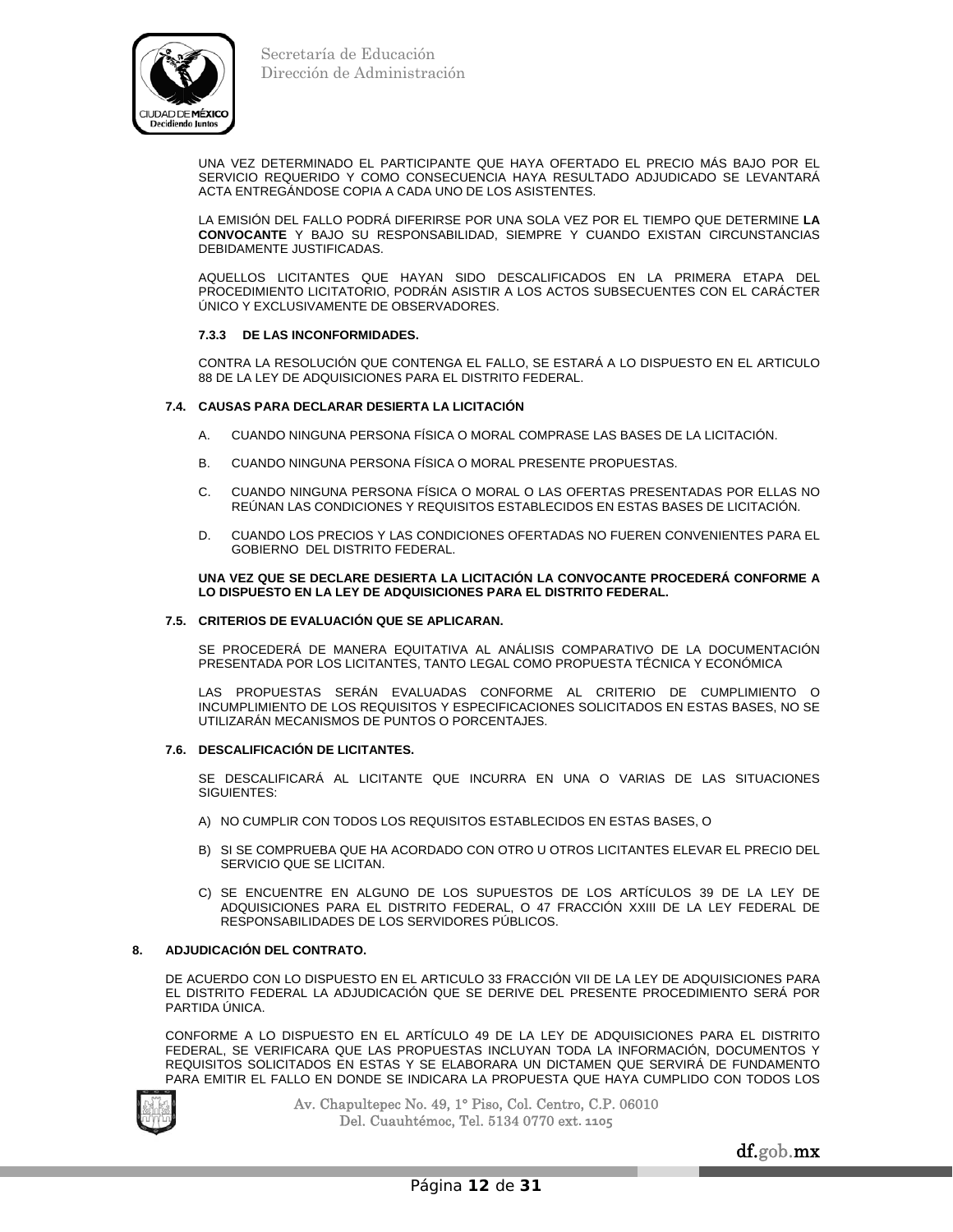

REQUISITOS LEGALES Y ADMINISTRATIVOS, TÉCNICOS, EN SU CASO, DE MENOR IMPACTO AMBIENTAL, Y ECONÓMICOS REQUERIDOS POR **LA CONVOCANTE**, QUE HAYA REUNIDO LAS MEJORES CONDICIONES PARA LA ADMINISTRACIÓN PUBLICA DEL DISTRITO FEDERAL, Y QUE HAYA GARANTIZADO SATISFACTORIAMENTE EL CUMPLIMIENTO DE LAS OBLIGACIONES RESPECTIVAS Y HAYA PRESENTADO EL PRECIO MÁS BAJO.

 PREVIO A LA FORMALIZACIÓN DEL CONTRATO, **LA CONVOCANTE** VERIFICARÁ QUE EL PROVEEDOR ADJUDICADO, NO SE ENCUENTRE SANCIONADO POR LA CONTRALORÍA GENERAL DEL DISTRITO FEDERAL, POR LA SECRETARÍA DE LA FUNCIÓN PÚBLICA O EN INCUMPLIMIENTO CONTRACTUAL CON ALGUNA DEPENDENCIA, ÓRGANO DESCONCENTRADO, DELEGACIÓN Y ENTIDAD, SEGÚN CORRESPONDA.

## **9. FIRMA DEL CONTRATO.**

 EL REPRESENTANTE, DE LA PERSONA MORAL O FÍSICA GANADORA, DEBERÁ PRESENTARSE EN LA UNIDAD DEPARTAMENTAL DE RECURSOS MATERIALES Y SERVICIOS GENERALES DE **LA CONVOCANTE** UBICADA EN AVENIDA CHAPULTEPEC No. 49, PRIMER PISO, COLONIA CENTRO, DELEGACIÓN CUAUHTÉMOC, CÓDIGO POSTAL 06010, MÉXICO, DISTRITO FEDERAL, DENTRO DEL TERMINO QUE MARCA EL ARTÍCULO 59 PRIMER PÁRRAFO DE LA LEY DE ADQUISICIONES PARA EL DISTRITO FEDERAL, PARA FIRMAR EL CONTRATO RESPECTIVO.

- **9.1.** EL PARTICIPANTE A QUIEN SE HUBIERA ADJUDICADO EL CONTRATO COMO RESULTADO DE ESTA LICITACIÓN PERDERÁ EN FAVOR DE **LA CONVOCANTE**, LA GARANTÍA DE FORMALIDAD DE LA PROPUESTA QUE HUBIERE OTORGADO, SI POR CAUSAS IMPUTABLES A ÉL, LA OPERACIÓN NO SE FORMALIZA DENTRO DEL PLAZO ESTABLECIDO EN EL PRIMER PÁRRAFO DEL ARTICULO 59 DE LA LEY DE ADQUISICIONES PARA EL DISTRITO FEDERAL.
	- **9.1.1.** EN ESTOS CASOS **LA CONVOCANTE** PODRÁ ADJUDICAR EL CONTRATO AL LICITANTE QUE HAYA PRESENTADO LA SEGUNDA Y/O DEMÁS PROPUESTAS ECONÓMICAS QUE SIGAN EN ORDEN, DE CONFORMIDAD CON LO ASENTADO EN EL DICTAMEN A QUE SE REFIERE ESTA LEY, HASTA QUE EL REQUERIMIENTO DE ABASTECIMIENTO ESTE SATISFECHO Y CUYOS DIFERENCIALES DE PRECIO NO REBASEN EL 10% DE LA OFERTA QUE HUBIERE RESULTADO GANADORA.
	- **9.1.2**. EL ATRASO DE **LA CONVOCANTE** EN LA FORMALIZACIÓN DE LOS CONTRATOS RESPECTIVOS POR RAZONES IMPUTABLES A ELLA, PRORROGARA EN IGUAL PLAZO LA FECHA DE CUMPLIMIENTO DE LAS OBLIGACIONES ASUMIDAS POR AMBAS PARTES.

## **9.2. PLIEGO DE CLAUSULAS NO NEGOCIABLES**

 LAS CONDICIONES ESTABLECIDAS EN ESTAS BASES ASÍ COMO LAS DERIVADAS EN LA JUNTA DE ACLARACIÓN DE LAS MISMAS, SE DARÁN POR REPETIDAS EN EL CONTRATO QUE SE DERIVE DE LA PRESENTE LICITACIÓN, NO OBSTANTE QUE NO SE ENCUENTREN EXPRESAS EN EL MISMO.

 NINGUNA DE LAS CLAUSULAS CONTENIDAS EN EL CONTRATO DE ADQUISICIÓN PODRÁN SER NEGOCIADAS

## **10. GARANTÍAS**

LAS GARANTÍAS DE SOSTENIMIENTO DE LAS PROPUESTAS Y DEL CUMPLIMIENTO DEL CONTRATO, DEBERÁN SER EXPEDIDAS A NOMBRE DE LA SECRETARIA DE FINANZAS DEL DISTRITO FEDERAL Y NO DEBERÁN SER PRESENTADAS CON PERFORACIONES, MUTILACIONES, ENMENDADURAS O TACHADURAS Y PODRÁN PRESENTARSE MEDIANTE:

- ❖ FIANZA
- CHEQUE DE CAJA (NO NEGOCIABLE)
- CHEQUE CERTIFICADO (NO NEGOCIABLE)
- BILLETE DE DEPOSITO
- CARTA DE CRÉDITO
- DEPÓSITO DE DINERO

 EN EL CASO DE LAS FIANZAS DEBERÁN SER EXPEDIDAS POR INSTITUCIONES NACIONALES LEGALMENTE CONSTITUIDAS Y FACULTADAS PARA TAL EFECTO EN LOS TÉRMINOS DE LA LEY FEDERAL DE INSTITUCIONES DE FIANZAS EN VIGOR.

## **10.1 DE LA FORMALIDAD DE LAS PROPUESTAS.**

Av. Chapultepec No. 49, 1° Piso, Col. Centro, C.P. 06010 Del. Cuauhtémoc, Tel. 5134 0770 ext**. 1105**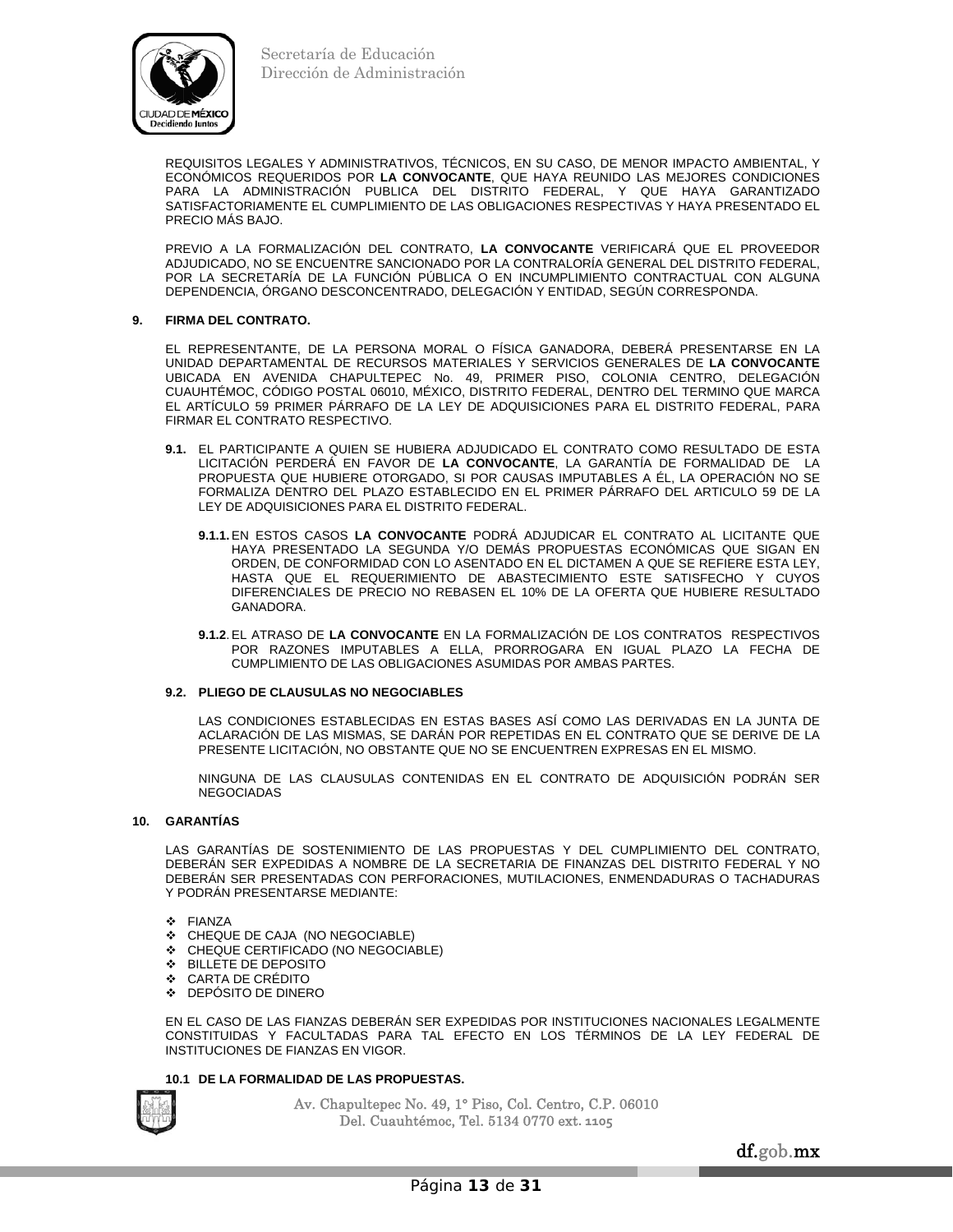

 EL LICITANTE DEBERÁ GARANTIZAR LA FORMALIDAD DE SU PROPUESTA, POR UN IMPORTE DEL 5% (CINCO POR CIENTO) DEL TOTAL DE SU PROPUESTA ECONÓMICA, SIN CONSIDERAR IMPUESTOS. EN CASO DE QUE SE OPTE POR LA PRESENTACIÓN DE LA FIANZA, DEBERÁ RESPETARSE EL TEXTO ESTABLECIDO EN EL FORMATO DEL **ANEXO 10.**

**LA CONVOCANTE** CONSERVARA EN CUSTODIA LAS GARANTÍAS DE FORMALIDAD DE LAS PROPUESTAS DE LA PRESENTE LICITACIÓN HASTA LA FECHA DEL FALLO, Y SERÁN DEVUELTAS A LOS LICITANTES A LOS QUINCE DÍAS HÁBILES PREVIA SOLICITUD POR ESCRITO, SALVO LA DE AQUELLAS A QUIEN SE HUBIERE ADJUDICADO EL CONTRATO, LA QUE SE RETENDRÁ HASTA EL MOMENTO EN QUE EL LICITANTE CONSTITUYA LA GARANTÍA DE CUMPLIMIENTO DEL CONTRATO CORRESPONDIENTE.

## **10.2 DEL CUMPLIMIENTO DEL CONTRATO.**

 EL LICITANTE O LICITANTES QUE RESULTEN ADJUDICADOS DEBERÁN GARANTIZAR EL CUMPLIMIENTO DE SU CONTRATO CON UN IMPORTE DEL 15% DEL TOTAL MÁXIMO DEL CONTRATO SIN CONSIDERAR CUALQUIER CONTRIBUCIÓN.

**LA CONVOCANTE** MANTENDRÁ EN SU PODER LAS GARANTÍAS DE CUMPLIMIENTO DEL CONTRATO, LA CUAL SERÁ DEVUELTA PREVIA SOLICITUD POR ESCRITO POR PARTE DEL LICITANTE, UNA VEZ CUMPLIDAS LAS OBLIGACIONES CONTRACTUALES.

## **10.3 REVISIÓN DE VALIDEZ DE LAS FIANZAS DE GARANTÍA.**

**LA CONVOCANTE** REVISARÁ LA AUTENTICIDAD DE LAS PÓLIZAS DE GARANTÍA, MEDIANTE EL DISPOSITIVO DE VALIDACIÓN DE FIANZAS DE LA ASOCIACIÓN DE COMPAÑÍAS AFIANZADORAS DE MÉXICO, A.C. EN SU PÁGINA DE INTERNET **www.afianza.com.mx**

## **11. ASPECTOS ECONÓMICOS.**

## **11.1. ANTICIPOS.**

 ESTA CONVOCANTE NO OTORGARA ANTICIPO ALGUNO, CON MOTIVO DE LA ADJUDICACIÓN DEL CONTRATO DE ADQUISICIÓN.

## **11.2**. **PRECIOS Y CONDICIONES DE PAGO DEL CONTRATO.**

- **11.2.1.** EL PRECIO DEL SERVICIO OBJETO DE ESTA LICITACIÓN, DEBERÁN SER FIJOS Y FIRMES DURANTE LA VIGENCIA DEL CONTRATO, SIN ESTAR SUJETOS A ESCALACIÓN.
- **11.2.2.** EL PAGO QUE SE GENERE CON MOTIVO DE ESTA LICITACIÓN, SE EFECTUARA EN PESOS MEXICANOS, DENTRO DE LOS 20 DÍAS HÁBILES POSTERIORES A LA FECHA DE LA PRESENTACIÓN Y ACEPTACIÓN DE LAS FACTURAS DEBIDAMENTE REQUISITADAS.
- **11.2.3.** EL LICITANTE ADJUDICADO DEBERÁ PRESENTARSE EN LA JEFATURA DE RECURSOS FINANCIEROS DE **LA CONVOCANTE** SITA EN AVENIDA CHAPULTEPEC No. 49, PRIMER PISO, COLONIA CENTRO, DELEGACIÓN CUAUHTÉMOC, CÓDIGO POSTAL 06010, MÉXICO, DISTRITO FEDERAL PARA REQUISITAR POR ÚNICA VEZ LA CÉDULA DE REGISTRO PARA LA TRANSFERENCIA INTER-BANCARIA, DE ACUERDO AL PROCEDIMIENTO ESTABLECIDO POR LA SECRETARÍA DE FINANZAS DEL GOBIERNO DEL DISTRITO FEDERAL.
- **11.2.4.** LA LIBERACIÓN DE LA FACTURA LA HARÁ EL TITULAR DE LA UNIDAD DEPARTAMENTAL DE RECURSOS MATERIALES Y SERVICIOS GENERALES UNA VEZ QUE EL SERVICIO QUE SE FACTURA HAYA SIDO SATISFACTORIO DE ACUERDO CON LAS CONDICIONES SEÑALADAS EN EL **ANEXO 1 Y 2**. LA FACTURA LIBERADA DEBERÁ REMITIRSE PARA SU PAGO A LA UNIDAD DEPARTAMENTAL DE RECURSOS MATERIALES Y SERVICIOS GENERALES.
- **11.2.5.** LAS FACTURAS QUE CORRESPONDAN AL SERVICIO OBJETO DE LA PRESENTE LICITACIÓN DEBERÁN CONSIDERAR LO QUE DETERMINA LA NORMATIVIDAD CORRESPONDIENTE Y SE EMITIRÁN A NOMBRE DE: GOBIERNO DEL DISTRITO FEDERAL (GDF)/ SECRETARIA DE EDUCACIÓN DEL DISTRITO FEDERAL, DOMICILIO PLAZA DE LA CONSTITUCIÓN S/N CENTRO DE LA CIUDAD DE MÉXICO ÁREA 1, DISTRITO FEDERAL, C.P. 06000, R.F.C. GDF-971205-4NA.

**11.3 PAGO EN EXCESO.** 



Av. Chapultepec No. 49, 1° Piso, Col. Centro, C.P. 06010 Del. Cuauhtémoc, Tel. 5134 0770 ext**. 1105**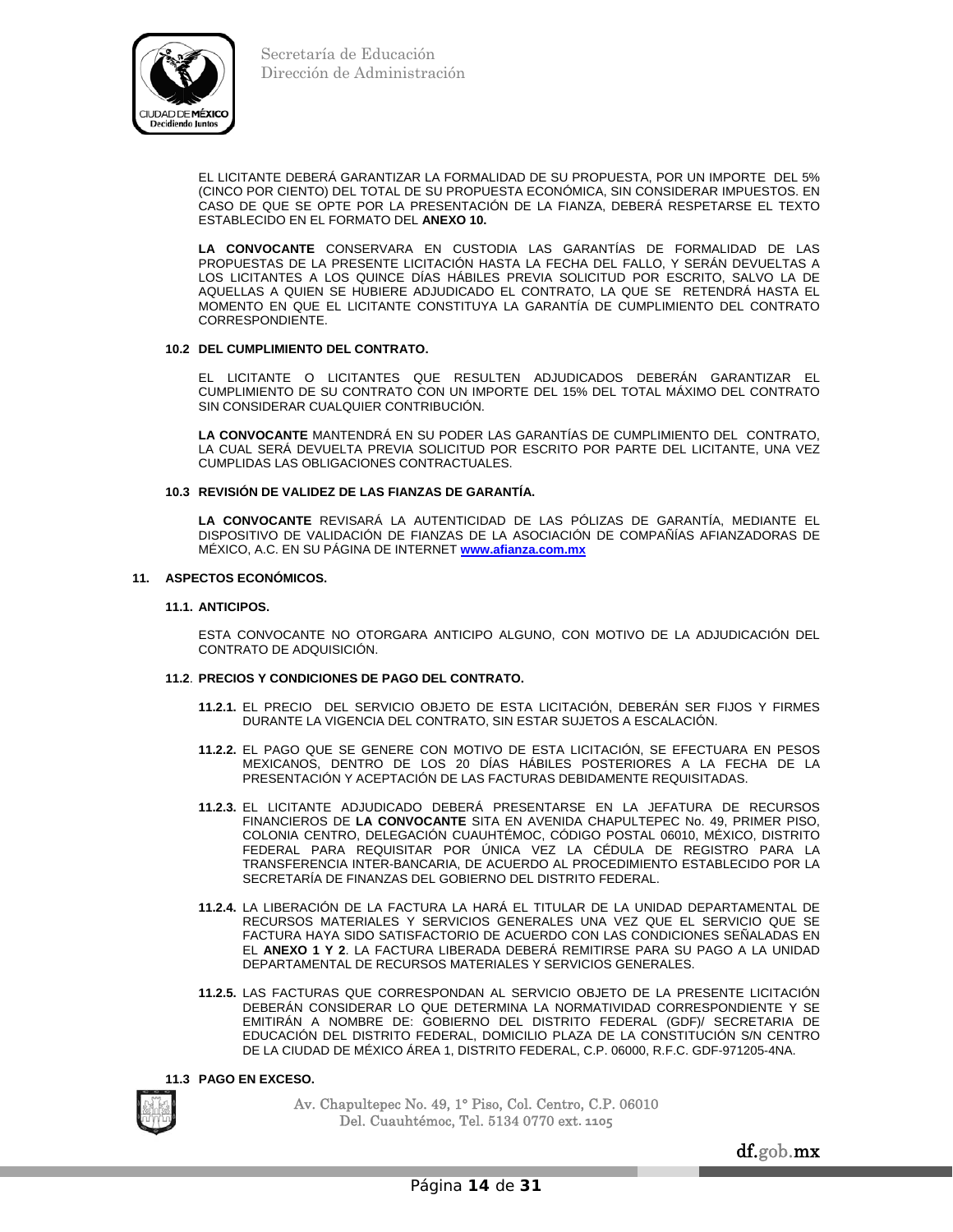

 EN CASO DE PAGOS EN EXCESO QUE HAYA RECIBIDO EL LICITANTE ESTE DEBERÁ REINTEGRAR ESTAS CANTIDADES, MAS LOS INTERESES CORRESPONDIENTES, A REQUERIMIENTO DE **LA CONVOCANTE**, LO ANTERIOR DE CONFORMIDAD CON EL ARTICULO 64 DE LA LEY DE ADQUISICIONES PARA EL DISTRITO FEDERAL.

 LOS CARGOS SE CALCULARAN SOBRE LAS CANTIDADES PAGADAS EN EXCESO Y SE COMPUTARAN POR DÍAS NATURALES DESDE LA FECHA DE PAGO, HASTA LA FECHA EN QUE SE PONGAN EFECTIVAMENTE LAS CANTIDADES A DISPOSICIÓN DE **LA CONVOCANTE**.

## **12. IMPUESTOS Y DERECHOS.**

LOS IMPUESTOS Y DERECHOS QUE PROCEDAN CON MOTIVO DE LA CONTRATACIÓN DEL SERVICIO OBJETO DE ESTA LICITACIÓN, SERÁN CUBIERTOS POR EL LICITANTE QUE RESULTE GANADOR Y SE LE ADJUDIQUE EL CONTRATO DE LA PRESENTE LICITACIÓN. **LA CONVOCANTE** SOLO CUBRIRÁ EL IMPUESTO AL VALOR AGREGADO.

LOS DERECHOS Y OBLIGACIONES QUE DERIVEN DEL CONTRATO QUE SE ADJUDIQUE COMO RESULTADO DE ESTA LICITACIÓN NO PODRÁN CEDERSE EN FORMA PARCIAL O TOTAL A FAVOR DE CUALESQUIERA OTRA PERSONA FÍSICA O MORAL, CON EXCEPCIÓN DE LOS DERECHOS DE COBRO, EN CUYO CASO, SE DEBERÁ CONTAR CON LA CONFORMIDAD PREVIA Y POR ESCRITO DE **LA CONVOCANTE**, LO ANTERIOR DE CONFORMIDAD CON EL ARTICULO 61 DE LA LEY DE ADQUISICIONES PARA EL DISTRITO FEDERAL.

#### **13. PATENTES, MARCAS Y DERECHOS DE AUTOR.**

EL LICITANTE A QUIEN SE ADJUDIQUE EL CONTRATO ASUMIRÁ LA RESPONSABILIDAD TOTAL EN CASO DE QUE AL REALIZAR EL SERVICIO OBJETO DE ESTA LICITACIÓN INFRINJAN PATENTES, MARCAS O VIOLEN DERECHOS DE AUTOR.

#### **14. MODIFICACIONES QUE SE PODRÁN EFECTUAR.**

SE PODRÁN MODIFICAR LOS ASPECTOS ESTABLECIDOS EN LA CONVOCATORIA Y LAS BASES DE LICITACIÓN, SIEMPRE QUE NO IMPLIQUE LA SUSTITUCIÓN, VARIACIÓN O DISMINUCIÓN DEL SERVICIO REQUERIDO ORIGINALMENTE, LAS QUE PODRÁN REALIZARSE DESDE LA PUBLICACIÓN DE LA CONVOCATORIA Y HASTA LA JUNTA DE ACLARACIÓN A LAS BASES, SEGÚN EL ARTÍCULO 37 EN CONCORDANCIA CON EL ARTÍCULO 44 AMBOS DE LA LEY DE ADQUISICIONES PARA EL DISTRITO FEDERAL, EN CUYO CASO SE DEBERÁ SEGUIR EL SIGUIENTE PROCEDIMIENTO:

## **14.1. A LA CONVOCATORIA.**

 TRATÁNDOSE DE MODIFICACIONES A LA CONVOCATORIA, HACERSE DEL CONOCIMIENTO DE LAS PERSONAS QUE HAYAN ADQUIRIDO LAS BASES, MEDIANTE NOTIFICACIÓN.

## **14.2. A LAS BASES DE LA LICITACIÓN.**

EN CUALQUIER ETAPA DEL PROCEDIMIENTO, ANTES DE LA EMISIÓN DEL FALLO, **LA CONVOCANTE** PODRÁ MODIFICAR HASTA UN 25% EL MONTO O CANTIDAD DEL SERVICIO A CONTRATAR, SIEMPRE Y CUANDO, EXISTAN RAZONES DEBIDAMENTE FUNDADAS O CAUSAS DE INTERÉS PÚBLICO, CASO<br>FORTUITO O FUERZA MAYOR, MISMAS QUE DEBERÁN TENERSE ACREDITADAS MISMAS QUE DEBERÁN TENERSE ACREDITADAS FEHACIENTEMENTE.

CUANDO LA MODIFICACIÓN SE REALICE EN EL ACTO DE:

- A) JUNTA DE ACLARACIÓN DE BASES, LOS PARTICIPANTES AL ELABORAR SUS PROPUESTAS DEBERÁN CONSIDERAR EL NUEVO MONTO O CANTIDAD. NO SERÁ NECESARIA NOTIFICACIÓN PERSONAL, SI LAS MODIFICACIONES DERIVAN DE LA JUNTA DE ACLARACIÓN Y SE ENTREGA COPIA DEL ACTA RESPECTIVA A CADA UNO DE LOS LICITANTES QUE HAYAN ADQUIRIDO LAS BASES DE LA LICITACIÓN.
- B) PRESENTACIÓN Y APERTURA DE PROPUESTAS, **LA CONVOCANTE** OTORGARÁ A LOS PARTICIPANTES UN PLAZO NO MAYOR A TRES DÍAS HÁBILES, A EFECTO DE QUE REALICEN LOS AJUSTES CORRESPONDIENTES EN LA PARTE ECONÓMICA DE SU PROPUESTA, CONSIDERANDO EL NUEVO MONTO O CANTIDAD DEL SERVICIO REQUERIDO CONFORME AL FORMATO ESTABLECIDO PARA TAL EFECTO POR **LA CONVOCANTE**.



Av. Chapultepec No. 49, 1° Piso, Col. Centro, C.P. 06010 Del. Cuauhtémoc, Tel. 5134 0770 ext**. 1105**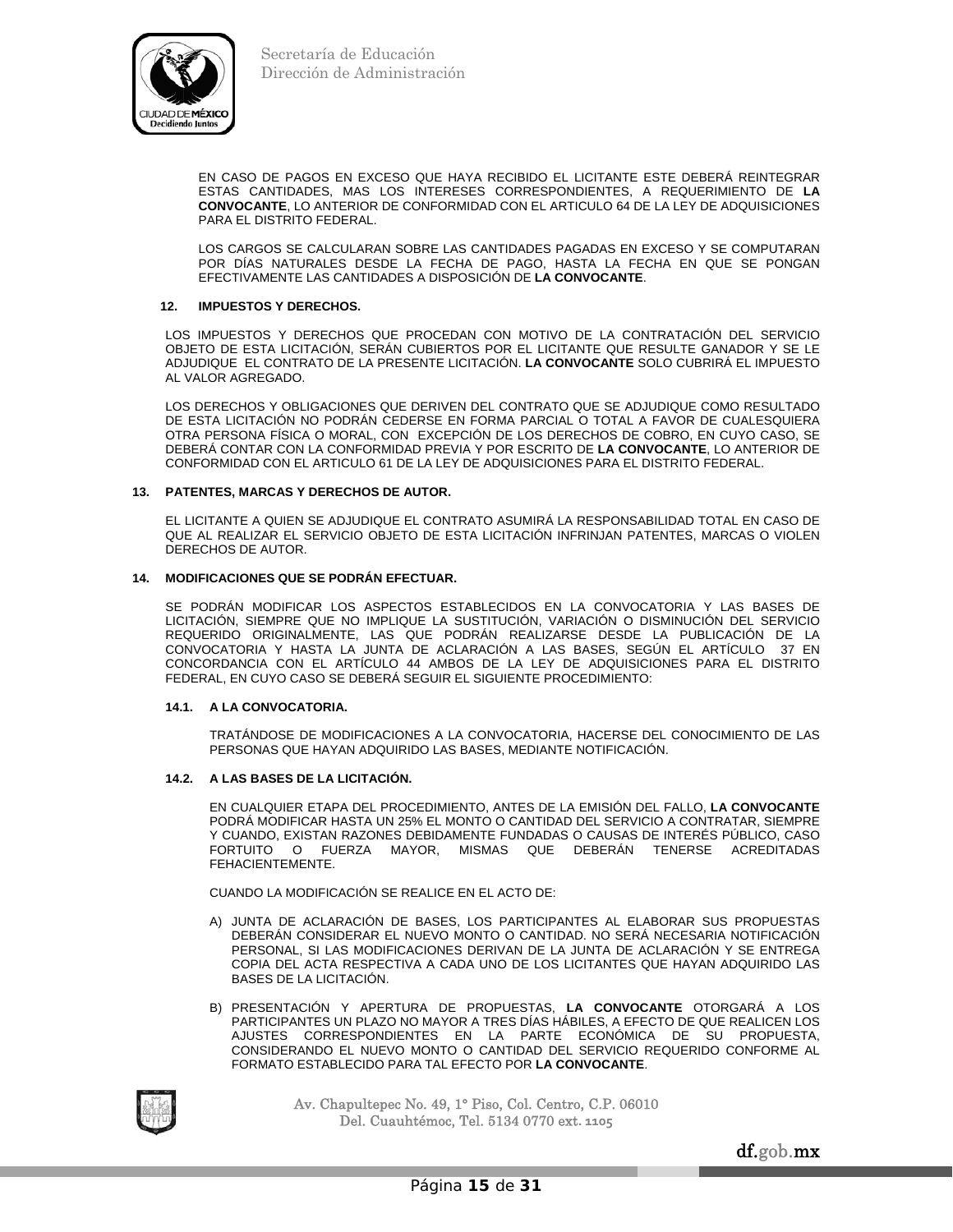

 EN ESTE CASO **LA CONVOCANTE** DEBERÁ RECIBIR LAS PROPUESTAS ORIGINALES Y SE ABSTENDRÁ DE REALIZAR LA EVALUACIÓN CUANTITATIVA, HASTA EN TANTO SE PRESENTEN LOS FORMATOS SEÑALADOS EN LA HORA Y FECHA QUE DETERMINE PARA LA CONTINUACIÓN DEL ACTO DE PRESENTACIÓN Y APERTURA DE PROPUESTAS.

 EL FORMATO DEBERÁ REFLEJAR EL MONTO O CANTIDAD DEL SUMINISTRO, PRECIO UNITARIO, MONTO TOTAL CON Y SIN IMPUESTOS ORIGINALMENTE PROPUESTO Y EL NUEVO MONTO.

C) FALLO HASTA ANTES DE SU EMISIÓN, **LA CONVOCANTE** DEBERÁ PROPORCIONAR EL FORMATO Y CONCEDER UN PLAZO NO MAYOR A TRES DÍAS PARA SU PRESENTACIÓN, SÓLO A AQUELLOS PARTICIPANTES QUE HUBIEREN CUMPLIDO CON LOS REQUISITOS LEGALES, TÉCNICOS Y ECONÓMICOS, Y SE ABSTENDRÁ DE REALIZAR EL MEJORAMIENTO DE PRECIOS, DEBIENDO SEÑALAR HORA Y FECHA PARA LA PRESENTACIÓN DEL FORMATO Y CONTINUACIÓN DEL ACTO.

## **14.3 AL CONTRATO.**

 EL CONTRATO QUE SE DERIVE DE ESTA LICITACIÓN SOLO PODRÁ SER MODIFICADO EN LOS SIGUIENTES CASOS:

 SE PODRÁN ACORDAR INCREMENTOS AL SERVICIO SOLICITADO, MEDIANTE MODIFICACIÓN SU CONTRATO VIGENTE Y QUE EL MONTO TOTAL DE LAS MODIFICACIONES NO REBASE EN SU CONJUNTO EL 25% (VEINTICINCO POR CIENTO) DEL VALOR TOTAL DEL CONTRATO, SIEMPRE Y CUANDO EL PRECIO Y DEMÁS CONDICIONES DEL SERVICIO SEA IGUAL AL INICIALMENTE PACTADO, DEBIÉNDOSE AJUSTAR LA GARANTÍA DE CUMPLIMIENTO DEL CONTRATO.

## **15. PENA CONVENCIONAL.**

DE CONFORMIDAD CON EL ARTICULO 69 DE LA LEY DE ADQUISICIONES PARA EL DISTRITO FEDERAL Y EL NUMERAL 4.13 DE LA CIRCULAR UNO 2012, NORMATIVIDAD EN MATERIA DE ADMINISTRACIÓN DE RECURSOS PARA LAS DEPENDENCIAS, UNIDADES ADMINISTRATIVAS, UNIDADES ADMINISTRATIVAS DE APOYO TÉCNICO OPERATIVO, ÓRGANOS DESCONCENTRADOS Y ENTIDADES DE LA ADMINISTRACIÓN PÚBLICA DEL DISTRITO FEDERA, SE APLICARÁN LAS SIGUIENTES PENAS CONVENCIONALES:

- SE APLICARÁ UNA PENA CONVENCIONAL DEL 1% (UNO POR CIENTO) POR CADA DÍA NATURAL DE INCUMPLIMIENTO EN LA PRESTACIÓN DEL SERVICIO, POR CADA ELEMENTO DE LA PLANTILLA QUE NO ACUDA A LABORAR, EN PROPORCIÓN DEL PRECIO UNITARIO POR ELEMENTO SIN CONSIDERAR EL IMPUESTO AL VALOR AGREGADO Y SIN QUE REBASE EL IMPORTE DE LA GARANTÍA DE CUMPLIMIENTO.
- SE APLICARÁ UNA PENA CONVENCIONAL DEL 1% (UNO POR CIENTO) POR CADA DÍA NATURAL DE RETRASO EN LA ENTREGA DEL MATERIAL NECESARIO PARA REALIZAR EL SERVICIO, SOBRE EL PRECIO MENSUAL SIN CONSIDERAR EL IMPUESTO AL VALOR AGREGADO Y SIN QUE REBASE EL IMPORTE DE LA GARANTÍA DE CUMPLIMIENTO.
- SE APLICARÁ UNA PENA CONVENCIONAL DEL 0.5% (CERO PUNTO CINCO POR CIENTO) POR CADA DÍA NATURAL DE INCUMPLIMIENTO EN LA PRESTACIÓN DEL SERVICIO, POR NO REALIZAR LA SEPARACIÓN DE RESIDUOS SÓLIDOS (ORGÁNICOS E INORGÁNICOS) SOBRE EL PRECIO MENSUAL SIN CONSIDERAR EL IMPUESTO AL VALOR AGREGADO Y SIN QUE REBASE EL IMPORTE DE LA GARANTÍA DE CUMPLIMIENTO.

EN EL CASO DE LAS PENAS CONVENCIONALES, ESTAS NO DEBERÁN REBASAR EL IMPORTE DE LA GARANTÍA DE CUMPLIMIENTO DEL CONTRATO, UNA VEZ REBASADO SE PROCEDERÁ A LA RESCISIÓN DEL MISMO EN TÉRMINOS DEL ARTICULO 69 SEGUNDO PÁRRAFO DE LA LEY DE ADQUISICIONES PARA EL DISTRITO FEDERAL

## **16. RESCISIÓN DEL CONTRATO.**

**LA CONVOCANTE**, PREVIA APLICACIÓN DE LAS PENAS CONVENCIONALES CORRESPONDIENTES HASTA POR EL MONTO DE LA GARANTÍA DE CUMPLIMIENTO, PODRÁ RESCINDIR ADMINISTRATIVAMENTE EL CONTRATO Y HACER EFECTIVA LA GARANTÍA RESPECTIVA, EN CASO DE INCUMPLIMIENTO DE LAS OBLIGACIONES A CARGO DE LOS LICITANTES, MISMA QUE SERÁ NOTIFICADA EN FORMA PERSONAL A LOS LICITANTES.

EL PROCEDIMIENTO DE RESCISIÓN DEBERÁ INICIARSE DENTRO DE LOS CINCO DÍAS HÁBILES SIGUIENTES, A AQUEL EN QUE SE HUBIERE AGOTADO EL PLAZO PARA HACER EFECTIVAS LAS PENAS



Av. Chapultepec No. 49, 1° Piso, Col. Centro, C.P. 06010 Del. Cuauhtémoc, Tel. 5134 0770 ext**. 1105**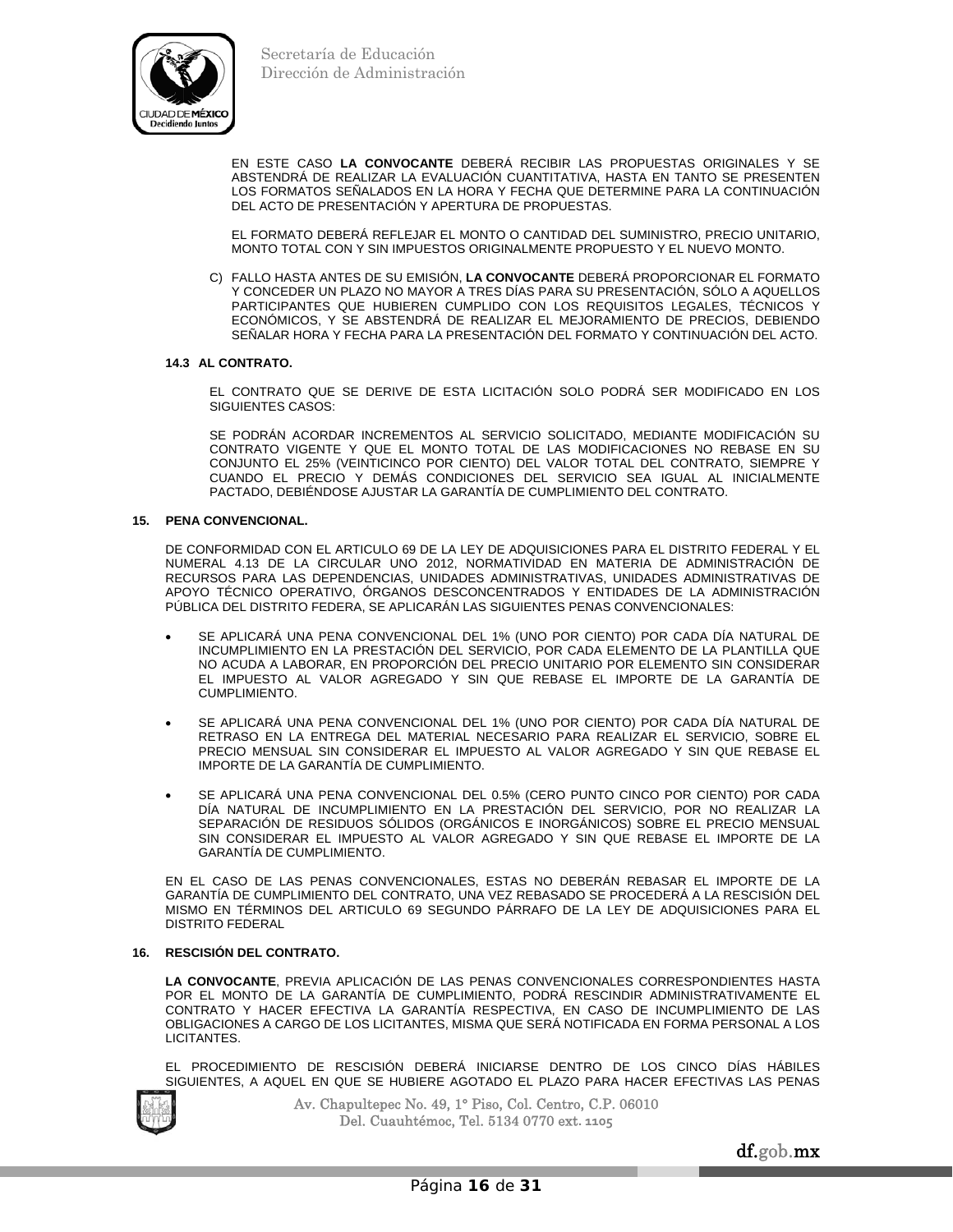

CONVENCIONALES, SALVO QUE EXISTAN CAUSAS SUFICIENTES Y JUSTIFICADAS, QUE PUDIERAN ALTERAR LA SEGURIDAD E INTEGRIDAD DE LAS PERSONAS, O PELIGRE EL MEDIO AMBIENTE DEL DISTRITO FEDERAL O SE AFECTE LAS PRESTACIÓN DE LOS SERVICIOS PÚBLICOS, SE PROCEDERÁ A LA RESCISIÓN SIN AGOTAR EL PLAZO PARA APLICACIÓN DE LAS PENAS CONVENCIONALES, PREVIA OPINIÓN DE LA CONTRALORÍA GENERAL DEL DISTRITO FEDERAL.

ASÍ MISMO, PODRÁ SUSPENDER DEFINITIVAMENTE EL PROCEDIMIENTO DE LA LICITACIÓN PUBLICA Y NO CELEBRAR CONTRATOS, PREVIA OPINIÓN DE LA CONTRALORÍA GENERAL DEL DISTRITO FEDERAL, CUANDO PARA ELLO CONCURRAN RAZONES DE INTERÉS PÚBLICO O GENERAL, POR CASO FORTUITO O CAUSA DE FUERZA MAYOR DEBIDAMENTE JUSTIFICADA, O EXISTAN CIRCUNSTANCIAS QUE PROVOQUEN LA EXTINCIÓN DE LA NECESIDAD DE LA CONTRATACIÓN, O LA NECESIDAD DE MODIFICAR LAS CARACTERÍSTICAS O ESPECIFICACIONES DEL SERVICIO, PARA OBTENER MEJORES CONDICIONES O PARA CUMPLIR EFICIENTEMENTE CON LA PRESTACIÓN DE LOS SERVICIOS PÚBLICOS ENCOMENDADOS.

TAMBIÉN SERÁN CAUSAS DE RESCISIÓN, PREVIA OPINIÓN DE LA CONTRALORÍA GENERAL DEL DISTRITO FEDERAL, CUANDO:

- A) DERIVADO DE LA PRESTACIÓN DEL SERVICIO OBJETO DE LA PRESENTE LICITACIÓN PÚBLICA, RESULTARE QUE EL SERVICIO NO CUMPLEN CON LAS ESPECIFICACIONES TÉCNICAS SOLICITADAS POR **LA CONVOCANTE** O EXISTAN DEFICIENCIAS EN LA CALIDAD.
- B) CUANDO SE HAYA AGOTADO EL MONTO LÍMITE PARA LA APLICACIÓN DE LAS PENAS CONVENCIONALES, LAS QUE NO EXCEDERÁN DEL MONTO DE LA GARANTÍA DE CUMPLIMIENTO DEL CONTRATO.
- C) CUANDO EL LICITANTE MODIFIQUE LAS CARACTERÍSTICAS DE LA PRESTACIÓN DEL SERVICIO OBJETO DE LAS PRESENTES BASES Y DEL CONTRATO RESPECTIVO.
- D) CUANDO LAS AUTORIDADES FISCALES DETECTEN EL INCUMPLIMIENTO DE OBLIGACIONES FISCALES A CARGO DEL LICITANTE, DE CONFORMIDAD CON LO DISPUESTO EN EL CÓDIGO FISCAL DEL DISTRITO FEDERAL.
- E) QUE EL LICITANTE INTENTE POR CUALQUIER MEDIO EL COBRO DE ALGUNA COMISIÓN, CUOTA, CARGO U HONORARIO ADICIONAL Y QUE NO ESTÉ PACTADO EN EL CONTRATO RESPECTIVO.
- F) QUE EL LICITANTE SE DECLARE EN QUIEBRA O SUSPENSIÓN DE PAGOS O HAGA CESIÓN EN FORMA TAL QUE PUEDAN AFECTAR LOS INTERESES DE **LA CONVOCANTE**.
- G) QUE EL LICITANTE RECABE CONSTANCIA DE HABER REALIZADO EL SERVICIO A SATISFACCIÓN DE **LA CONVOCANTE**, SIN HABERLOS PROPORCIONADO EFECTIVAMENTE, HACIÉNDOLOS DEFICIENTEMENTE O INCOMPLETOS, INDEPENDIENTEMENTE DE LA RESPONSABILIDAD EN QUE INCURRAN LOS SERVIDORES PÚBLICOS QUE HAYAN INTERVENIDO.
- H) LAS DEMÁS QUE SEÑALA LA LEY DE ADQUISICIONES PARA EL DISTRITO FEDERAL Y SU REGLAMENTO.

 LOS DERECHOS Y OBLIGACIONES QUE SE DERIVEN DEL CONTRATO NO PODRÁN CEDERSE EN FORMA PARCIAL O TOTAL A FAVOR DE CUALESQUIERA OTRA PERSONA FÍSICA O MORAL, CON EXCEPCIÓN DE LOS DERECHOS DE COBRO, EN CUYO CASO, SE DEBERÁ CONTAR CON LA CONFORMIDAD PREVIA Y POR ESCRITO DE **LA CONVOCANTE**.

## **17. INTERVENCIÓN DE LA CONTRALORÍA EN EL PROCEDIMIENTO**

 LA CONTRALORÍA PODRÁ INTERVENIR EN CUALQUIER ACTO QUE CONTRAVENGA LAS DISPOSICIONES DE LA LEY DE ADQUISICIONES PARA EL DISTRITO FEDERAL, DECLARANDO LA SUSPENSIÓN TEMPORAL O DEFINITIVA DEL PROCEDIMIENTO DE LICITACIÓN PUBLICA.

 EN CASO QUE LA CONTRALORÍA EN EL EJERCICIO DE SUS FUNCIONES DETECTE VIOLACIONES A LAS DISPOSICIONES DE ESTA LEY, PODRÁ INSTRUIR A **LA CONVOCANTE** QUE PROCEDA A DECLARAR LA SUSPENSIÓN TEMPORAL O LA TERMINACIÓN ANTICIPADA DE LOS CONTRATOS QUE DERIVEN DE ESTE PROCEDIMIENTO

## **18. INCONFORMIDADES, CONTROVERSIAS Y SANCIONES.**

## **18.1. INCONFORMIDADES.**

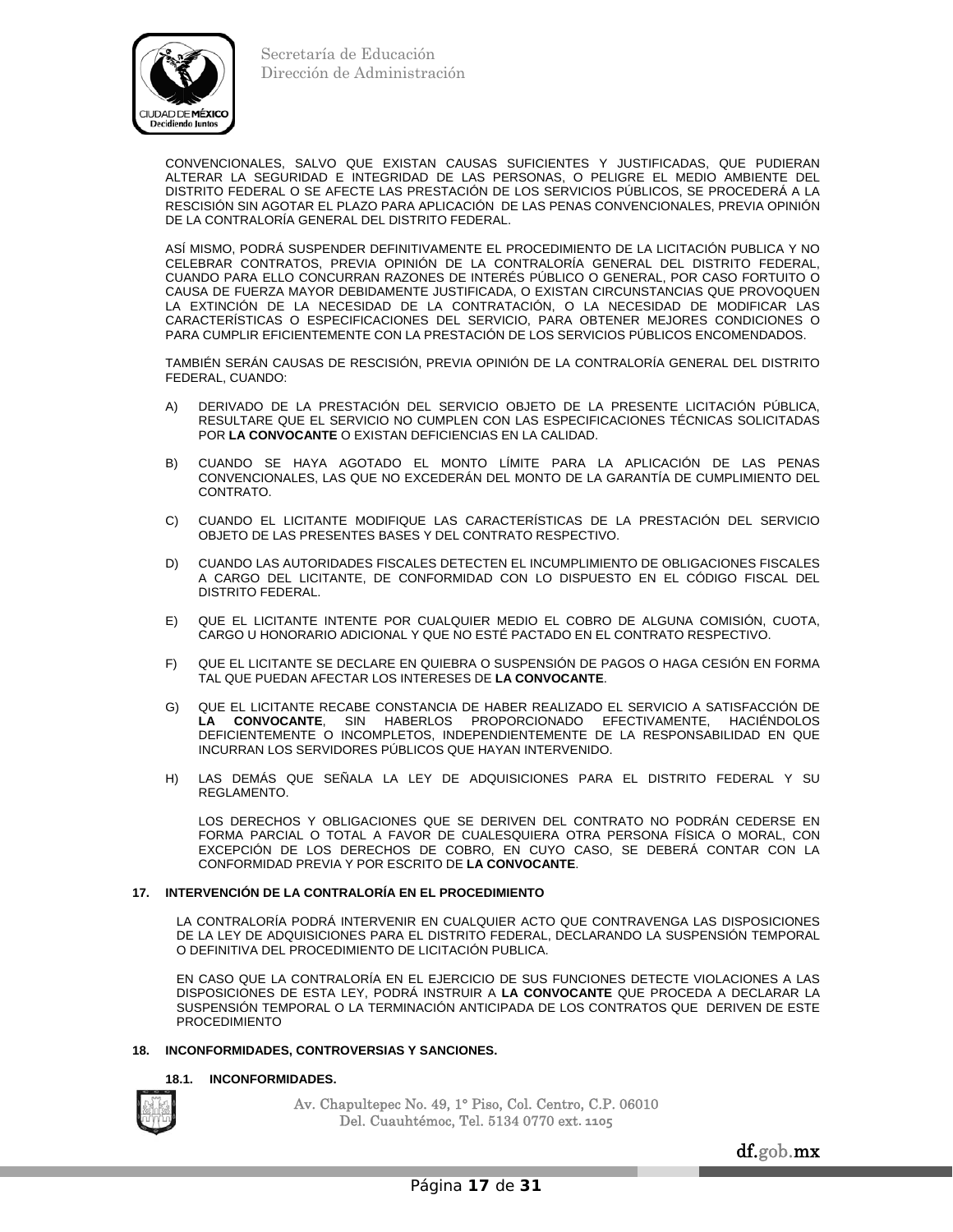

DE CONFORMIDAD CON EL ARTICULO 88 DE LA LEY DE ADQUISICIONES PARA EL DISTRITO FEDERAL, LOS INTERESADOS AFECTADOS POR CUALQUIER ACTO O RESOLUCIÓN EMITIDA POR LA CONVOCANTE EN LA PRESENTE LICITACIÓN, QUE CONTRAVENGAN LAS DISPOSICIONES QUE RIGEN LA MATERIA OBJETO DE LA LEY DE ADQUISICIONES PARA EL DISTRITO FEDERAL PODRÁN INTERPONER EL RECURSO DE INCONFORMIDAD ANTE LA CONTRALORÍA GENERAL DEL DISTRITO FEDERAL, DENTRO DEL TÉRMINO DE 5 DÍAS HÁBILES CONTADOS A PARTIR DEL DÍA SIGUIENTE A LA NOTIFICACIÓN DEL ACTO O RESOLUCIÓN QUE SE RECURRA O QUE EL RECURRENTE TENGA CONOCIMIENTO DEL MISMO PARA LO CUAL DEBERÁ CUMPLIR LOS REQUISITOS QUE MARCA LA LEY DE PROCEDIMIENTO ADMINISTRATIVO DEL DISTRITO FEDERAL.

## **18.2. CONTROVERSIAS.**

 LAS CONTROVERSIAS QUE SE SUSCITEN CON MOTIVO DE LA INTERPRETACIÓN O APLICACIÓN DE LA LEY DE ADQUISICIONES PARA EL DISTRITO FEDERAL O DE LOS CONTRATOS DE ADQUISICIÓN QUE SE DERIVEN DE ESTA LICITACIÓN, SERÁN RESUELTAS POR LOS TRIBUNALES COMPETENTES DEL DISTRITO FEDERAL.

## **18.3. SANCIONES.**

## **18.3.1. POR NO SOSTENER LAS PROPUESTAS**

 SE HARÁ EFECTIVA LA GARANTÍA DE FORMALIDAD DE LAS PROPUESTAS CUANDO EL LICITANTE RETIRE SU PROPUESTA UNA VEZ INICIADO EL ACTO DE PRESENTACIÓN Y APERTURA DEL SOBRE QUE CONTENGA LA DOCUMENTACIÓN LEGAL Y ADMINISTRATIVA, PROPUESTA TÉCNICA Y ECONÓMICA.

## **18.3.2. POR NO FIRMAR EL CONTRATO.**

 SE HARÁ EFECTIVA LA GARANTÍA DE FORMALIDAD DE LAS PROPUESTAS CUANDO ADJUDICADO EL CONTRATO DE ADQUISICIÓN, POR CAUSAS IMPUTABLES A EL LICITANTE, NO SE FORMALICE EN EL TERMINO PREVISTO POR EL ARTICULO 59 DE LA LEY DE ADQUISICIONES PARA EL DISTRITO FEDERAL.

## **19. NO NEGOCIACIÓN DE CONDICIONES**

NINGUNA DE LAS CONDICIONES CONTENIDAS EN ESTAS BASES PODRÁN SER NEGOCIADAS

## **MÉXICO, DISTRITO FEDERAL A 27 DE ENERO DE 2014**

**LIC. BERTHA MARÍA ELENA GÓMEZ CASTRO DIRECTORA DE ADMINISTRACIÓN** 

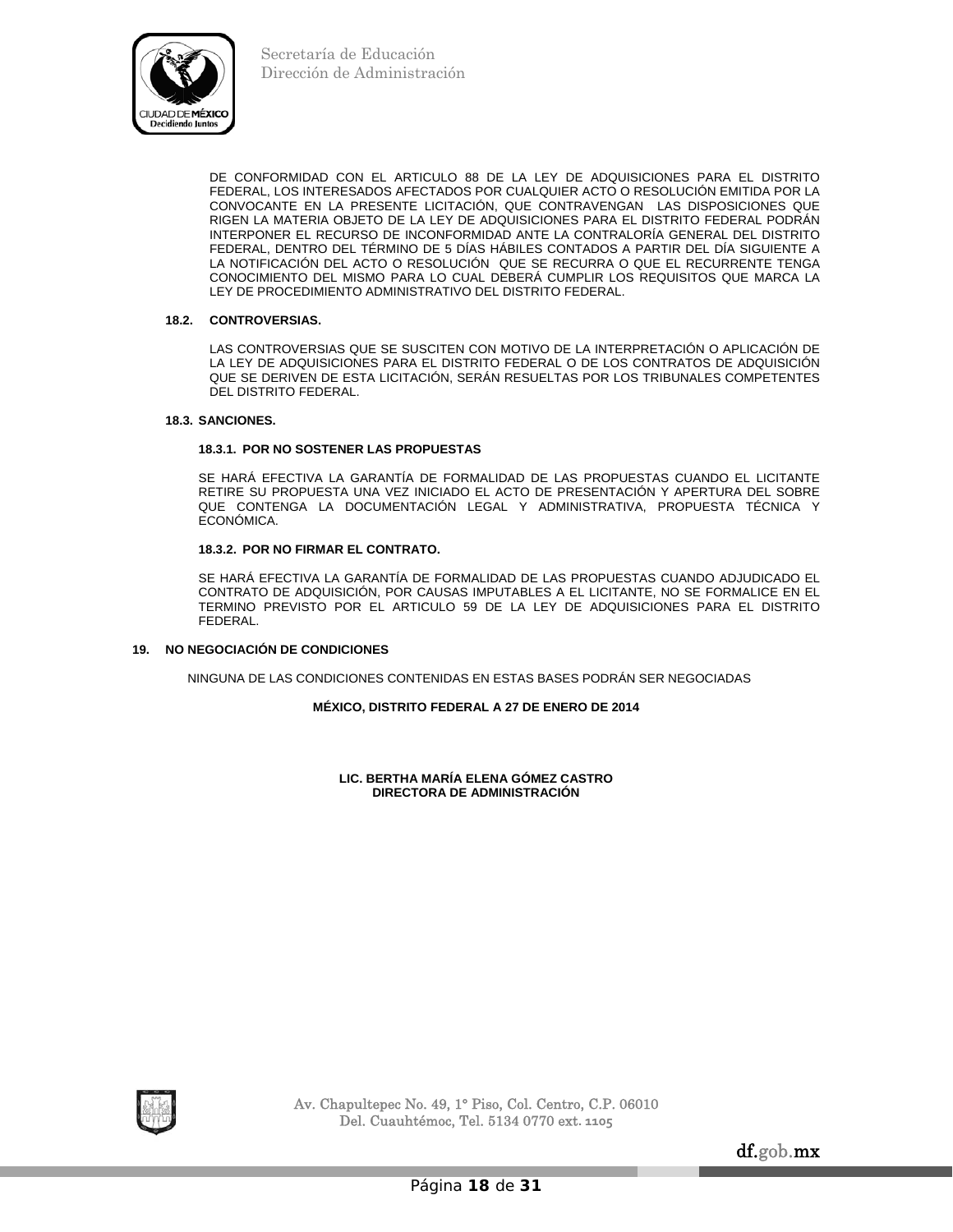

# **ANEXO 1**

| <b>PARTIDA</b> | <b>DESCRIPCIÓN</b>                                                                                                                                           | <b>CANTIDAD</b> | <b>UNIDAD DE</b><br><b>MEDIDA</b> |
|----------------|--------------------------------------------------------------------------------------------------------------------------------------------------------------|-----------------|-----------------------------------|
|                | SERVICIO DE LIMPIEZA INTEGRAL, EN LAS OFICINAS DE<br>LA SECRETARÍA DE EDUCACIÓN DEL DISTRITO<br>FEDERAL. INCLUYE INSUMOS. MAQUINARIA<br>Y/O<br>HERRAMIENTAS. |                 |                                   |
| ÚNICA          | <b>DOS TURNOS:</b><br>MATUTINO DE 6:00 A 14:00 HRS.<br>VESPERTINO DE 14:00 A 21:00 HRS.                                                                      | 47              | <b>ELEMENTO</b>                   |
|                | PERIODO COMPRENDIDO DEL 17 DE FEBRERO AL 31 DE<br>DICIEMBRE DE 2014.                                                                                         |                 |                                   |

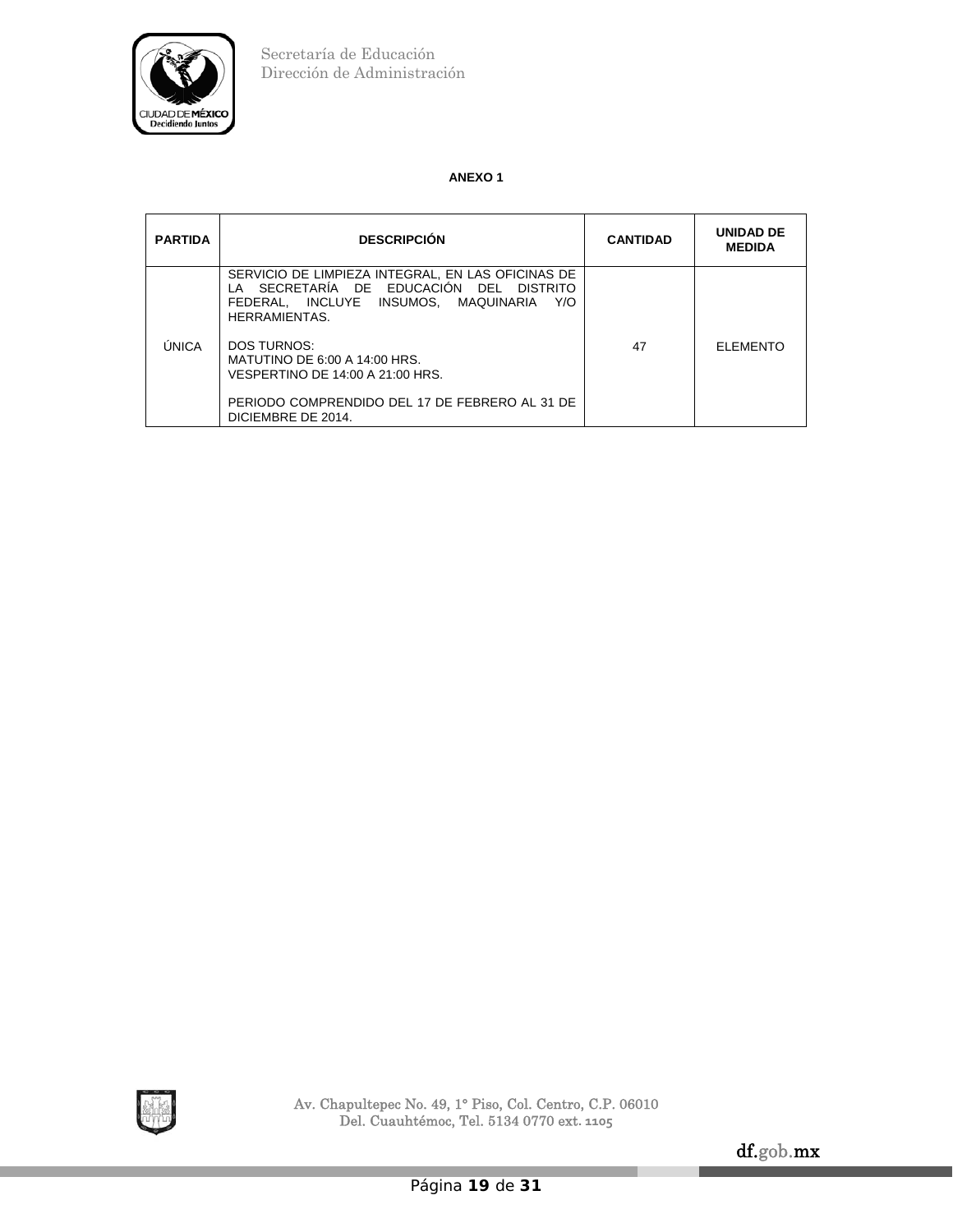

#### **ANEXO 2 ESPECIFICACIONES TÉCNICAS DEL SERVICIO.**

#### **SERVICIO DIARIO**

Oficinas: Limpieza de vidrios por cara interna, puertas, escritorios, sillas, archiveros, credenzas, mesas, cuadros, libreros, aspirado de privados y salas de juntas.

Baños generales y privados: Limpieza de puertas, lámparas, lunas, cara interna y externa de vidrios (salvo los que la cara den al exterior del inmueble); retiro de basura de cestos y colocación de material de consumo, aseo de accesorios, trapeado de pisos, lavado y desinfectado de muebles y sanitarios y desodorización.

Áreas comunes y externas: Mopeado, barrido, desmanchado de pisos de loseta, mármol, duela, parquet y similares en forma continua: columnas, señalizaciones puertas y cristales por la parte externa; barrido y trapeado de escaleras y limpieza de barandales; recolección de basura constante en cestos, regar, limpiar y deshojar plantas, macetas y jardineras internas y externas; desmanchado y lavado de puertas de cristal; limpieza en general de pisos, tapetes, acrílicos; limpieza, desmanchado y trapeado de la cabina de elevadores.

Estacionamientos: barrido y recolección de basura.

Banquetas: Barrido y recolección de basura.

Manejo de basura: Recaudación y/o recolección de materiales susceptibles de reciclar (papel, pet, cajas de cartón, etc) los cuales deberán ser almacenados de manera selectiva en los contenedores instalados en el área destinada. Deberá cumplir estrictamente con lo establecido en el programa de sistema de administración ambiental para el Distrito Federal, el cual incluye la separación de residuos sólidos (orgánicos e inorgánicos), en caso de no cumplir con dicho programa el prestador del servicio se hará acreedor a las sanciones administrativas establecidas en el numeral 15 de las presentes bases.

#### **SERVICIO SABATINO:**

Oficinas: lavado de vidrios cara externa en planta baja y alta, hasta 3.6 metros; pulido de umbrales de metal de las puertas y cestos de basura externos e internos y barrido de azotea.

Baños privados y generales: lavado profundo y desinfectado de muebles, accesorios, muros, cestos de basura, puertas, lámparas, vidrios, lunas y rejillas de aire acondicionado y trapeado, desmanchado y abrillantado de pisos.

Áreas comunes externas: lavado profundo de escaleras, muros, columnas, barandales, macetas, jardineras, cestos de basura, puertas de cristal y de madera; desmanchado de los acabados de aluminio y cobre, en arquitectura exterior; lavado, abrillantado y pulido de pisos de loseta, mármol, tablón, duela, parquet y similares; lavado, pulido y encerado de pisos de los elevadores; lavado de ceniceros y cestos de basura.

Estacionamientos: lavado y desmanchado de pisos y lavado de señalización.

Banquetas: lavado y desmanchado de pisos.

#### **SERVICIO MENSUAL:** será proporcionado el tercer sábado del mes.

Baños privados y generales: lavado, desincrustado y desmanchado de pisos y muebles y lavado general de reflectores. Áreas comunes externas: lavado, encerado y abrillantado de pisos de loseta; lavado general de reflectores.

Oficinas: limpieza profunda o encerado de escritorios, archiveros, credenzas, mesas, libreros y persianas y muros. Banquetas: lavado y cepillado profundo.

Estacionamientos: lavado y remoción de manchas de aceite.

## **RELACIÓN DE MATERIAL QUE SE ENTREGARÁ MENSUALMENTE**

| No.             | <b>MATERIAL, INSUMO O HERRAMIENTA</b>                              | <b>CANTIDAD</b> | <b>UNIDAD</b> |
|-----------------|--------------------------------------------------------------------|-----------------|---------------|
|                 | Acido Oxálico para pulir.                                          | 5               | Kilogramo     |
| 2               | Esqueleto para Moop                                                | 10              | Pieza         |
| 3               | Polvo limpiador para baño y tarja (de 388 gr)                      | 20              | <b>Bote</b>   |
| 4               | Lustrador para muebles de madera con protector anti polvo (442 ml) | 20              | Pieza         |
| 5               | Cloro desinfectante                                                | 124             | Litros        |
| 6               | Desodorante media luna de 60 grs                                   | 200             | Pieza         |
| 7               | Limpiador liquido para pisos con aroma a pino                      | 120             | Litros        |
| 8               | Aromatizante ambiental de 325 grs                                  | 40              | Pieza         |
| 9               | Bolsa para basura de 60 cm x 90 cm color negro                     | 200             | Pieza         |
| 10              | Bolsa para basura de 90 cm x 120 cm color negro                    | 140             | Pieza         |
| 11              | Detergente en polvo                                                | 34              | Kilogramo     |
| 12 <sup>2</sup> | Cepillo para vidrios                                               | 5               | Pieza         |
| 13              | Atomizador                                                         | 10              | Pieza         |



Av. Chapultepec No. 49, 1° Piso, Col. Centro, C.P. 06010 Del. Cuauhtémoc, Tel. 5134 0770 ext**. 1105**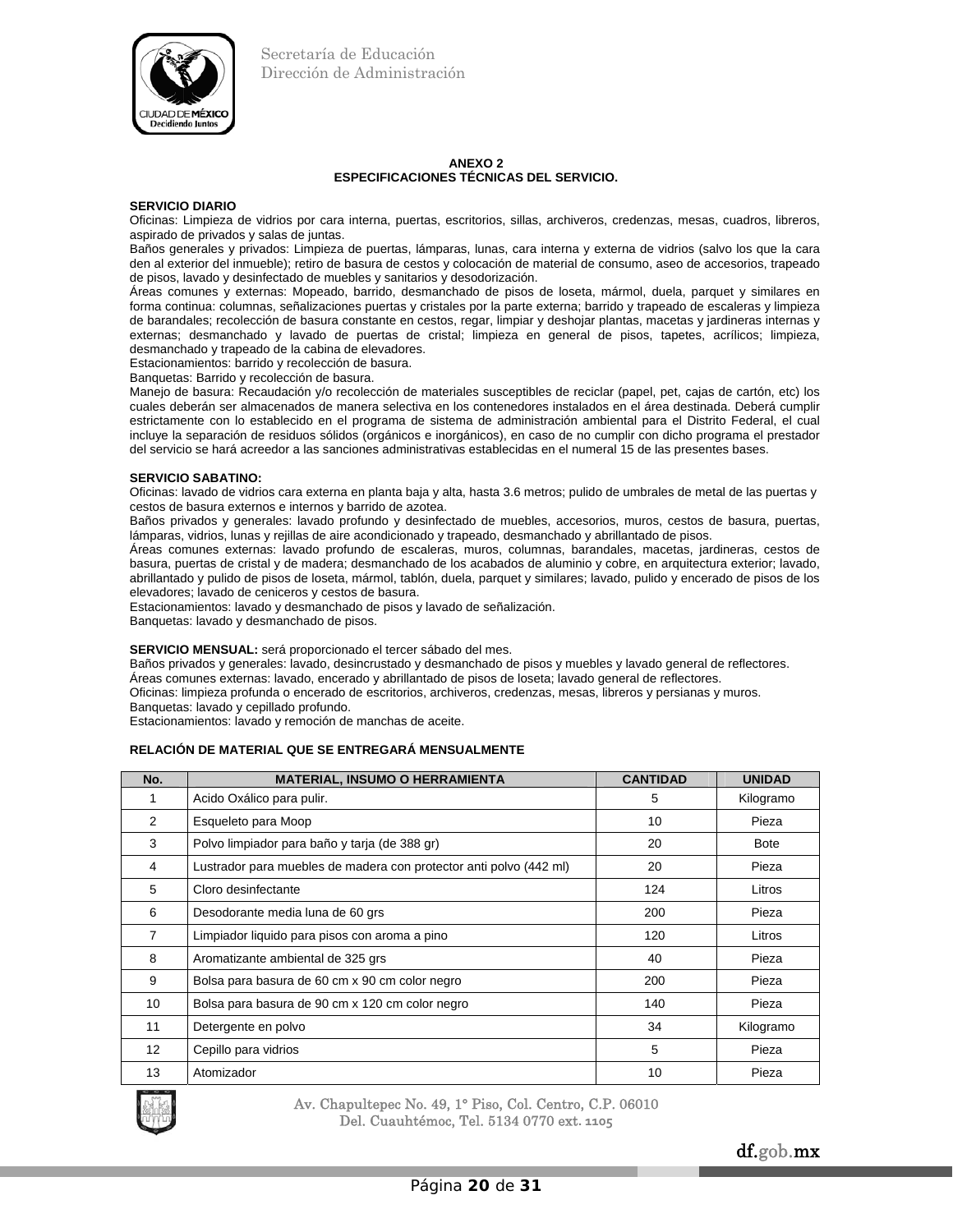

| No. | <b>MATERIAL, INSUMO O HERRAMIENTA</b> | <b>CANTIDAD</b> | <b>UNIDAD</b> |
|-----|---------------------------------------|-----------------|---------------|
| 14  | Bomba para WC                         | 8               | Pieza         |
| 15  | Cepillo de mano                       | 8               | Pieza         |
| 16  | Cubeta de plástico                    | 20              | Pieza         |
| 17  | Cuña metálica                         | 8               | Pieza         |
| 18  | Escoba tradicional                    | 20              | Pieza         |
| 19  | Recogedor de metal                    | 10              | Pieza         |
| 20  | Fibra verde                           | 50              | Pieza         |
| 21  | Fibra Negra                           | 30              | Pieza         |
| 22  | Piedra Pomex                          | $\mathbf{1}$    | Kilogramo     |
| 23  | Jalador de agua de 40 cm              | 5               | Pieza         |
| 24  | Franela                               | 50              | Metro         |
| 25  | Jerga                                 | 30              | Metro         |
| 26  | Guantes de hule                       | 94              | Par           |
| 27  | Master                                | 5               | Pieza         |
| 28  | Mechudo de pabilo de 500 gramos       | 15              | Pieza         |
| 29  | Disco canela                          | $\mathbf{1}$    | Pieza         |
| 30  | Multilimpiador                        | 130             | Litro         |
| 31  | Toalla secadora en rollo              | 540             | Pieza         |
| 32  | Papel sanitario individual junior     | 540             | Pieza         |
| 33  | Jabón liquido para manos con aroma    | 50              | Litros        |
| 34  | Funda de moop de 60 cms               | 15              | Pieza         |
| 35  | Disco Negro                           | $\mathbf{1}$    | Pieza         |
| 36  | Cera sellador                         | 20              | Litro         |

El material deberá ser entregado dentro de los primeros cinco días hábiles en Avenida Chapultepec No. 49, planta baja, Colonia Centro, Delegación Cuauhtémoc, México, Distrito Federal.

## **DISTRIBUCIÓN DE PERSONAL**

## **Para laborar de lunes a viernes en Jalapa 15**

| <b>DISTRIBUCIÓN</b>                        | <b>TURNO MATUTINO</b> | <b>TURNO VESPERTINO</b> |
|--------------------------------------------|-----------------------|-------------------------|
| Areas comunes, pasillos, escaleras y calle |                       |                         |
| Estacionamientos, azotea y sótano          |                       |                         |
| Baños                                      |                       |                         |
| Aseadores en oficinas                      |                       |                         |
| TOTAL                                      |                       |                         |

## **Para laborar sábados en Jalapa 15**

| <b>DISTRIBUCIÓN</b>                        | <b>TURNO ÚNICO</b> |
|--------------------------------------------|--------------------|
| Areas comunes, pasillos, escaleras y calle |                    |
| Estacionamientos, azotea y sótano          |                    |
| <b>Baños</b>                               | 4                  |
| Aseadores en oficinas                      | 4                  |

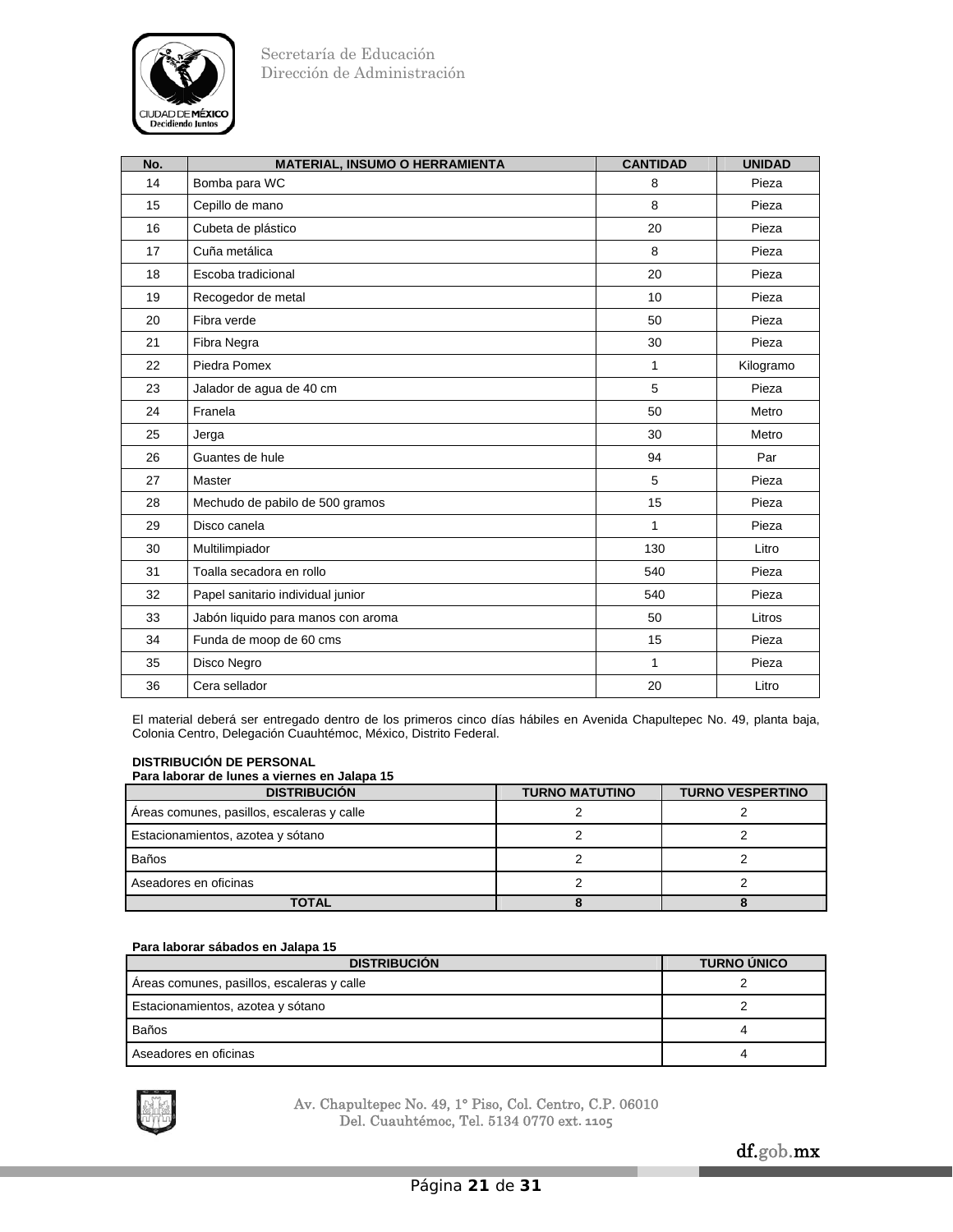

| <b>DISTRIBUCIÓN</b> | <b>TURNO ÚNICO</b> |
|---------------------|--------------------|
| Pulidores           |                    |
| <b>TOTAL</b>        | 16                 |

## **Para laborar de lunes a viernes Av. Chapultepec 49**

| <b>DISTRIBUCIÓN</b>                        | <b>TURNO MATUTINO</b> | <b>TURNO VESPERTINO</b> |
|--------------------------------------------|-----------------------|-------------------------|
| Areas comunes, pasillos, escaleras y calle |                       |                         |
| Estacionamientos, azotea y sótano          |                       |                         |
| Baños                                      |                       |                         |
| Aseadores en oficinas                      | 12                    |                         |
| TOTAL                                      | 20                    |                         |

## **Para laborar sábados Av. Chapultepec 49**

| <b>DISTRIBUCIÓN</b>                        | <b>TURNO ÚNICO</b> |
|--------------------------------------------|--------------------|
| Areas comunes, pasillos, escaleras y calle | 5                  |
| Estacionamientos, azotea y sótano          |                    |
| <b>Baños</b>                               | 4                  |
| Aseadores en oficinas                      | 14                 |
| Pulidores                                  |                    |
| <b>TOTAL</b>                               | 27                 |

## **Para laborar de lunes a viernes en la "Escuela José Posadas"**

| <b>DISTRIBUCION</b>             | <b>TURNO MATUTINO</b> | <b>TURNO VESPERTINO</b> |
|---------------------------------|-----------------------|-------------------------|
| Areas comunes, Baños y pasillos |                       |                         |
| Aseadores en oficinas           |                       |                         |
| <b>TOTAL</b>                    |                       |                         |

# **Para laborar sábados en la "Escuela José Posadas."**

| <b>DISTRIBUCION</b>             | <b>TURNO UNICO</b> |
|---------------------------------|--------------------|
| Areas comunes, Baños y pasillos |                    |
| Aseadores en oficinas           |                    |
| <b>TOTAL</b>                    |                    |

## **SUPERVISORES**

Se requiere que el prestador del servicio proporcione un supervisor permanente en Avenida Chapultepec No. 49, Colonia Centro, Delegación Cuauhtémoc, Código Postal 06010, México Distrito Federal y en Jalapa No. 15, en el sótano, planta baja, primer, tercero y quinto piso, Colonia Roma, Delegación Cuauhtémoc, Código Postal 06700, México, Distrito Federal y un supervisor esporádico para el inmueble ubicado Jesús Carranza No. 33, Colonia Morelos, Delegación Cuauhtémoc, Código Postal 06200, México Distrito Federal (que lleve a cabo la supervisión por lo menos 3 veces a la semana). En total 3 Supervisores.

## **PRINCIPALES FUNCIONES DE LOS SUPERVISORES**

- 1. Son enlace entre la Secretaría y la Empresa adjudicada.
- 2. Supervisar la asistencia del personal.
- 3. Reportar a la Secretaría las faltas del personal de limpieza.

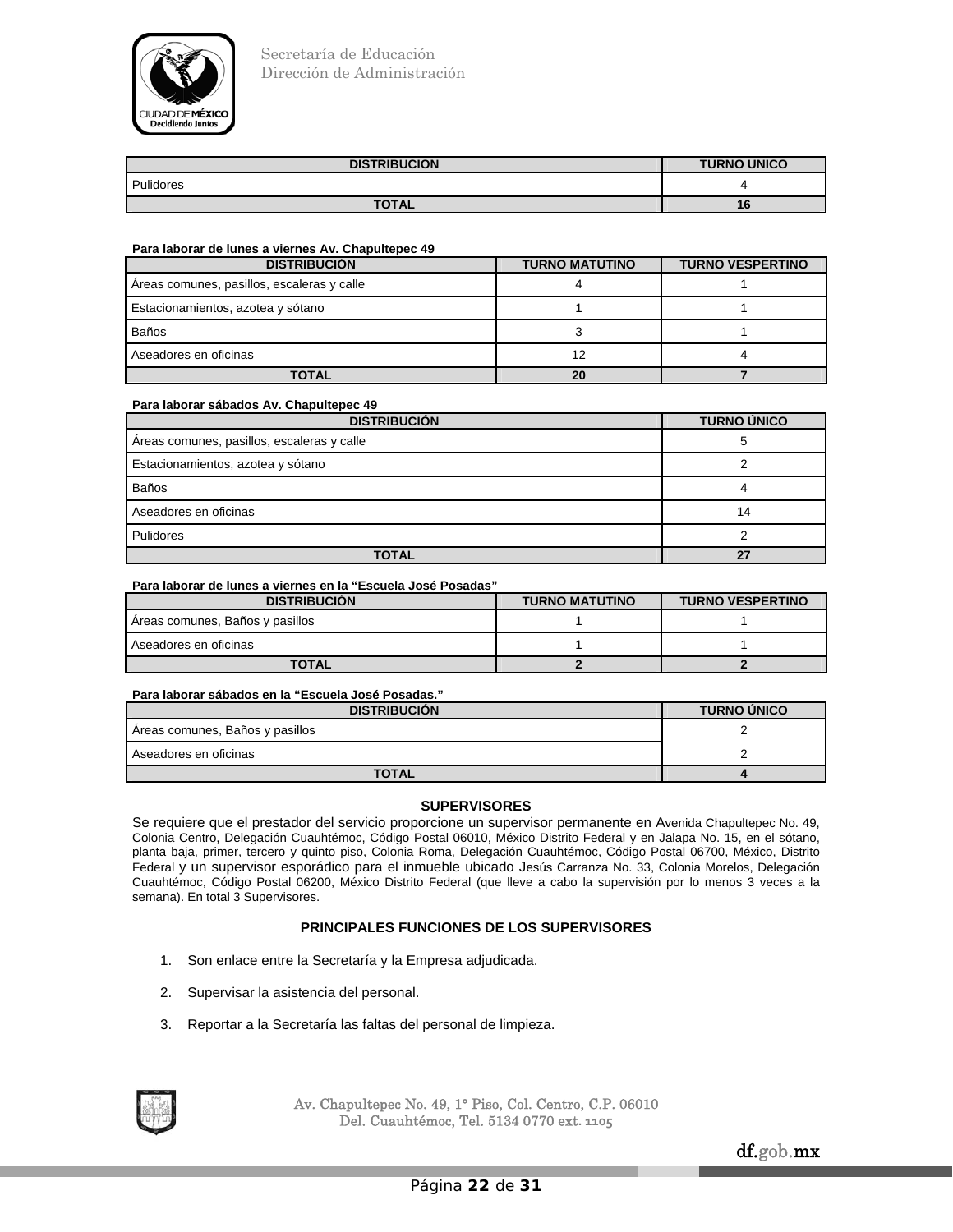

4. Supervisar que el servicio de limpieza se realice conforme a lo solicitado por la Secretaría en las áreas comunes, oficinas, baños, estacionamientos, banquetas y demás áreas especificadas en el presente Anexo Técnico.

# **Relación de maquinaria necesaria para proporcionar el servicio de limpieza.**

| <b>CONCEPTO</b>              | <b>CANTIDAD</b> | UNIDAD DE MEDIDA |
|------------------------------|-----------------|------------------|
| Aspiradora industrial        |                 | PIF7A            |
| Pulidora de pisos            |                 | PIF7A            |
| Escalera de tijera de 2 mts. |                 | PIF7A            |

**Nota:** La maquinaria solicitada deberá estar en condiciones óptimas para llevar a cabo la realización del presente servicio, en caso, de daño o presentar falla en su funcionamiento deberá remplazar a más tardar en un plazo de 12 horas hábiles.

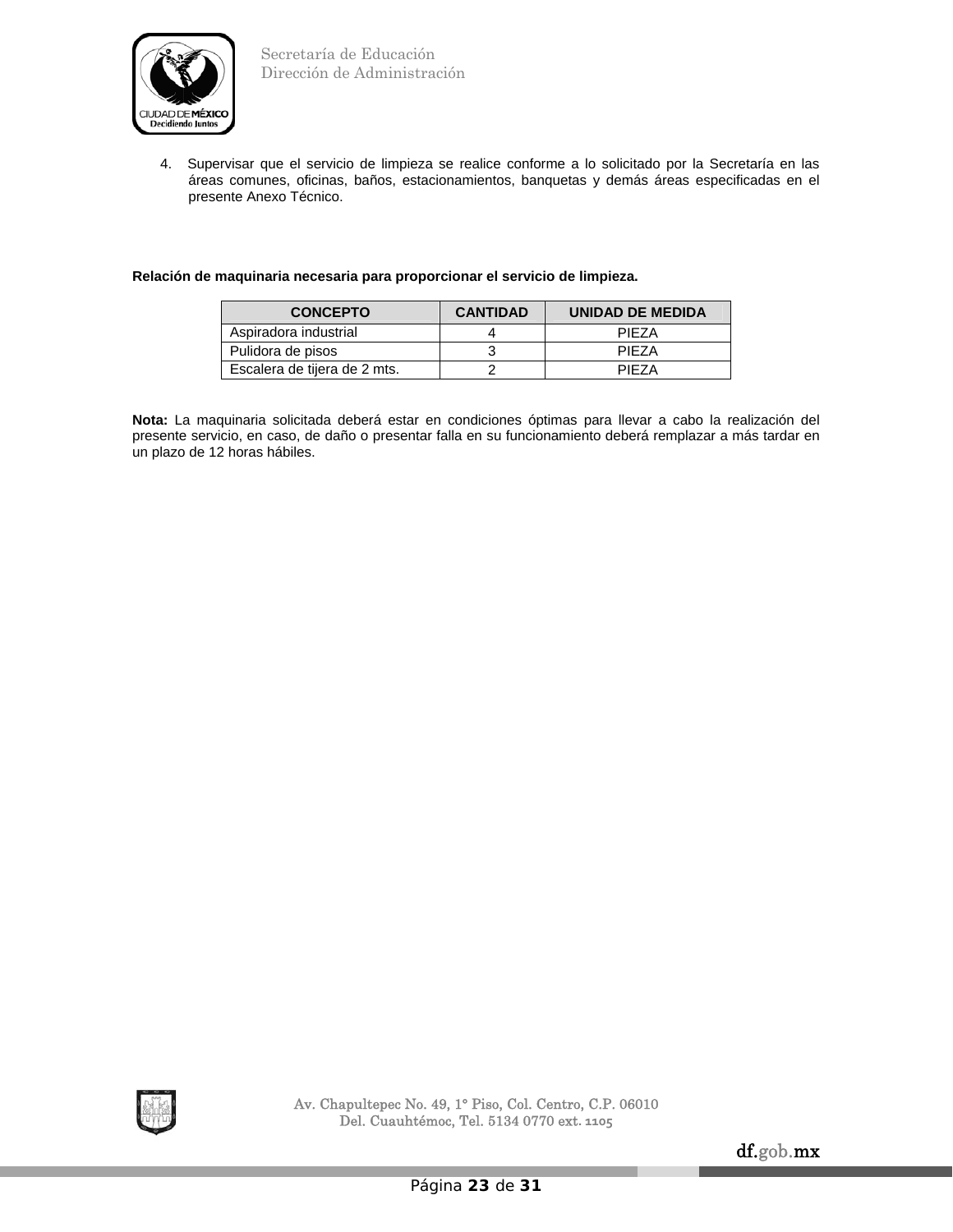

#### **ANEXO 3 OBLIGACIONES FISCALES**

(LOS INTERESADOS EN LA PRESENTE LICITACIÓN, DEBERÁN TRANSCRIBIR EN HOJA MEMBRETADA LA SIGUIENTE PROMOCIÓN E INDICAR LOS CASOS QUE SEAN APLICABLES A SU SITUACIÓN:)

MÉXICO, D.F. A…

LIC. BERTHA MARÍA ELENA GÓMEZ CASTRO DIRECTORA DE ADMINISTRACIÓN **SECRETARÍA DE EDUCACIÓN DEL DISTRITO FEDERAL**  PRESENTE

#### **LICITACIÓN PÚBLICA NACIONAL SEDF/LPN/001/2014 SERVICIO DE LIMPIEZA EN LAS OFICINAS DE LA SECRETARÍA DE EDUCACIÓN**

EN CUMPLIMIENTO AL SEGUNDO PÁRRAFO DEL ARTÍCULO 51 DE LA LEY DE PRESUPUESTO Y GASTO EFICIENTE DEL DISTRITO FEDERAL, MANIFIESTO BAJO PROTESTA DE DECIR VERDAD, QUE NUESTRA EMPRESA HA CUMPLIDO EN DEBIDA FORMA CON LAS OBLIGACIONES SEÑALADAS POR EL CÓDIGO FISCAL DEL DISTRITO FEDERAL ANTES CITADO, CORRESPONDIENTES A LOS ÚLTIMOS CINCO EJERCICIOS FISCALES REALIZANDO PARA EL EFECTO EL LISTADO DE POR LO MENOS LAS SIGUIENTES CONTRIBUCIONES:

| <b>CONTRIBUCION</b>                                           | <b>APLICA</b> | <b>NO APLICA</b> |
|---------------------------------------------------------------|---------------|------------------|
| <b>IMPUESTO PREDIAL</b>                                       |               |                  |
| IMPUESTO SOBRE LA ADQUISICIÓN DE INMUEBLES                    |               |                  |
| <b>IMPUESTO DE NOMINAS</b>                                    |               |                  |
| IMPUESTO SOBRE TENENCIA O USO DE VEHÍCULOS                    |               |                  |
| IMPUESTO SOBRE LA ADQUISICIÓN DE VEHÍCULOS AUTOMOTORES USADOS |               |                  |
| IMPUESTO POR LA PRESTACIÓN DE SERVICIOS DE HOSPEDAJE          |               |                  |
| DERECHOS POR EL SUMINISTRO DE AGUA.                           |               |                  |

## ASIMISMO MANIFIESTO QUE LA EMPRESA QUE REPRESENTO SE ENCUENTRA EN EL SUPUESTO DE:

| <b>SUPUESTO</b>                                                                    | <b>APLICA</b> | <b>NO APLICA</b> |
|------------------------------------------------------------------------------------|---------------|------------------|
| LLA CAUSACIÓN DE LAS CONTRIBUCIONES ES MENOR A CINCO AÑOS. DEBIDO A QUE LA FECHA A |               |                  |
| l PARTIR DE LA CUAL SE GENERARON ES                                                |               |                  |
|                                                                                    |               |                  |
| l EL DOMICILIO FISCAL SE ENCUENTRA FUERA DEL DISTRITO FEDERAL.                     |               |                  |
|                                                                                    |               |                  |
| l EL DOMICILIO FISCAL SE ENCONTRÓ EN EL DISTRITO FEDERAL DENTRO DE LOS ÚLTIMOS 5   |               |                  |
| AÑOS.                                                                              |               |                  |
| SE CUENTA CON AUTORIZACIÓN PARA PAGO A PLAZO, Y NO SE HA INCURRIDO EN ALGUNO DE    |               |                  |
| LLOS SUPUESTOS QUE CONTEMPLA EL CÓDIGO FISCAL DEL DISTRITO FEDERAL. POR LO QUE     |               |                  |
| I CESE DICHA AUTORIZACION.                                                         |               |                  |
| I SE ENCUENTRE OBLIGADO A DICTAMINAR EL CUMPLIMIENTO DE SUS OBLIGACIONES O QUE     |               |                  |
| HAYA ADOPTADO POR LA DICTAMINACIÓN, CONFORME A LOS SUPUESTOS QUE MARCA EL          |               |                  |
| CÓDIGO FISCAL DEL DISTRITO FEDERAL.                                                |               |                  |
| I EN ESTE CASO SE PRECISA QUE LOS EJERCICIOS Y LAS CONTRIBUCIONES DICTAMINADAS SON |               |                  |
| LAS SIGUIENTES:                                                                    |               |                  |
| ASIMISMO MANIFIESTO QUE EL DICTAMEN SE ENCUENTRA EN PROCESO DE INTEGRACIÓN POR     |               |                  |
| l PERSONA AUTORIZADA POR EL CÓDIGO FISCAL DEL DISTRITO FEDERAL.                    |               |                  |

## ATENTAMENTE.

| RAZÓN SOCIAL:                                      |  |
|----------------------------------------------------|--|
| NOMBRE DEL REPRESENTANTE LEGAL:                    |  |
| DOMICILIO PARA OIR Y RECIBIR NOTIFICACIONES DENTRO |  |
| l DEL DISTRITO FEDERAL:                            |  |
| NOMBRE DE LA PERSONA AUTORIZADA PARA RECIBIR       |  |
| NOTIFICACIONES:                                    |  |
| NÚMERO TELEFÓNICO:                                 |  |
| <b>REGISTRO FEDERAL DE CONTRIBUYENTES:</b>         |  |
| FIRMA DEL REPRESENTANTE LEGAL:                     |  |

## PROTESTO LO NECESARIO

## **NOTA: EL PRESENTE FORMATO DEBERÁ SER PRESENTADO EN PAPEL MEMBRETADO DEL LICITANTE.**

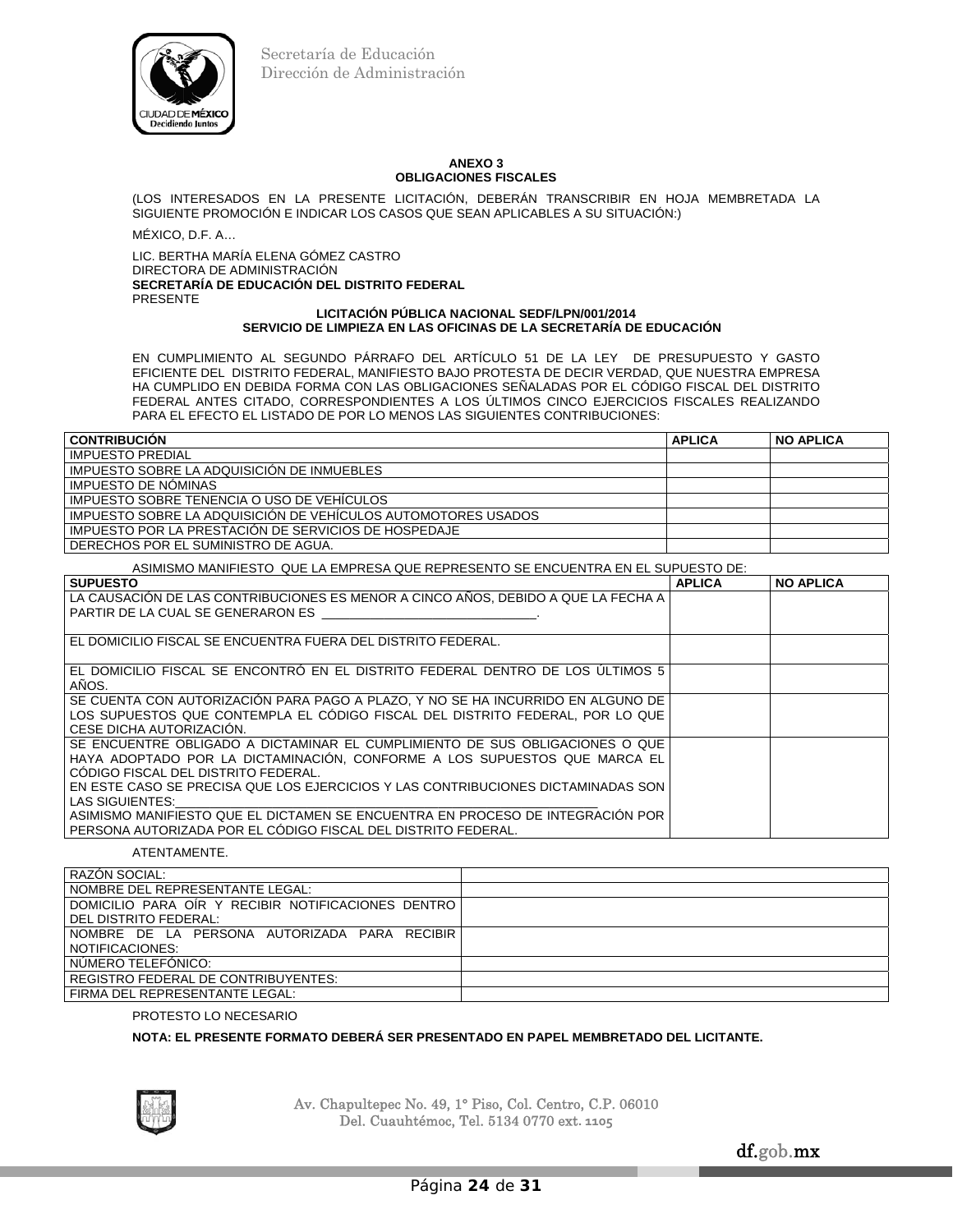

**ANEXO 4** 

MÉXICO, D.F. A…

**LIC. BERTHA MARÍA ELENA GÓMEZ CASTRO DIRECTORA ADMINISTRACIÓN SECRETARÍA DE EDUCACIÓN DEL DISTRITO FEDERAL PRESENTE**

## **LICITACIÓN PÚBLICA NACIONAL SEDF/LPN/001/2014 SERVICIO DE LIMPIEZA EN LAS OFICINAS DE LA SECRETARÍA DE EDUCACIÓN**

DECLARO, BAJO PROTESTA DE DECIR VERDAD, QUE HE LEÍDO Y QUE CONOZCO TODAS Y CADA UNO DE LOS ANEXOS RELACIONADOS EN LAS BASES DE LA PRESENTE LICITACIÓN ASÍ COMO EL CONTENIDO DEL ACTA DERIVADA DE LA JUNTA DE ACLARACIÓN DE BASES, DOCUMENTOS QUE ME FUERON PROPORCIONADOS POR LA SECRETARIA DE EDUCACIÓN DEL DISTRITO FEDERAL. LO ANTERIOR COMO CONSTANCIA DE MI ACEPTACIÓN A LO ESTIPULADO EN LOS DOCUMENTOS ANTES MENCIONADOS

PROTESTO LO NECESARIO

**NOTA: EL PRESENTE FORMATO DEBERÁ SER PRESENTADO EN PAPEL MEMBRETADO DEL LICITANTE.** 



Av. Chapultepec No. 49, 1° Piso, Col. Centro, C.P. 06010 Del. Cuauhtémoc, Tel. 5134 0770 ext**. 1105**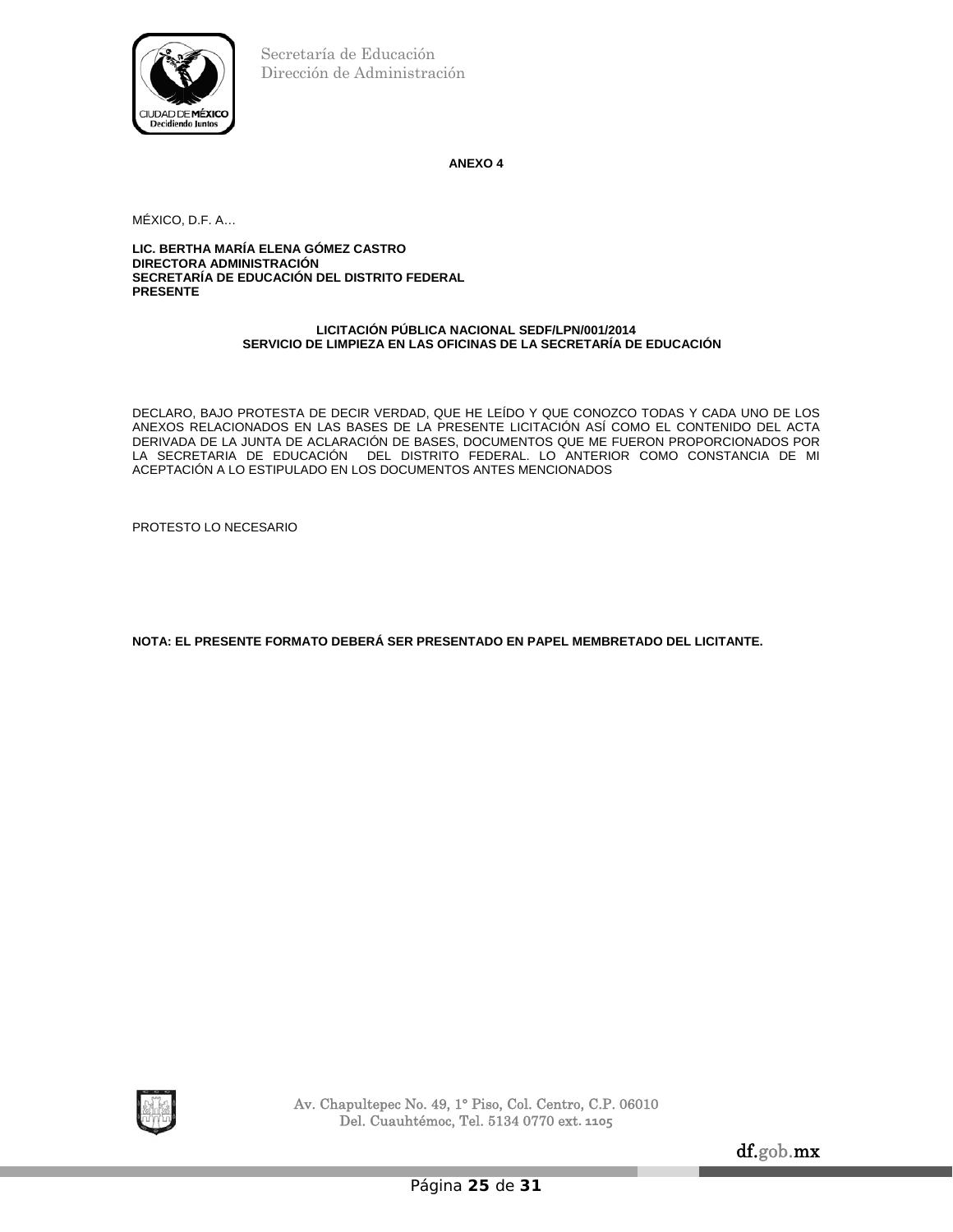

**ANEXO 5** 

MÉXICO, D.F. A…

**LIC. BERTHA MARÍA ELENA GÓMEZ CASTRO DIRECTORA DE ADMINISTRACIÓN SECRETARÍA DE EDUCACIÓN DEL DISTRITO FEDERAL PRESENTE** 

## **LICITACIÓN PÚBLICA NACIONAL SEDF/LPN/001/2014 SERVICIO DE LIMPIEZA EN LAS OFICINAS DE LA SECRETARÍA DE EDUCACIÓN**

DECLARO, BAJO PROTESTA DE DECIR VERDAD, QUE ME COMPROMETO A QUE MIS REPRESENTANTES, DIRECTIVOS Y EMPLEADOS NO INCURRIRÁN EN PRÁCTICAS NO ÉTICAS O ILEGALES DURANTE EL PROCEDIMIENTO DE LA LICITACIÓN PÚBLICA, ASÍ COMO EN EL PROCESO DE FORMALIZACIÓN Y VIGENCIA DEL CONTRATO, Y EN SU CASO LOS CONVENIOS QUE SE CELEBREN, INCLUYENDO LOS ACTOS QUE DE ÉSTOS DERIVEN.

PROTESTO LO NECESARIO

**NOTA: EL PRESENTE FORMATO DENEGRA SER PRESENTADO EN PAPEL MEMBRETADO DEL LICITANTE** 



Av. Chapultepec No. 49, 1° Piso, Col. Centro, C.P. 06010 Del. Cuauhtémoc, Tel. 5134 0770 ext**. 1105**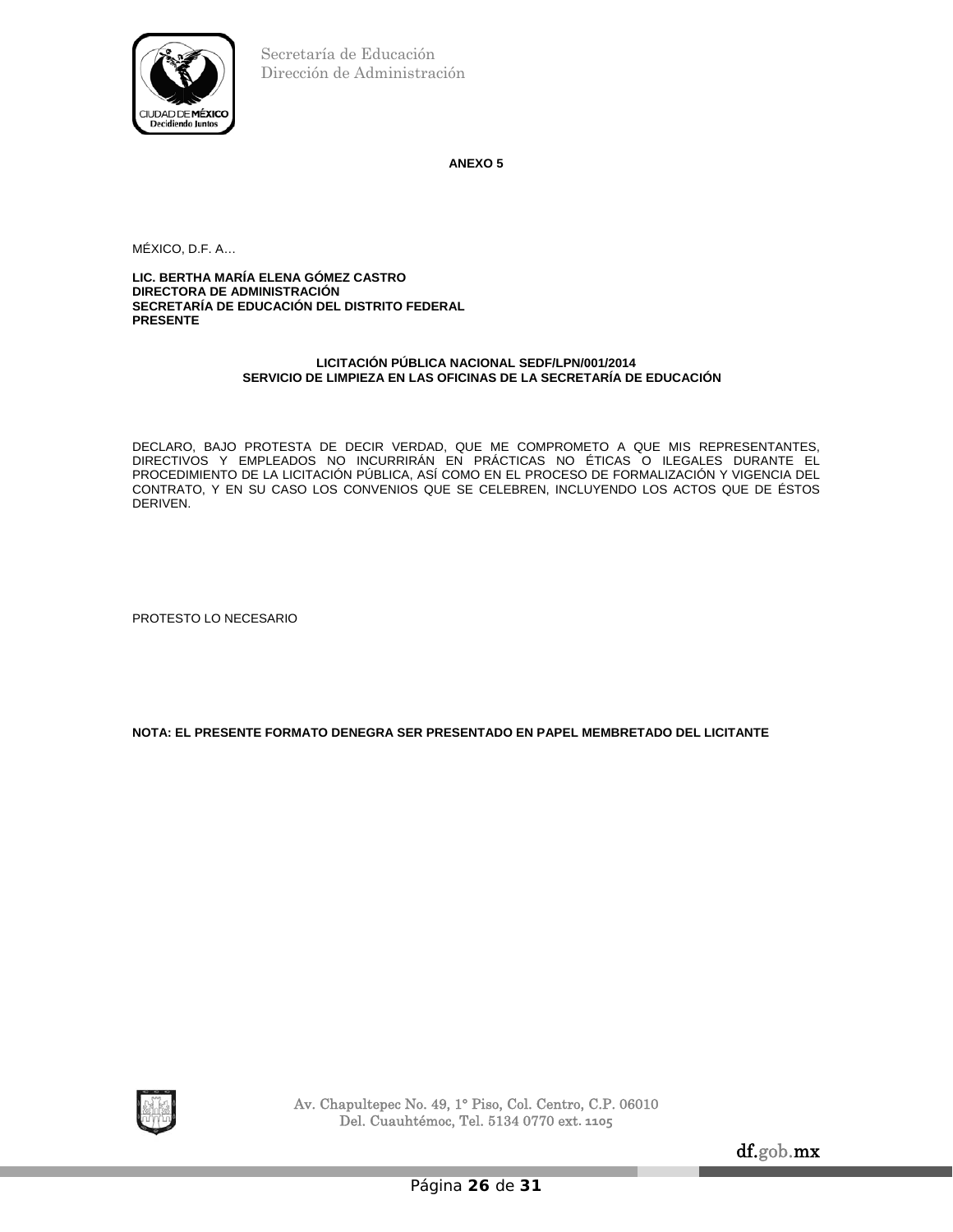

**ANEXO 6** 

**MÉXICO, D.F. A…** 

**LIC. BERTHA MARÍA ELENA GÓMEZ CASTRO DIRECTORA DE ADMINISTRACIÓN SECRETARÍA DE EDUCACIÓN DEL DISTRITO FEDERAL PRESENTE** 

## **LICITACIÓN PÚBLICA NACIONAL SEDF/LPN/001/2014 SERVICIO DE LIMPIEZA EN LAS OFICINAS DE LA SECRETARÍA DE EDUCACIÓN**

DECLARO, BAJO PROTESTA DE DECIR VERDAD, QUE LA EMPRESA QUE REPRESENTO NO TIENE INCUMPLIMIENTO DE CONTRATOS VIGENTES CON DEPENDENCIAS, ÓRGANOS DESCONCENTRADOS, DELEGACIONES O ENTIDADES DE LA ADMINISTRACIÓN PÚBLICA DEL DISTRITO FEDERAL

PROTESTO LO NECESARIO

**NOTA: EL PRESENTE FORMATO DEBERÁ SER PRESENTADO EN PAPEL MEMBRETADO DEL LICITANTE.** 



Av. Chapultepec No. 49, 1° Piso, Col. Centro, C.P. 06010 Del. Cuauhtémoc, Tel. 5134 0770 ext**. 1105**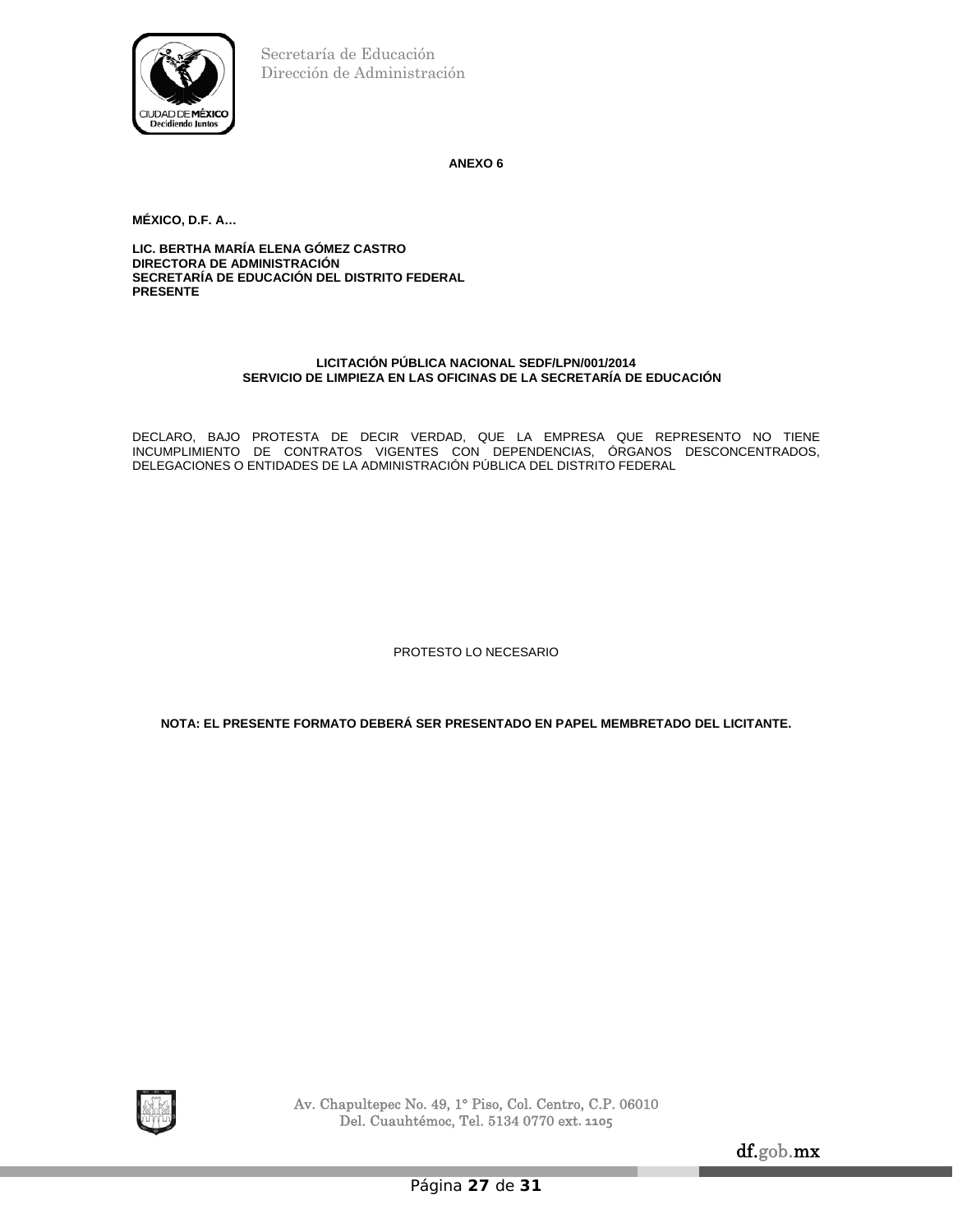

## **ANEXO 7**

# **MÉXICO, D.F. A…**

#### **LIC. BERTHA MARÍA ELENA GÓMEZ CASTRO DIRECTORA DE ADMINISTRACIÓN SECRETARÍA DE EDUCACIÓN DEL DISTRITO FEDERAL PRESENTE**

#### **LICITACIÓN PÚBLICA NACIONAL SEDF/LPN/001/2014 SERVICIO DE LIMPIEZA EN LAS OFICINAS DE LA SECRETARÍA DE EDUCACIÓN**

| No.            | <b>MATERIAL, INSUMO O HERRAMIENTA</b>                                           | <b>CANTIDAD</b> | <b>UNIDAD</b> | <b>MARCA</b> |
|----------------|---------------------------------------------------------------------------------|-----------------|---------------|--------------|
| 1              | Acido Oxálico para pulir.                                                       | 5               | Kilogramo     |              |
| $\overline{2}$ | Esqueleto para Moop                                                             | 10              | Pieza         |              |
| 3              | Polvo limpiador para baño y tarja (de 388 gr)                                   | 20              | <b>Bote</b>   |              |
| 4              | Lustrador para muebles de madera con protector anti polvo<br>$(442 \text{ ml})$ | 20              | Pieza         |              |
| 5              | Cloro desinfectante                                                             | 124             | Litros        |              |
| 6              | Desodorante media luna de 60 grs                                                | 200             | Pieza         |              |
| 7              | Limpiador liquido para pisos con aroma a pino                                   | 120             | Litros        |              |
| 8              | Aromatizante ambiental de 325 grs                                               | 40              | Pieza         |              |
| 9              | Bolsa para basura de 60 cm x 90 cm color negro                                  | 200             | Pieza         |              |
| 10             | Bolsa para basura de 90 cm x 120 cm color negro                                 | 140             | Pieza         |              |
| 11             | Detergente en polvo                                                             | 34              | Kilogramo     |              |
| 12             | Cepillo para vidrios                                                            | 5               | Pieza         |              |
| 13             | Atomizador                                                                      | 10              | Pieza         |              |
| 14             | Bomba para WC                                                                   | 8               | Pieza         |              |
| 15             | Cepillo de mano                                                                 | 8               | Pieza         |              |
| 16             | Cubeta de plástico                                                              | 20              | Pieza         |              |
| 17             | Cuña metálica                                                                   | 8               | Pieza         |              |
| 18             | Escoba tradicional                                                              | 20              | Pieza         |              |
| 19             | Recogedor de metal                                                              | 10              | Pieza         |              |
| 20             | Fibra verde                                                                     | 50              | Pieza         |              |
| 21             | Fibra Negra                                                                     | 30              | Pieza         |              |
| 22             | Piedra Pomex                                                                    | 1               | Kilogramo     |              |
| 23             | Jalador de agua de 40 cm                                                        | 5               | Pieza         |              |
| 24             | Franela                                                                         | 50              | Metro         |              |
| 25             | Jerga                                                                           | 30              | Metro         |              |
| 26             | Guantes de hule                                                                 | 94              | Par           |              |
| 27             | Master                                                                          | 5               | Pieza         |              |
| 28             | Mechudo de pabilo de 500 gramos                                                 | 15              | Pieza         |              |
| 29             | Disco canela                                                                    | 1               | Pieza         |              |
| 30             | Multilimpiador                                                                  | 130             | Litro         |              |
| 31             | Toalla secadora en rollo                                                        | 540             | Pieza         |              |
| 32             | Papel sanitario individual junior                                               | 540             | Pieza         |              |
| 33             | Jabón liquido para manos con aroma                                              | 50              | Litros        |              |
| 34             | Funda de moop de 60 cms                                                         | 15              | Pieza         |              |
| 35             | Disco Negro                                                                     | 1               | Pieza         |              |
| 36             | Cera sellador                                                                   | 20              | Litro         |              |

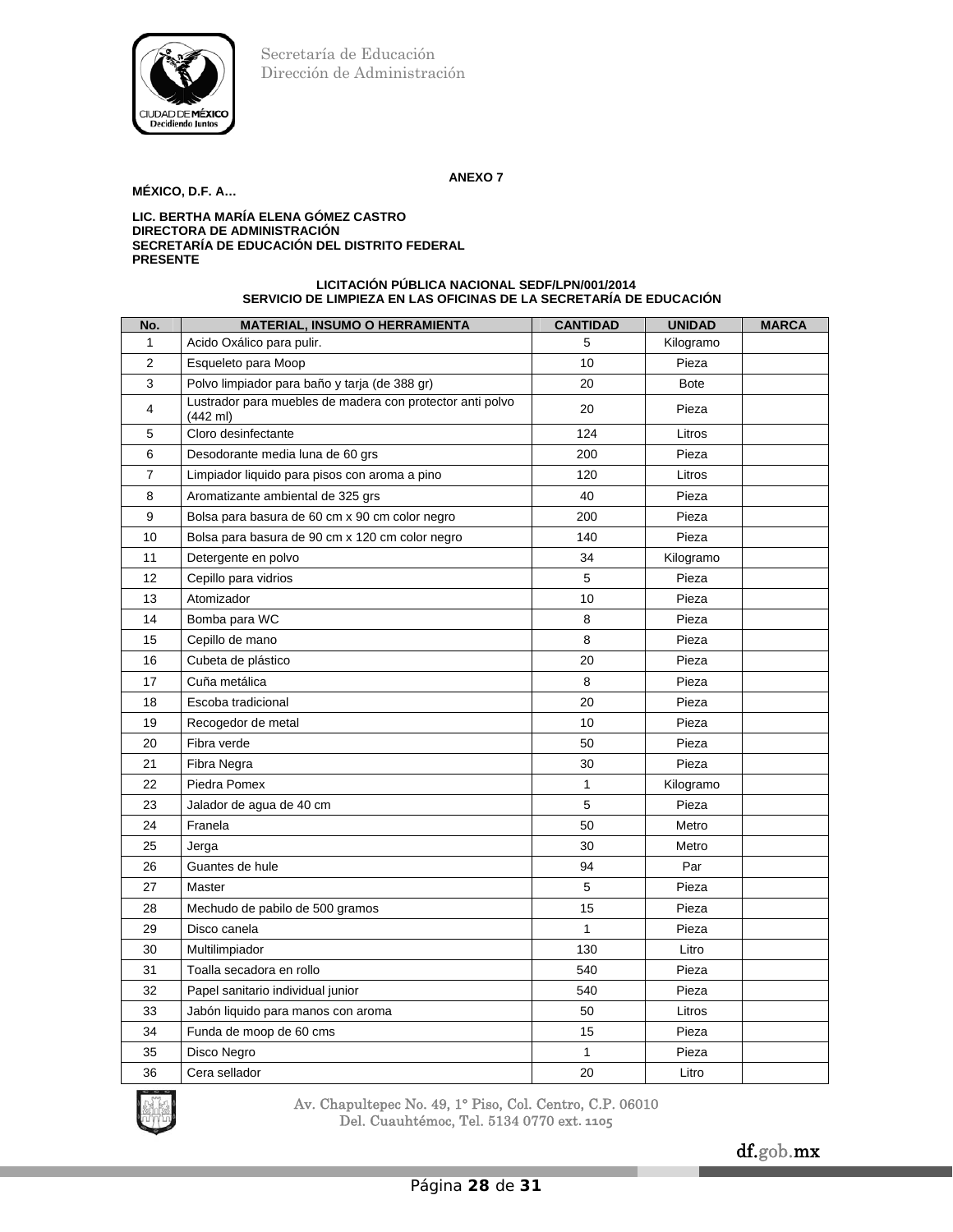

## **ANEXO 8 PROPUESTA ECONÓMICA**

| <b>PARTIDA</b> | <b>DESCRIPCIÓN</b>                                                                                                                                                                                                                                                                                                                                           | <b>UNIDAD DE</b><br><b>MEDIDA</b> | <b>CANTIDAD</b><br>A | <b>PRECIO</b><br><b>UNITARIO</b><br><b>ELEMENTO</b><br>в | <b>PRECIO</b><br><b>MENSUAL</b><br>$(30\overline{\mathrm{D}}\mathrm{IAS})$<br>C | <b>IMPORTE</b><br><b>TOTAL POR EL</b><br><b>PERIODO</b> |
|----------------|--------------------------------------------------------------------------------------------------------------------------------------------------------------------------------------------------------------------------------------------------------------------------------------------------------------------------------------------------------------|-----------------------------------|----------------------|----------------------------------------------------------|---------------------------------------------------------------------------------|---------------------------------------------------------|
| ÚNICA          | SERVICIO DE LIMPIEZA EN LAS<br>OFICINAS DE LA SECRETARÍA<br>DE EDUCACIÓN DEL DISTRITO<br>FEDERAL, INCLUYE INSUMOS,<br>MAQUINARIA<br>Y/O<br>HERRAMIENTAS, ASI COMO<br>HABILITADO.<br><b>DOS TURNOS:</b><br>MATUTINO DE 6:00 A 14:00<br>HRS.<br>VESPERTINO DE 14:00 A 21:00<br>HRS.<br>PERIODO COMPRENDIDO DEL<br>17 DE FEBRERO AL 31 DE<br>DICIEMBRE DE 2014. | <b>ELEMENTO</b>                   | 47                   |                                                          | $=(A \times B \times 30)$                                                       | $=(C X 12)$                                             |
|                |                                                                                                                                                                                                                                                                                                                                                              |                                   |                      |                                                          | <b>SUBTOTAL</b>                                                                 |                                                         |
|                |                                                                                                                                                                                                                                                                                                                                                              |                                   |                      |                                                          | I.V.A.                                                                          |                                                         |
|                |                                                                                                                                                                                                                                                                                                                                                              |                                   |                      |                                                          | TOTAL                                                                           |                                                         |

INDICAR QUE LOS PRECIOS SON FIJO Y FIRME HASTA EL CUMPLIMIENTO TOTAL DE LAS CONDICIONES PACTADAS EN EL CONTRATO.

INDICAR LA ACEPTACIÓN DE LAS CONDICIONES DE PAGO, EN MONEDA NACIONAL Y CONFORME AL PLAZO Y PROCEDIMIENTO ESTABLECIDO POR LA CONVOCANTE.

PROTESTO LO NECESARIO

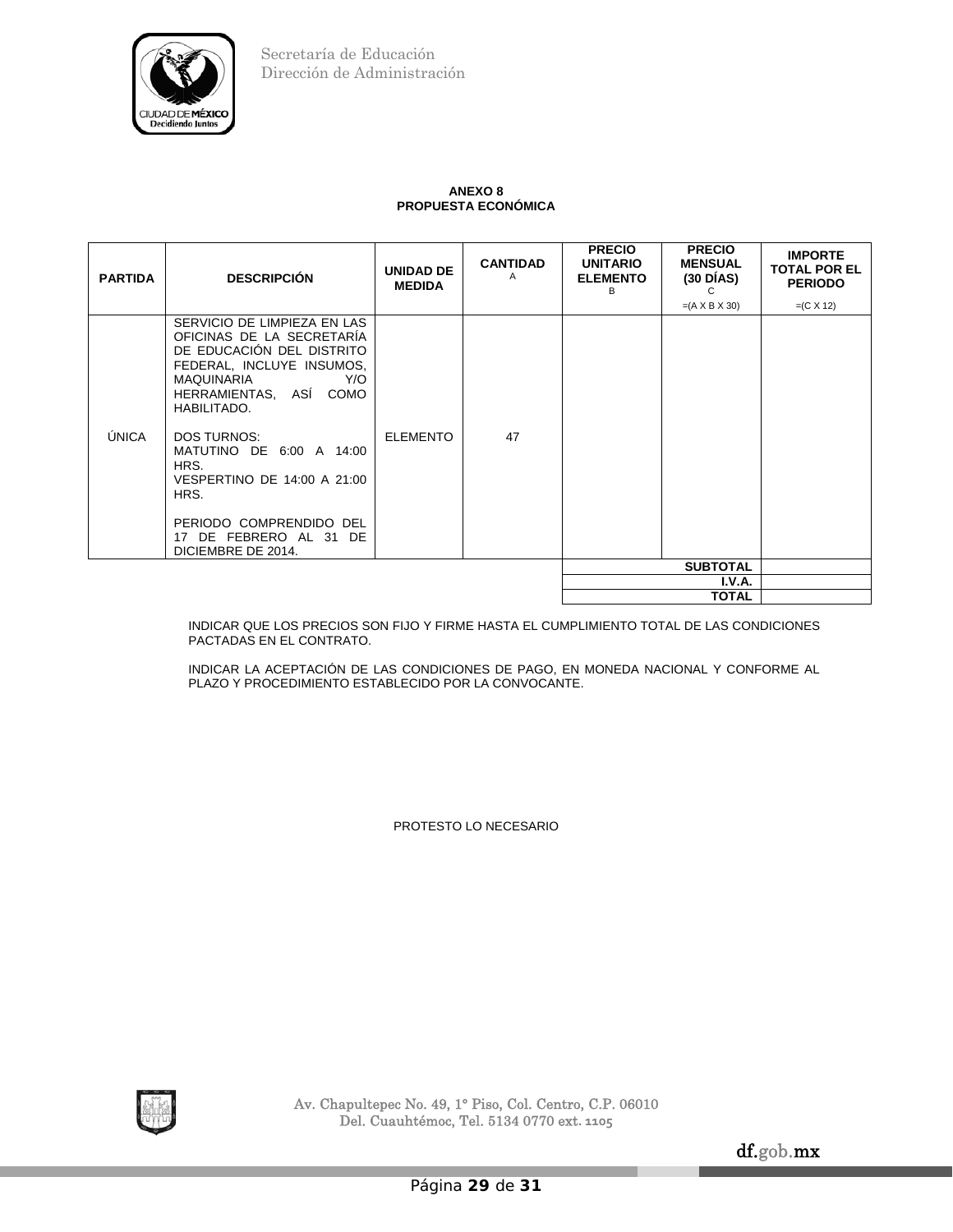

## **ANEXO 9 PROPUESTA DEL "LICITANTE" PARA ADJUDICAR A MEJOR CONDICIÓN DE PRECIO**

Con fundamento en lo establecido en el artículo 43 fracción II segundo párrafo de la Ley de Adquisiciones, para el Distrito Federal que a la letra dice: Se comunicará a los participantes que en ese mismo acto, podrán ofertar un precio más bajo por los bienes o servicios objeto de la licitación o invitación restringida, en beneficio del área Convocante, con la finalidad de resultar adjudicados, respecto de la propuesta que originalmente haya resultado más benéfica para el área Convocante, lo cual podrán efectuar, siempre y cuando, en el acto se encuentre la persona que cuente con poderes de representación de la persona física o moral licitante, lo que deberá ser acreditado en el mismo acto. De conformidad con los Lineamientos Generales para la Presentación de Precios Más Bajos para los Bienes y Servicios Objeto del Procedimiento Licitatorio, publicados el 14 de Abril del año 2010 en la Gaceta Oficial del Distrito Federal, se establecen los fines y procedimientos a realizar por la convocante, a efecto de que los participantes presenten precios más bajos en términos porcentuales para el servicio objeto del presente procedimiento.

| LICITACION PUBLICA NACIONAL:             | Concepto                                                           |
|------------------------------------------|--------------------------------------------------------------------|
| SEDF/LPN/001/2014                        | SERVICIO DE LIMPIEZA EN LAS OFICINAS DE LA SECRETARÍA DE EDUCACIÓN |
| Persona Física o Moral:                  |                                                                    |
| Documento que acredita su representación |                                                                    |

| Partida | Precio Unitario por | Primera | Segunda | Tercera | Cuarta | Quinta | Sexta | Séptima | Precio Unitario |
|---------|---------------------|---------|---------|---------|--------|--------|-------|---------|-----------------|
|         | Elemento            | Ronda   | Ronda   | Ronda   | Ronda  | Ronda  | Ronda | Ronda   | Definitivo      |
| ÚNICA   |                     |         |         |         |        |        |       |         |                 |

| SOSTENIMIENTO DE PRECIO DEFINITIVO |
|------------------------------------|
| DEL REPRESENTANTE LEGAL            |
|                                    |
|                                    |
|                                    |
| <b>NOMBRE, FIRMA Y FECHA</b>       |

**CLÁUSULA:** Una vez determinado el participante que haya ofertado el precio más bajo por los bienes o servicios requeridos, y como consecuencia haya resultado adjudicado, se compromete a sostener y cumplir la presente propuesta conforme a lo estipulado por el representante legal debidamente acreditado por la empresa que representa.